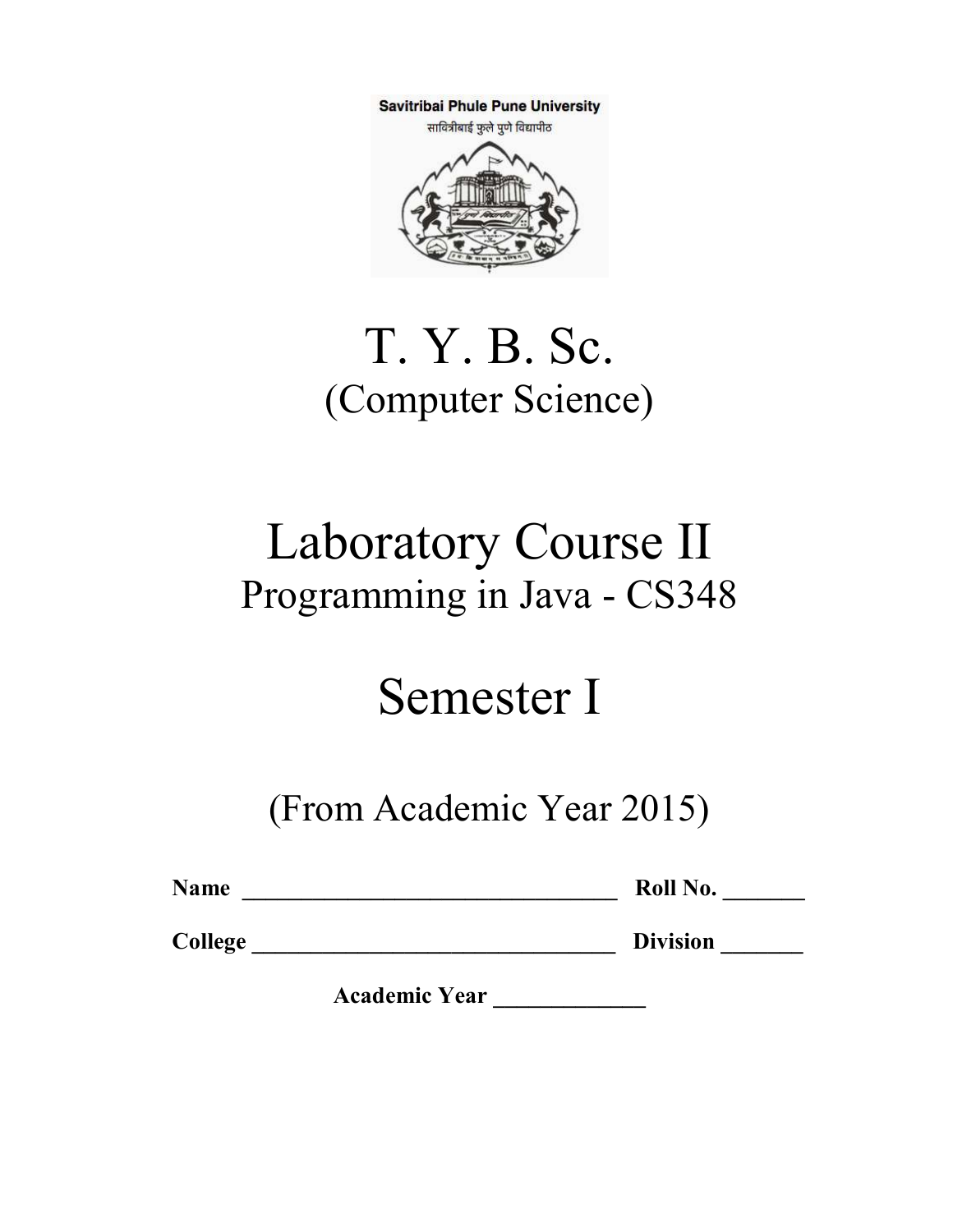#### PREPARED BY:

PROF. MS. POONAM PONDE (NOWROSJEE WADIA COLLEGE) PROF. JEEVAN LIMAYE (FERGUSSON COLLEGE)

FIRST EDITION AUTHORS: Ms. Poonam Ponde Ms. Seema Jawale Ms. Kalpana Joshi Ms. Jayshri Patil Ms. Ranjana Shevkar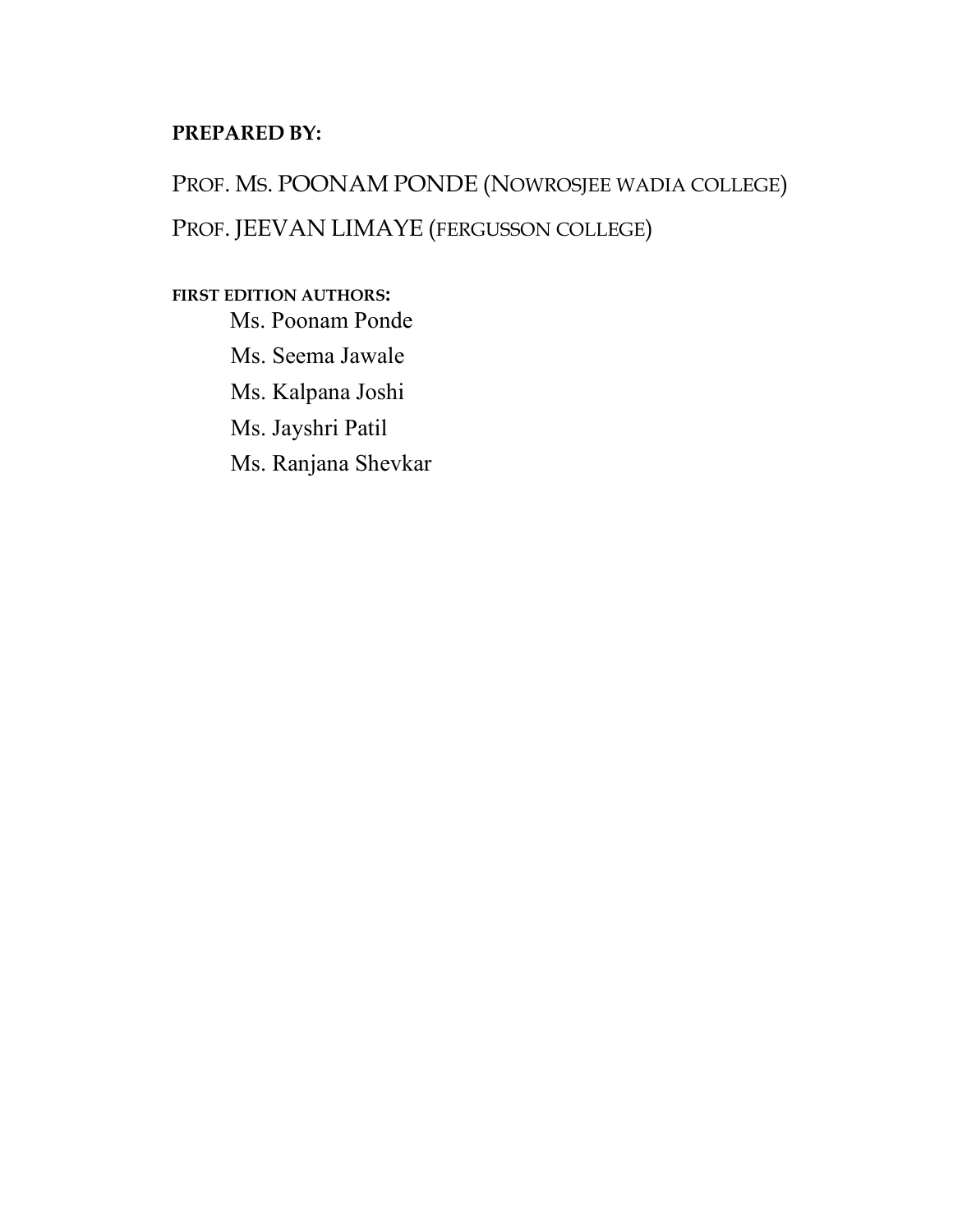### ABOUT THE WORK BOOK

#### • OBJECTIVES OF THIS BOOK

This lab-book is intended to be used by T.Y.B.Sc(Computer Science) students for Laboratory course – II (Programming in Java) , Semester I.

The objectives of this book are

- a. Covers the complete scope of the syllabus.
- b. Bringing uniformity in the way course is conducted across different colleges.
- c. Continuous assessment of the students.
- d. Providing ready references for students while working in the lab.

#### • How to use this book?

This book is mandatory for the completion of the laboratory course. It is a measure of the performance of the student in the laboratory for the entire duration of the course.

#### Instructions to the students

- 1. Students should carry this book during practical sessions.
- 2. Print outs of source code and outputs is optional

3. Student should read the topics mentioned in Reading section of this book before coming for the practical session.

4. Students should solve those exercises which are selected by Practical in-charge as a part of journal activity. However, students are free to solve additional exercises for more practice.

5. Each assignment will be assessed on a scale of 0 to 5 as indicated below.

| i) Not done           |               |
|-----------------------|---------------|
| ii) Incomplete        |               |
| iii) Late Complete    |               |
| iv) Needs improvement | $\mathcal{R}$ |
| v) Complete           |               |
| vi) Well Done         | ς             |

#### • Difficulty Levels

Self Activity: Students should solve these exercises for practice only. SET A - Easy: All exercises are compulsory.

SET B - Medium: All exercises are compulsory.

#### Instruction to the Instructors

1) Make sure that students follow the instruction as given above.

2) After a student completes a specific set, the instructor has to verify the outputs and sign in the space provided after the activity.

3) Evaluate each assignment on a scale of 5 as specified above by ticking appropriate box.

4) The value should also be entered on assignment completion page of the respective Lab course.

5) Students should be encouraged to use an IDE like Eclipse for their assignments and project work.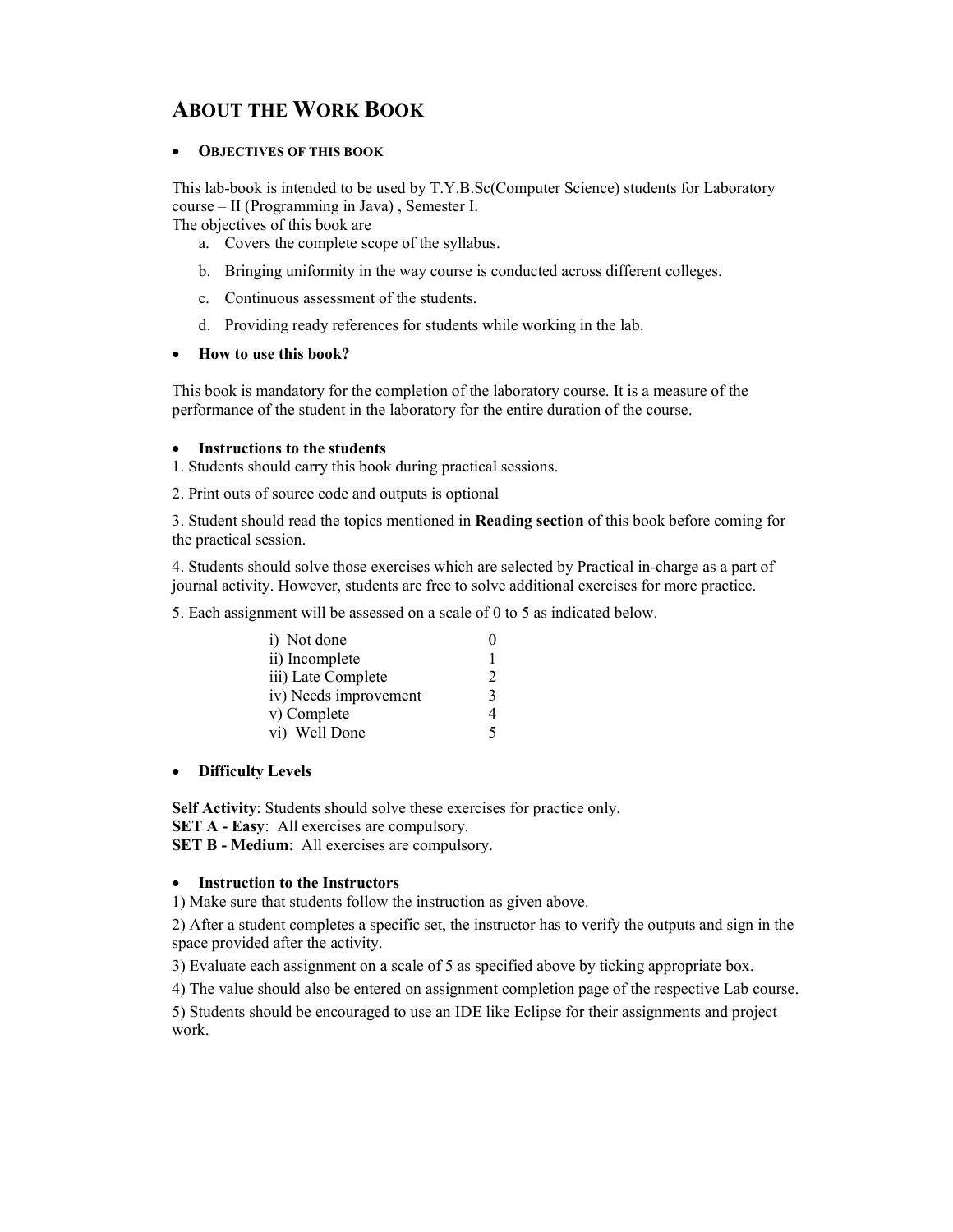Roll No :

Name :

### Assignment Completion Sheet

| Sr. No | <b>Assignment Name</b>                    | <b>Marks</b> |
|--------|-------------------------------------------|--------------|
| 1      | Java Tools and IDE, Simple java programs  |              |
| 2      | Array of Objects and Packages             |              |
| 3      | Inheritance and Interfaces                |              |
| 4      | <b>Exception Handling</b>                 |              |
| 5      | I/O and File Handling                     |              |
| 6      | GUI Designing, Event Handling and Applets |              |
|        | Total out of 30                           |              |
|        | Total out of 5                            |              |

Signature of Incharge:

Examiner I:

Examiner II:

Date: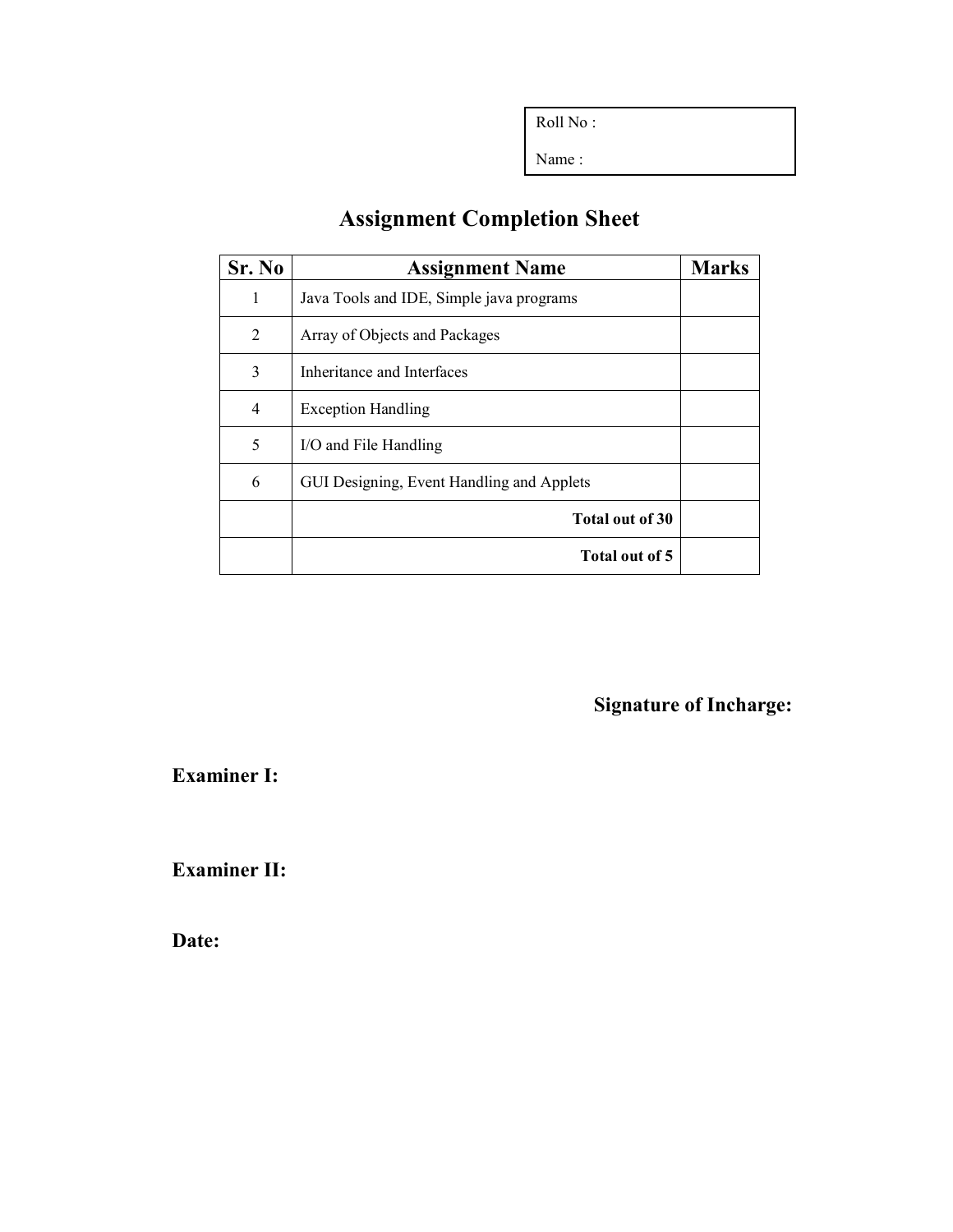#### Assignment 1: Java Tools and IDE, Simple Java programs

#### **Objectives**

- Introduction to the java environment
- Use of java tools like java, javac, jdb and javadoc
- Use of IDE Eclipse (demo)
- Defining simple classes and creating objects.

#### Reading

You should read the following topics before starting this exercise

- 1. Creating, compiling and running a java program.
- 2. The java virtual machine.
- 3. Java tools like javac, java, javadoc, javap and jdb.
- 4. Java keywords
- 5. Syntax of class.

#### Ready Reference

#### Java Tools

(1) javac:- javac is the java compiler which compiles .java file into .class file(i.e. bytecode). If the program has syntax errors, javac reports them. If the program is error-free, the output of this command is one or more .class files.

#### Syntax:

```
 javac fileName.java
```
(2) java:- This command starts Java runtime environment, loads the specified .class file and executes the main method.

Syntax: java fileName

(3) javadoc:- javadoc is a utility for generating HTML documentation directly from comments written in Java source code.Javadoc comments have a special form but seems like an ordinary multiline comment to the compiler.

Syntax of the comment: /\*\*

 A sample doc comment \*/

Syntax:

javadoc [options] [packagenames ] [ sourcefiles ] [@files ] Where,

packagenames: A series of names of packages, separated by spaces

sourcefiles: A series of source file names, separated by spaces

@files: One or more files that contain packagenames and sourcefiles in any order, one name per line.

Javadoc creates the HTML documentation on the basis of the javadoc tags used in the source code files. These tags are described in the table below:

| Tag      | Syntax               | <b>Description</b>                                         |
|----------|----------------------|------------------------------------------------------------|
| @see     | @see reference       | Allows you to refer to the documentation in other classes. |
| @author  | author-<br>@author   | Author-information contains author name, and / or author   |
|          | information          | email address or any other appropriate information.        |
| @version | version-<br>@version | Specifies the version of the program                       |
|          | information          |                                                            |
| (a)since | $(a)$ since version  | This tag allows you to indicate the version of this code   |
|          |                      | that began using a particular feature.                     |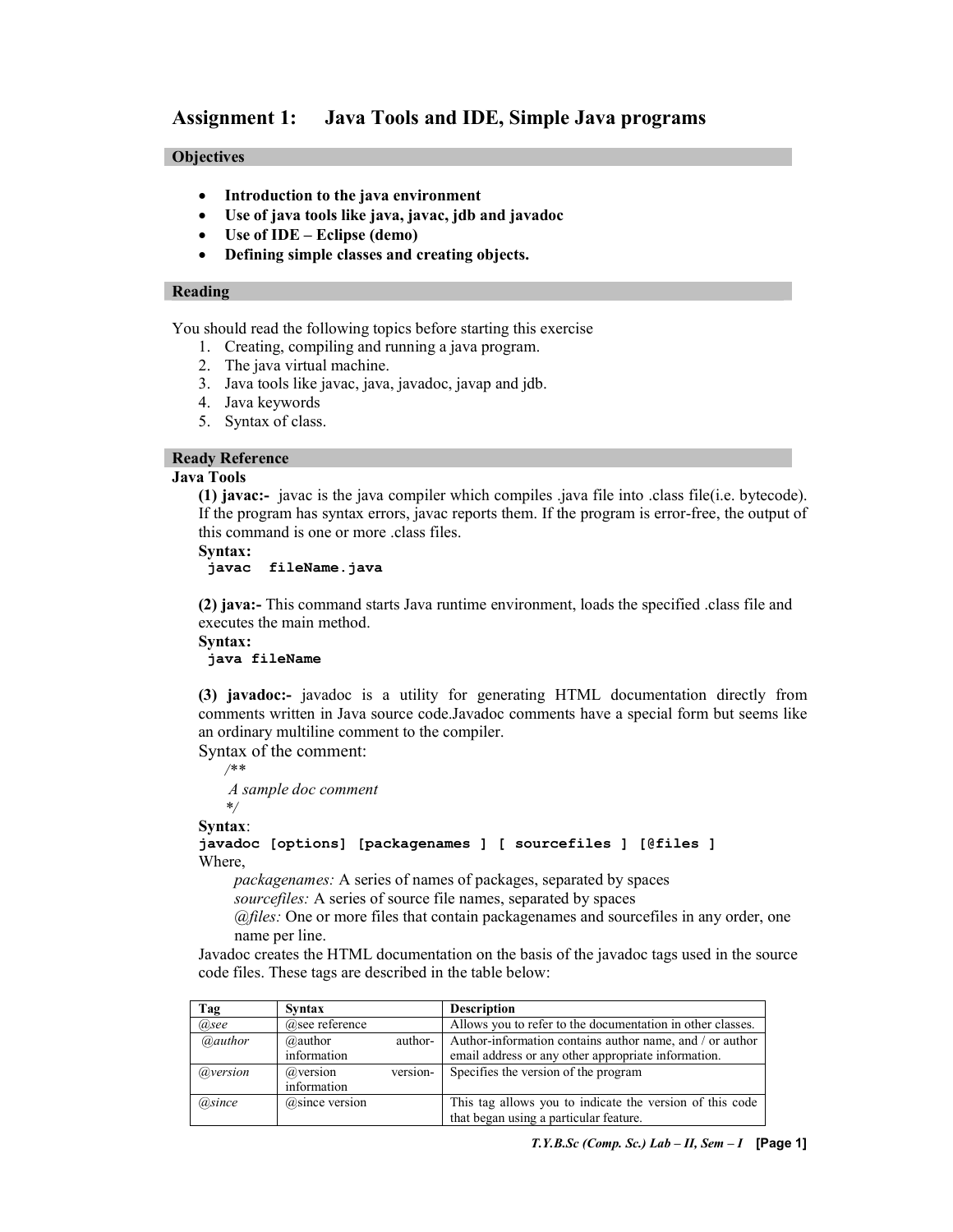| (a)param      | $@$ param name description | This is used for method documentation. Here, name is the<br>identifier in the method parameter list, and description is |
|---------------|----------------------------|-------------------------------------------------------------------------------------------------------------------------|
|               |                            | text that can describes the parameter.                                                                                  |
| (a)return     | $@$ return description     | This describes the return type of a method.                                                                             |
| @throws       | @throws<br>classname       | This is used when we handle Exceptions. It describes a                                                                  |
|               | description                | particular type of exception that can be thrown from the                                                                |
|               |                            | method call.                                                                                                            |
| (a)deprecated | @deprecated description    | The deprecated tag suggests that this feature is no longer                                                              |
|               |                            | supported. A method that is marked @deprecated causes                                                                   |
|               |                            | the compiler to issue a warning if it is used.                                                                          |

#### (4) jdb: -

jdb helps you find and fix bugs in Java language programs. This debugger has limited functionality.

#### Syntax:

```
jdb [ options ] [ class ] [ arguments ]
```
options : Command-line options.

class : Name of the class to begin debugging.

arguments : Arguments passed to the main() method of class.

After starting the debugger, the jdb commands can be executed. The important jdb commands are:

- i. *help, or?*: The most important **jdb** command, help displays the list of recognized commands with a brief description.
- $ii.$  run: After starting jdb, and setting any necessary breakpoints, you can use this command to start the execution the debugged application.
- iii. cont: Continues execution of the debugged application after a breakpoint, exception, or step.
- iv. print: Displays Java objects and primitive values. For variables or fields of primitive types, the actual value is printed. For objects, a short description is printed.

```
Examples:
print MyClass.myStaticField 
print myObj.myInstanceField 
print i + j + kprint myObj.myMethod()//if myMethod returns non-null
```
- $v.$  dump: For primitive values, this command is identical to print. For objects, it prints the current value of each field defined in the object. Static and instance fields are included.
- $vi.$  next: The next command advances execution to the next line in the current stack frame.
- vii. step: The step commands advances execution to the next line whether it is in the current stack frame or a called method.

Breakpoints can be set in jdb at line numbers, constructors, beginning of a method. Example:

stop at MyClass:10 //sets breakpoint at instruction at line 10 of the source file containing MyClass

stop in MyClass.display // sets breakpoint at beginning of method display in MyClass

stop in MyClass.<init> //sets breakpoint at default constructor of MyClass

stop in MyClass.<init(int)>//sets breakpoint at parameterized constructor with int as parameter

#### (4) javap: -

The javap tool allows you to query any class and find out its list of methods and constants. javap [ options ] class

Example: javap java.lang.String

It is a disassembler which allows the bytecodes of a class file to be viewed when used with a classname and the –c option.

javap -c class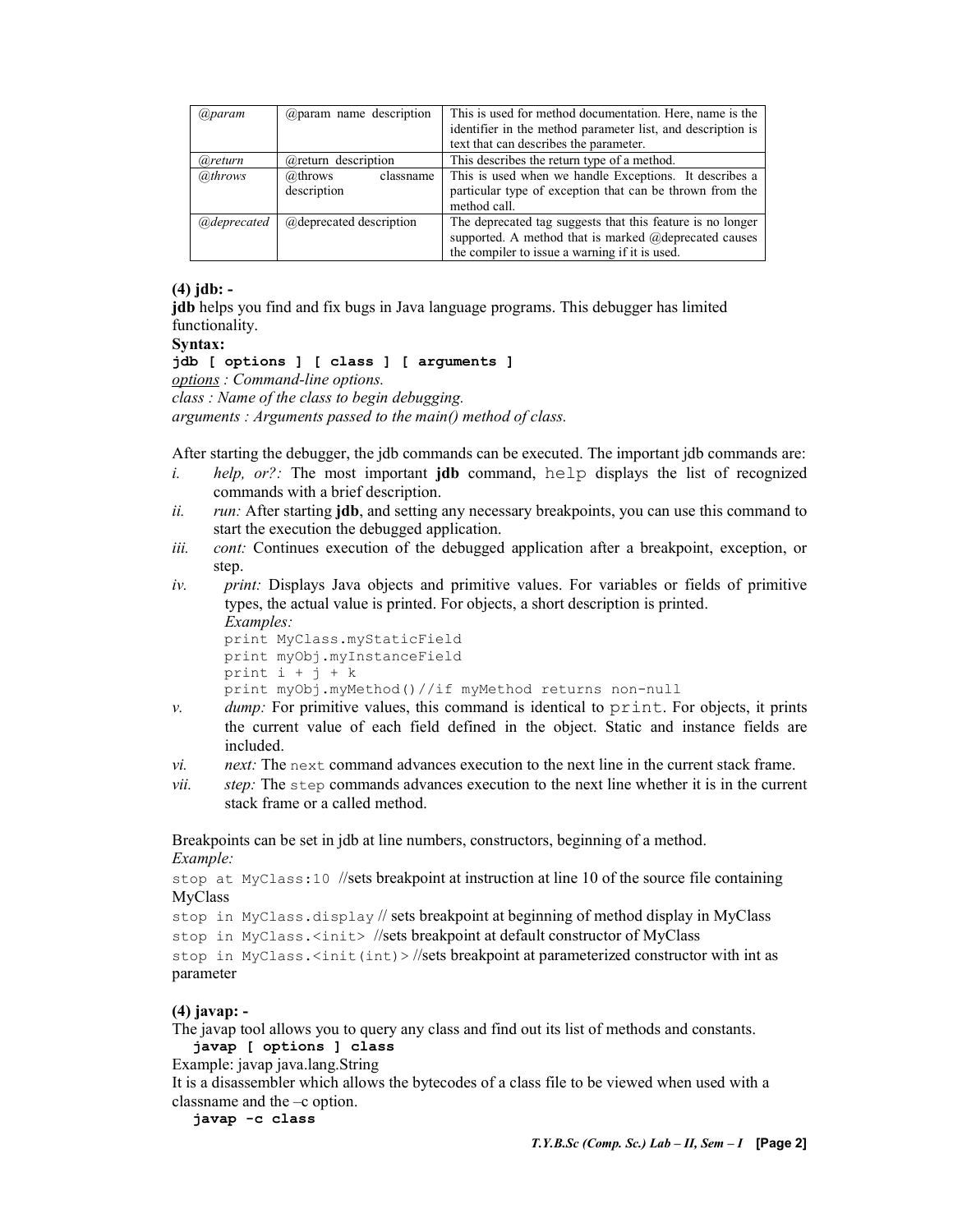#### Setting CLASSPATH

The classpath is the path that the Java runtime environment searches for classes and other resource files. The class path can be set using either the –classpath option or by setting the CLASSPATH environment variable.

The -classpath option is preferred because you can set it individually for each application without affecting other applications and without other applications modifying its value. The default value of the class path is ".", meaning that only the current directory is searched. Specifying either the CLASSPATH variable or the -cp command line switch overrides this value.

```
javac –classpath \myProg\myPackage; \myProg\otherclasses 
                          Or 
CLASSPATH= classpath1;classpath2... 
export CLASSPATH 
Example 
CLASSPATH=.:/usr/local/classes.jar:/home/user1/myclasses 
export CLASSPATH 
To retain the existing classpath setting, use $CLASSPATH in the new list. 
export CLASSPATH=$CLASSPATH:/home/user1/myclasses
```
#### About Eclipse

Eclipse is a popular IDE (Integrated Development Environment) for java programming. It contains a base workspace and an extensible plug-in system for customizing the environment. The latest Eclipse version 4.5 was released in 2015. The Eclipse IDE is also available as an IDE for other languages, ranging from C, C++ to Lua, Python, Perl and PHP. It provides an editor, debugger, source control and other tools.

The GUI looks as shown:



Steps to run a java program using Eclipse:

- 1. Select workspace
- 2. Create a new project
- 3. Project name appears in package explorer, src folder contains source code files
- 4. Create class (New->Class)
- 5. Run your program (right click on the class and select Run As -> Java Application)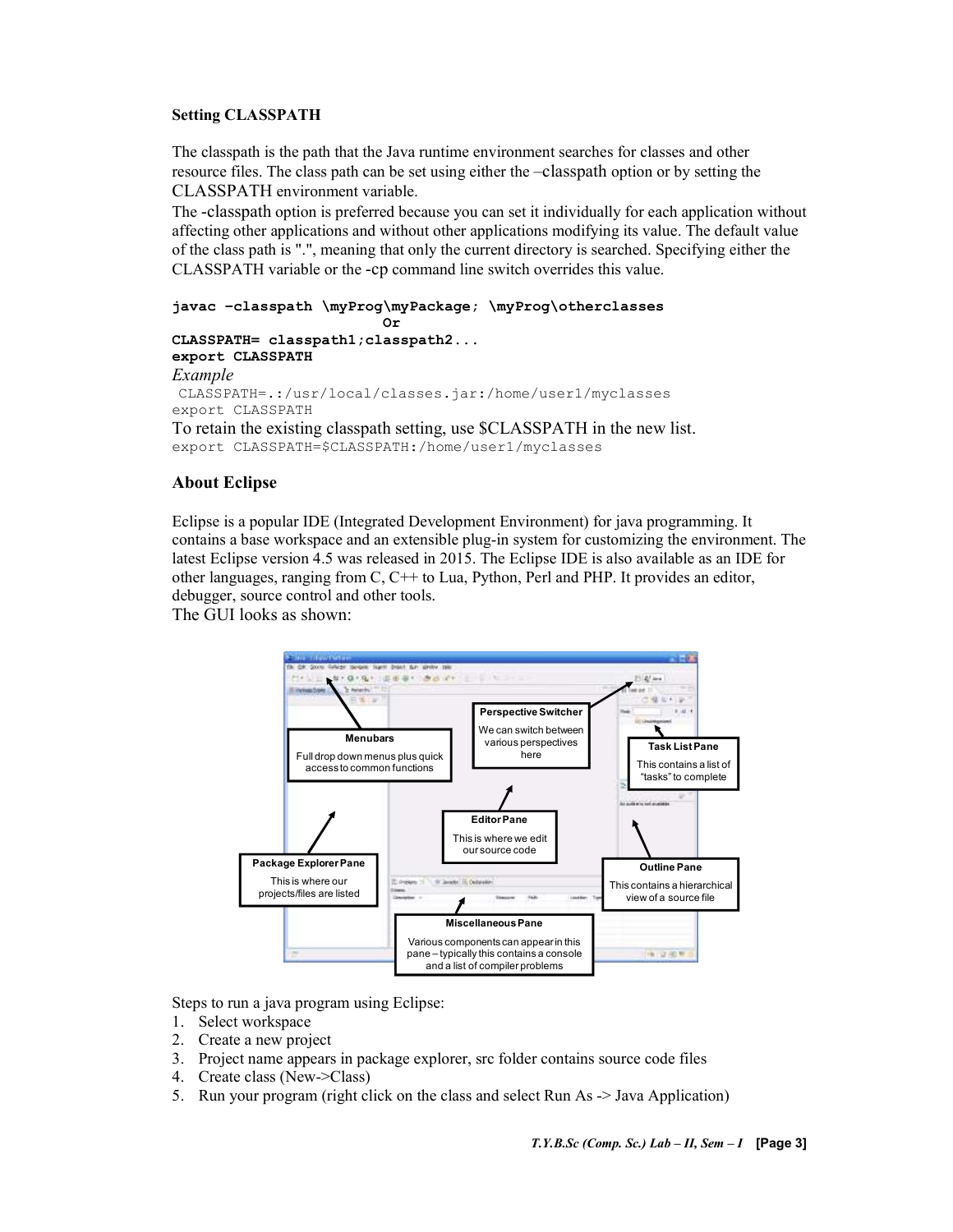#### Self Activity ( using IDE and editor)

#### 1. Sample program

```
/* Program to generate documentation*/ 
/** 
  This program demonstrates javadoc 
*/ 
public class MyClass { 
int num; 
   /** 
    Default constructor 
   */ 
 public MyClass() { 
      num=0; 
  } 
  /** 
   Member function 
    @param x Represents the new value of num 
    @return void No return value 
  */ 
 public void assignValue(int x) { 
 num = x; }
```
Type the following command: javadoc MyClass.java. See the HTML documentation file MyClass.html

#### 2. Sample program

```
/* Program to define a class and an object of the class* / 
public class MyClass { 
int num; 
public MyClass() { 
      num=0; 
  } 
public MyClass(int num) { 
     this.num = num; 
 } 
public static void main(String[] args) { 
    MyClass ml = new MyClass();
    if(args.length > 0)
     { 
       int n = Integer.parseInt(args[0]); 
      MyClass m2 = new MyClass(n);
       System.out.println(m1.num); 
       System.out.println(m2.num); 
     } 
     else 
        System.out.println("Insufficient arguments"); 
  } 
}
```
Pass one command line argument to the above program and execute it.

 \_\_\_\_\_\_\_\_\_\_\_\_\_\_\_\_\_\_\_\_\_\_\_\_\_\_\_\_\_\_\_\_\_\_\_\_\_\_\_\_\_\_\_\_\_\_\_\_\_\_\_\_\_\_\_\_\_\_\_\_\_\_\_\_\_\_\_\_\_\_ \_\_\_\_\_\_\_\_\_\_\_\_\_\_\_\_\_\_\_\_\_\_\_\_\_\_\_\_\_\_\_\_\_\_\_\_\_\_\_\_\_\_\_\_\_\_\_\_\_\_\_\_\_\_\_\_\_\_\_\_\_\_\_\_\_\_\_\_\_\_

#### Answer the following questions :

1. How will you pass command line argument using IDE?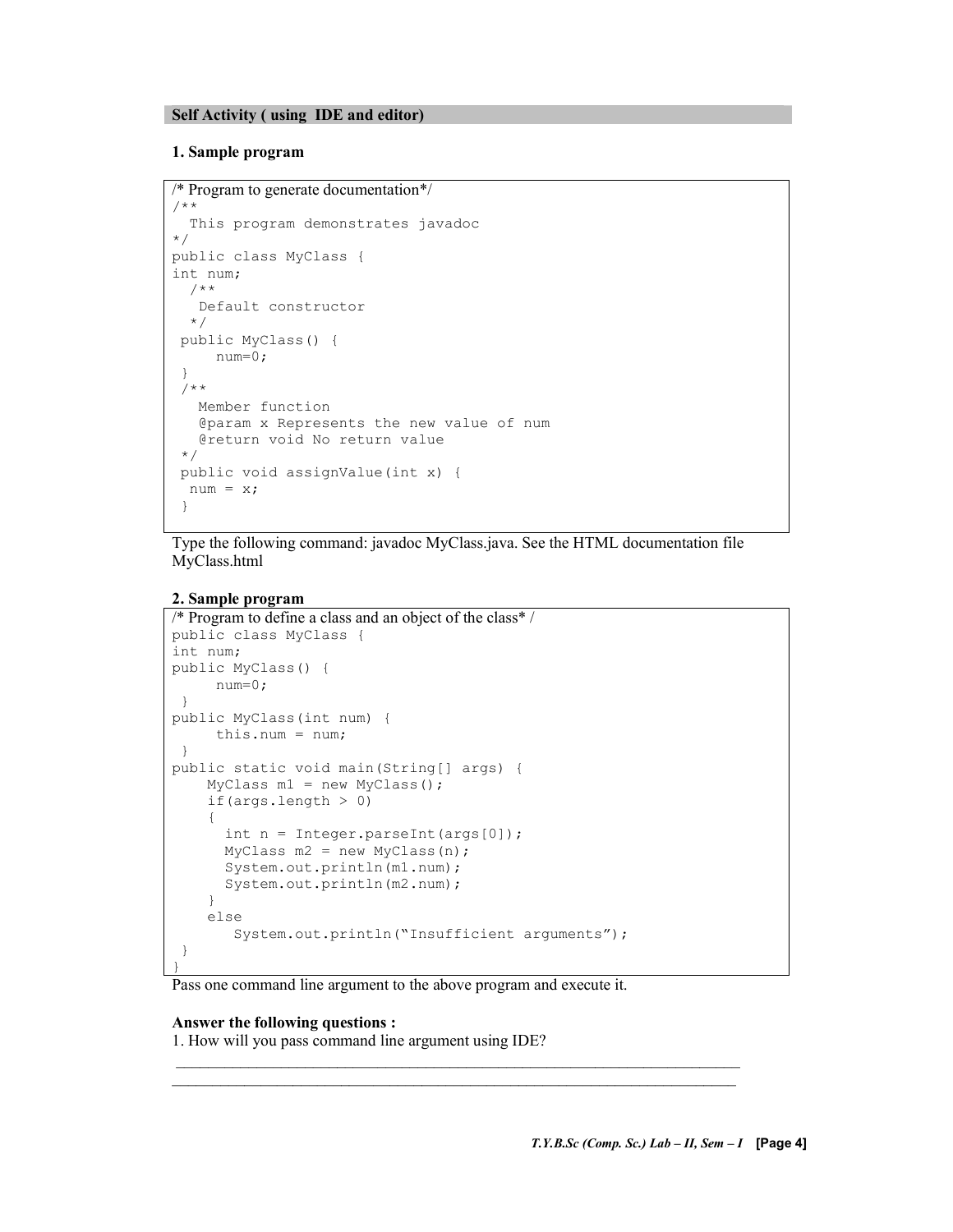2. Write the output if the command line argument passed is "ABC".

#### Lab Assignments

#### SET A

1. Using javap, view the methods of the following classes from the lang package: java.lang.Object , java.lang.String and java.util.Scanner.

2. Compile sample program 2. Type the following command and view the bytecodes. javap -c MyClass

\_\_\_\_\_\_\_\_\_\_\_\_\_\_\_\_\_\_\_\_\_\_\_\_\_\_\_\_\_\_\_\_\_\_\_\_\_\_\_\_\_\_\_\_\_\_\_\_\_\_\_\_\_\_\_\_\_\_\_\_\_\_\_\_\_\_\_\_\_\_

#### SET B

1. Write a java program to display the system date and time in various formats shown below: Current date is : 31/07/2015

Current date is : 07-31-2015 Current date is : Friday July 31 2015 Current date and time is : Fri July 31 16:25:56 IST 2015 Current date and time is : 31/07/15 16:25:56 PM +0530 Current time is : 16:25:56 Current week of year is : 31 Current week of month : 5 Current day of the year is : 212 Note: Use java.util.Date and java.text.SimpleDateFormat class

2. Define a class MyNumber having one private int data member. Write a default constructor to initialize it to 0 and another constructor to initialize it to a value (Use this). Write methods isNegative, isPositive, isZero, isOdd, isEven. Create an object in main. Use command line arguments to pass a value to the object (Hint : convert string argument to integer) and perform the above tests. Provide javadoc comments for all constructors and methods and generate the html help file.

| Signature of the instructor           | Date         |
|---------------------------------------|--------------|
| <b>Assignment Evaluation</b>          |              |
| 0: Not done<br>2: Late Complete       | 4: Complete  |
| 3: Needs improvement<br>1: Incomplete | 5: Well Done |
|                                       |              |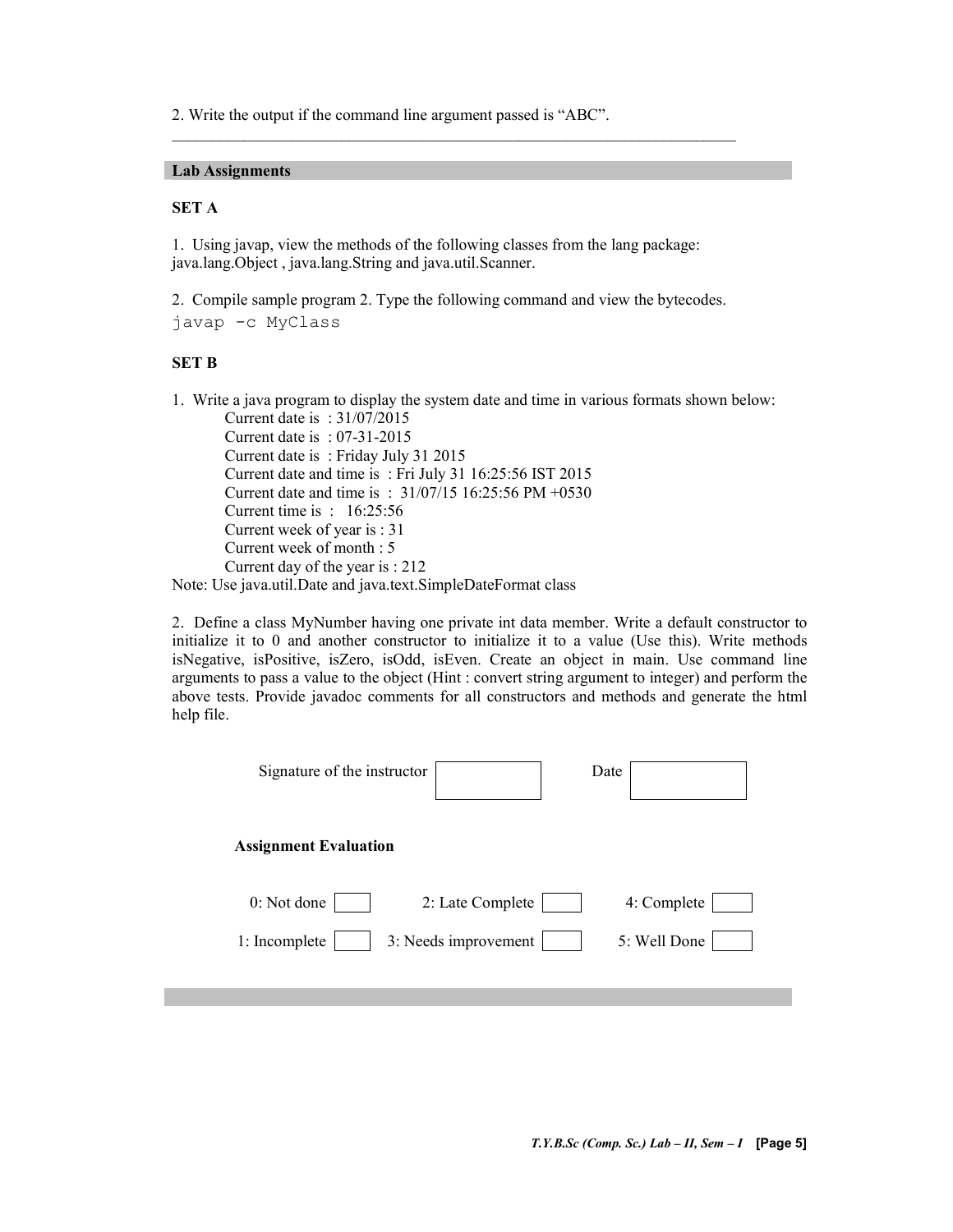#### Assignment 2: Array of Objects and Packages

#### **Objectives**

- Defining a class.
- Creating an array of objects.
- Creating a package. (Using package command)
- Using packages (Using import command)

#### Reading

You should read the following topics before starting this exercise:

- 1. Structure of a class in java.
- 2. Declaring class reference.
- 3. Creating an object using new.
- 4. Declaring an array of references.
- 5. Creating an array of objects.
- 6. Syntax of the package and import command.

#### Ready Reference

}

#### General form of a class

```
class classname { 
  type instance-variable1; 
  type instance-variable2; 
  // ... 
  type instance-variableN; 
  type methodname1(parameter-list) { 
    // body of method 
  } 
  type methodname2(parameter-list) { 
     // body of method
  } 
  // ... 
  type methodnameN(parameter-list) { 
     // body of method 
  } 
} 
Example 
class Student{ 
    private int rollNumber; private String name; 
    Student() //constructor 
    { 
     rollNumber = 0; name = null;
    } 
    Student(int rollNumber, String name) 
    { 
      this.rollNumber = rollNumber; this.name = name;
 } 
    void display() 
    { 
      System.out.println("Roll number = " + rollNumber); 
     System.out.println(" Name = " + name);
    }
```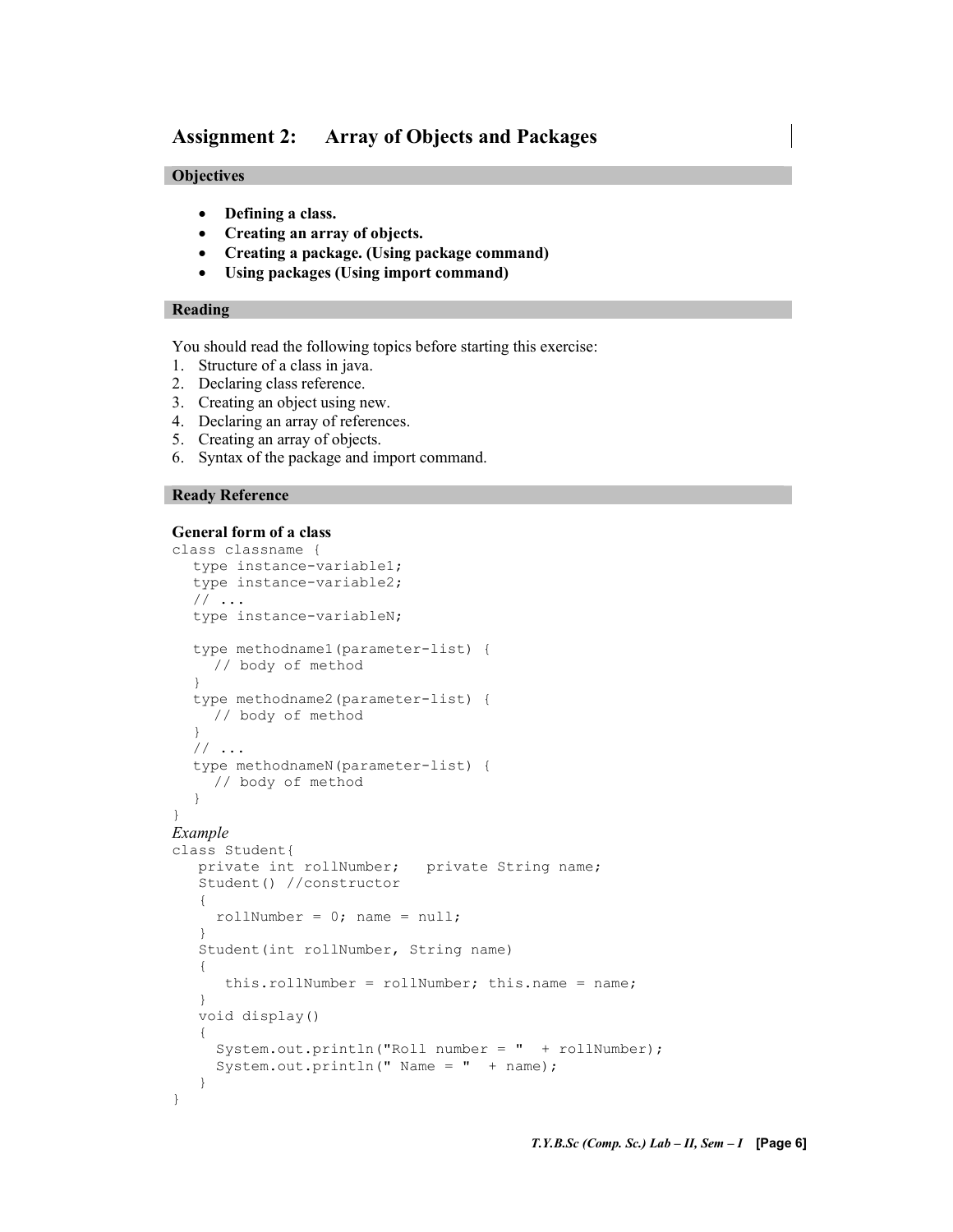#### Creating objects:

```
ClassName referenceName; 
referenceName = new ClassName(); 
       OR 
ClassName referenceName = new ClassName(); 
Example: 
Student s1 = new Student(); 
Student s2 = new Student(10, "ABC");
```
#### Overriding toString method of the Object class:

The toString method gives a string representation of an object. To over-ride the toString method for a user defined class, use the syntax: public String toString() { // return a string representation of the object }

#### Example

```
class Student{ 
    private int rollNumber; 
    private String name; 
    public String toString() { 
     return "Roll Number = " + rollNumber + "Name = "+name;
    } 
}
```
#### Declaring an array of references:

```
ClassName[] arrayName = new ClassName[size];
Example: 
Student[] studentArray = new Student[10];
```
#### Creating an array of objects:

```
for each reference in the array 
{ 
  Create an object using new 
} 
Example: 
Student[] studentArray = new Student[10];
for(i=0; i<10; i+1)
     studentArray[i] = new Student();
```
To convert the argument from String to any type, use Wrapper classes.

| <b>Method</b>      | <b>Purpose</b>                            |
|--------------------|-------------------------------------------|
| Byte.parseByte     | Returns byte equivalent of a String       |
| Short.parseShort   | Returns the short equivalent of a String  |
| Integer.parseInt   | Returns the int equivalent of a String    |
| Long.parseLong     | Returns the long equivalent of a String   |
| Float.parseFloat   | Returns the float equivalent of a String  |
| Double.parseDouble | Returns the double equivalent of a String |

#### Simple I/O

```
To read a String from the console, use the following code: 
InputStreamReader isr = new InputStreamReader(System.in); 
BufferedReader br = new BufferedReader(isr); Or 
BufferedReader br = new BufferedReader(new 
InputStreamReader(System.in));
```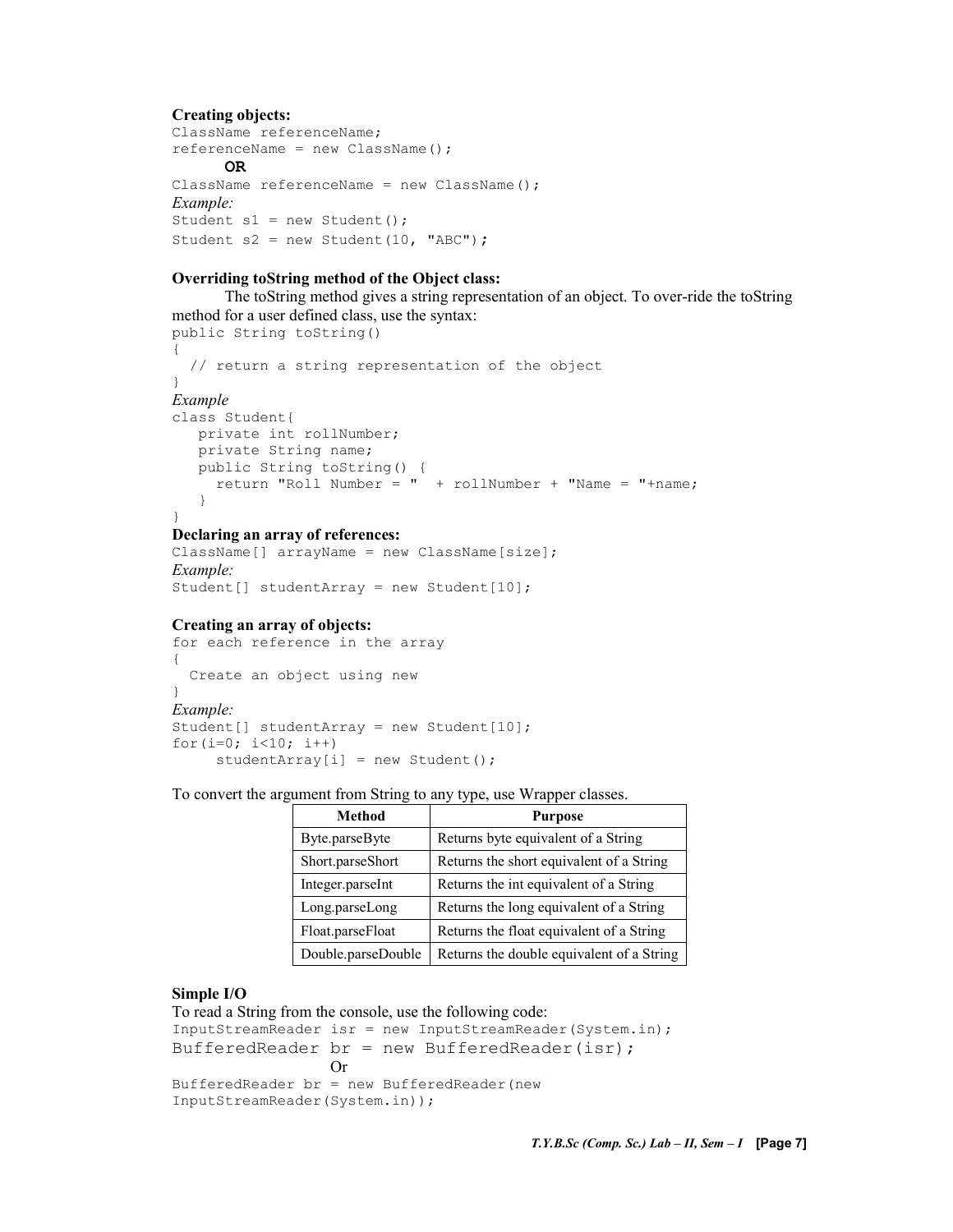For this, you will have write the following statement at the beginning: import java.io.\*;

#### Packages:

A package is a collection of related classes and interfaces. It provides a mechanism for compartmentalizing classes. The Java API is organized as a collection of several predefined packages. The java.lang package is the default package included in all java programs. The commonly used packages are:

| java.lang   | Language support classes such as Math, Thread, String |
|-------------|-------------------------------------------------------|
| java.util   | Utility classes such as LinkedList, Vector, Date.     |
| java.io     | Input/Output classes                                  |
| java.awt    | For graphical user interfaces and event handling.     |
| javax.swing | For graphical user interfaces                         |
| java.net    | For networking                                        |
| java.applet | For creating applets.                                 |

#### Creating a package

To create a user defined package, the package statement should be written in the source code file. This statement should be written as the first line of the program. Save the program in a directory of the same name as the package.

package packageName;

#### Accessing a package

To access classes from a package, use the import statement. import packageName.\*; //imports all classes import packageName.className; //imports specified class

Note that the package can have a hierarchy of subpackages. In that case, the package name should be qualified using its parent packages. Example: project.sourcecode.java

Here, the package named project contains one subpackage named sourcecode which contains a subpackage named java.

#### Access Rules

The access rules for members of a class are given in the table below.

| Accessible to                 | public | protected | none | private |
|-------------------------------|--------|-----------|------|---------|
| Same class                    | Yes    | Yes       | Yes  | Yes     |
| Class in same package         | Yes    | Yes       | Yes  | No      |
| Subclass (in other package)   | Yes    | Yes       | No   | No      |
| Non subclass in Other package | Yes    | No        | N٥   | Nο      |

#### Self Activity

1. Sample program to create objects , demonstrate use of toString and static keyword.

```
class Student { 
   int rollNumber; 
   String name; 
   static String classTeacher; 
   Student(int r, String n) {
        rollNumber = r; name = n;
   } 
   static void assignTeacher(String name) { 
       classTeacher = name; 
    } 
   public String toString() { 
      return "[ " + rollNumber + ", " + name + ", " + classTeacher +"
```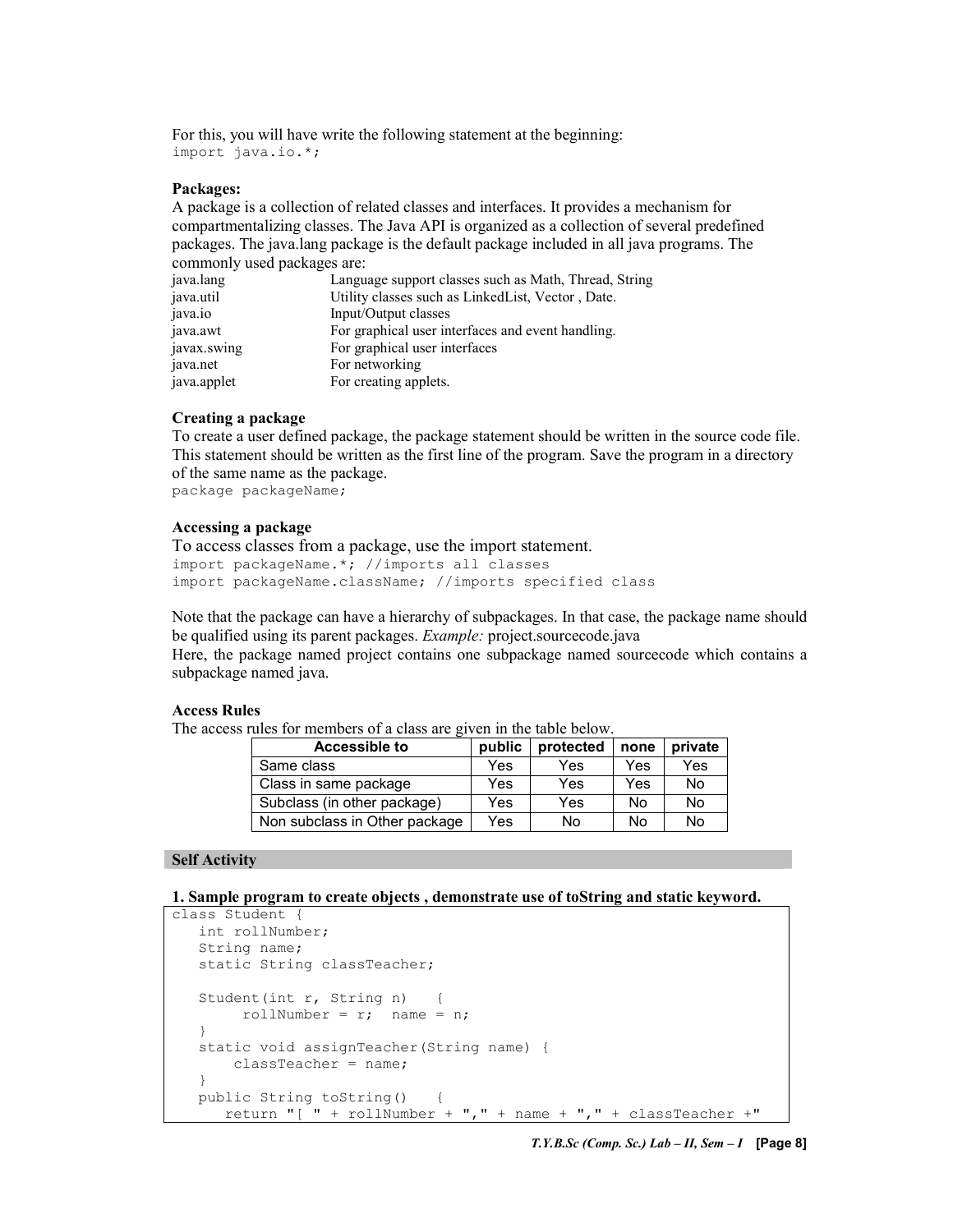```
]"; 
 } 
   public static void main(String[] args) { 
     Student s1 = new Student(1, "A");
     Student s2 = new Student(2, "B");
      Student.assignTeacher("ABC"); 
      System.out.println(s1); 
      System.out.println(s2); 
   } 
}
```
2. Sample program to read Student roll number and name from the console and display them (Using BufferedReader).

```
import java.io.*; 
class ConsoleInput 
{ 
  public static void main(String[] args) throws IOException 
\left\{ \begin{array}{c} \end{array} \right. int rollNumber; 
     String name; 
     BufferedReader br = new BufferedReader(new 
InputStreamReader(System.in)); 
     System.out.println("Enter the roll number: "); 
     rollNumber = Integer.parseInt(br.readLine()); 
     System.out.println(" Enter the name: "); 
    name = br.readLine();
    System.out.println(" Roll Number = " + rollNumber);
    System.out.println(" Name = " + name);
   } 
}
```
3. Sample program to read Student roll number and name from the console and display them (Using Scanner class).

```
import java.util.Scanner; 
class ScannerTest{ 
     public static void main (String args []) throws Exception
\left\{ \begin{array}{c} 1 \end{array} \right.Scanner sc=new Scanner(System.in);
         System.out.println("Enter your rollno and name :"); 
         int rollno=sc.nextInt(); 
         String name=sc.next(); 
         System.out.println("Rollno:"+rollno+" Name:"+name); 
         sc.close(); 
 } 
}
```
#### 4. Sample program to create and use packages

```
//A.java 
package P1; 
public class A { 
       public void display() { 
             System.out.println("In display of A"); 
 } 
} 
//B.java 
package P1.P2; //P2 is a subpackage of P1
```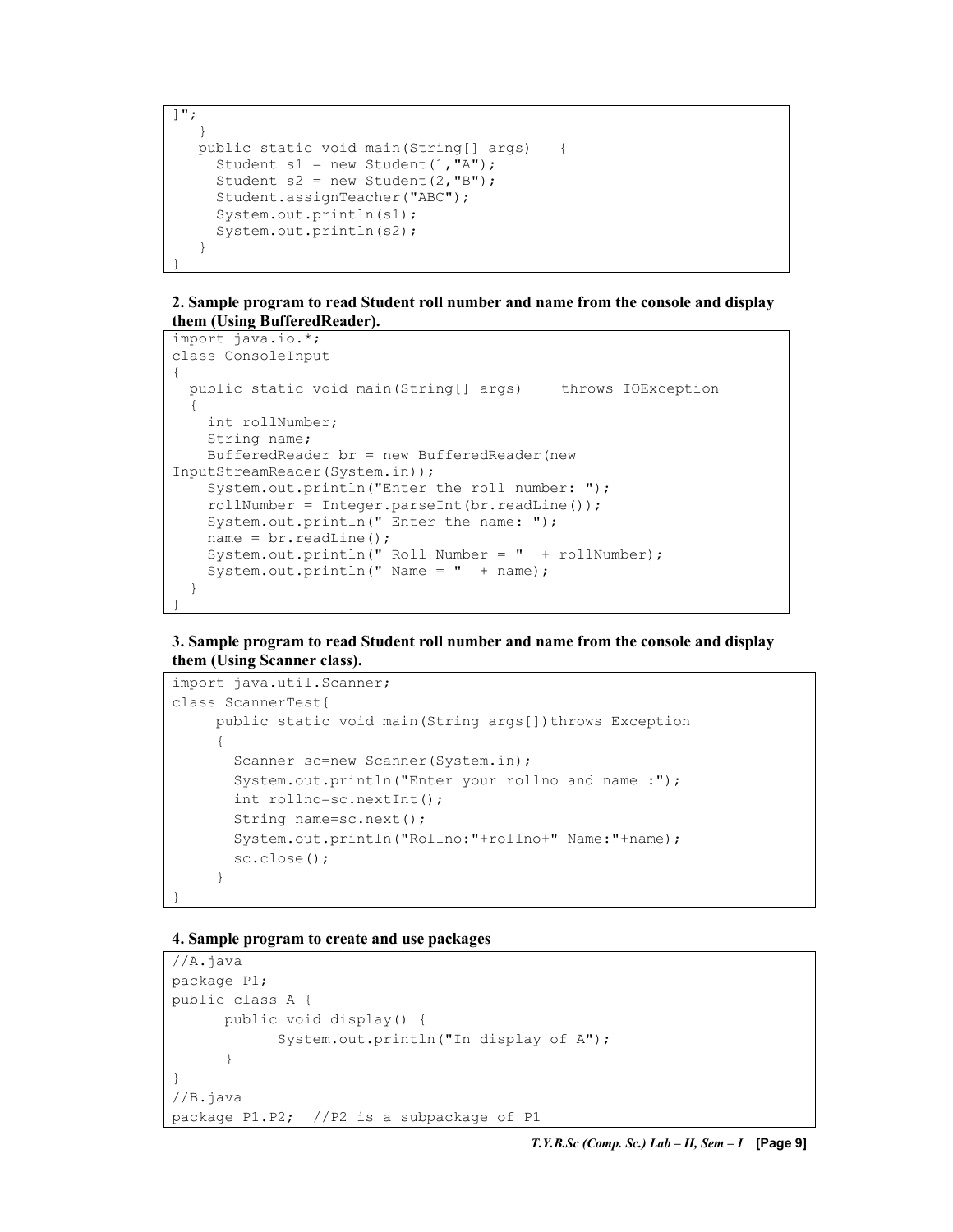```
public class B { 
       public void display() { 
             System.out.println("In display of B"); 
 } 
} 
//PackageTest.java 
import P1.*; 
import P1.P2.*; 
class PackageTest { 
       public static void main(String args[]){ 
            A obj1 = new A();
             obj1.display(); 
            B obj2 = new B();
             obj2.display(); 
 } 
}
```
Create folder P1. Save A.java in folder P1. Create folder P2 inside P1. Save B.java in P2.

#### Lab Assignments

#### SET A

1. Define a Student class (roll number, name, percentage). Define a default and parameterized constructor. Keep a count of objects created. Create objects using parameterized constructor and display the object count after each object is created. (Use static member and method). Also display the contents of each object.

2. Modify the above program to create n objects of the Student class. Accept details from the user for each object. Define a static method "sortStudent" which sorts the array on the basis of percentage.

#### SET B

1. Create a package named Series having three different classes to print series: a. Prime numbers b. Fibonacci series c. Squares of numbers Write a program to generate 'n' terms of the above series.

2. Write a Java program to create a Package "SY" which has a class SYMarks (members – ComputerTotal, MathsTotal, and ElectronicsTotal). Create another package TY which has a class TYMarks (members – Theory, Practicals). Create n objects of Student class (having rollNumber, name, SYMarks and TYMarks). Add the marks of SY and TY computer subjects and calculate the Grade ('A' for  $>= 70$ , 'B' for  $>= 60$  'C' for  $>= 50$ , Pass Class for  $>= 40$  else 'FAIL') and display the result of the student in proper format.

| Signature of the instructor  |                      | Date         |  |
|------------------------------|----------------------|--------------|--|
| <b>Assignment Evaluation</b> |                      |              |  |
| 0: Not done                  | 2: Late Complete     | 4: Complete  |  |
| 1: Incomplete                | 3: Needs improvement | 5: Well Done |  |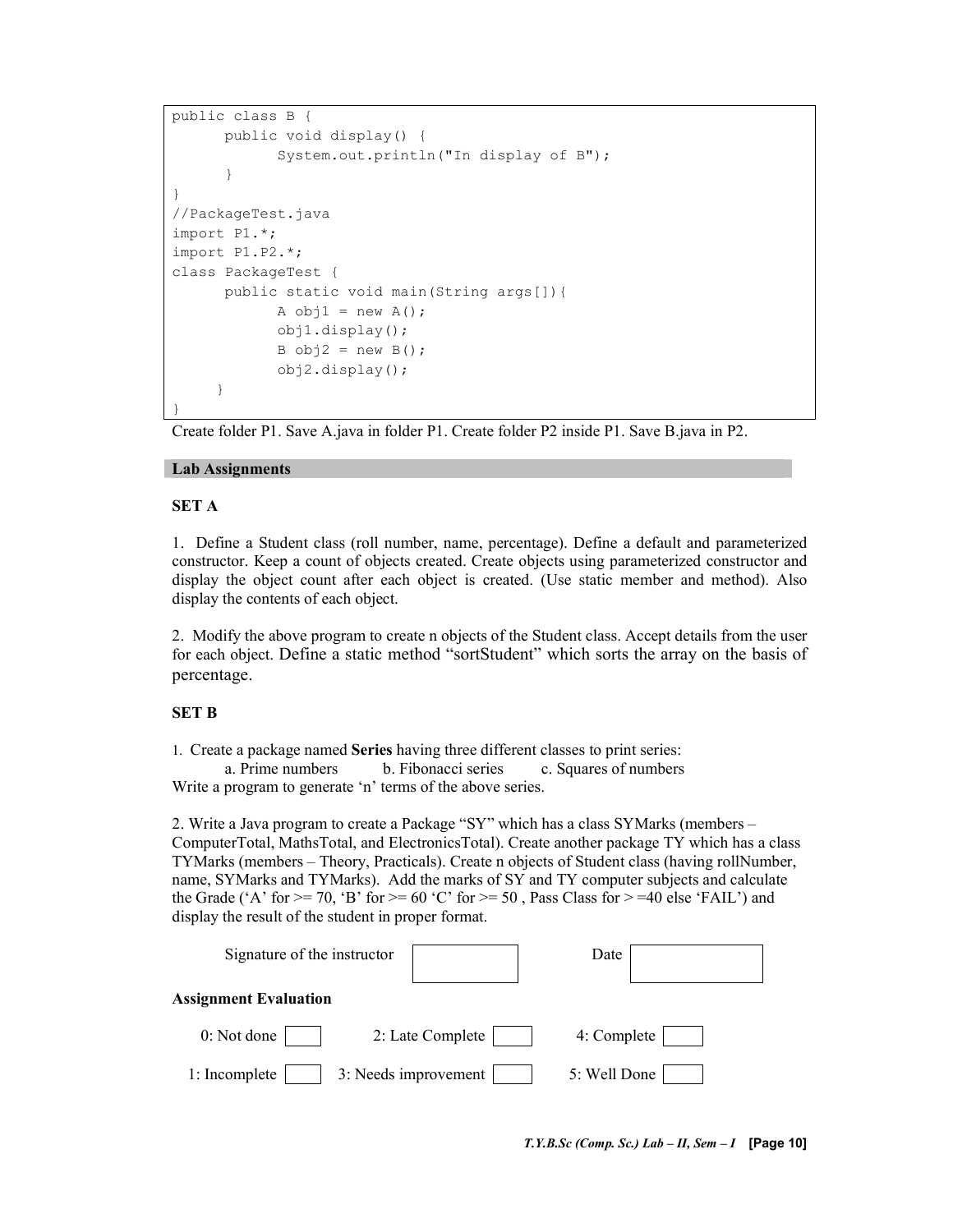#### Assignment 3: Inheritance and Interfaces

#### **Objectives**

- To implement inheritance in java.
- To define abstract classes.
- To define and use interfaces.
- Use predefined interfaces like Cloneable

#### Reading

You should read the following topics before starting this exercise:

- 1. Concept of inheritance.
- 2. Use of extends keyword.
- 3. Concept of abstract class.
- 4. Defining an interface.
- 5. Use of implements keyword.

#### Ready Reference

Inheriting a class : The syntax to create a subclass is :

```
class SubClassName extends SuperClassName
      { 
            //class body 
      } 
Example: 
class Manager extends Employee
{ //code }
```
#### Types of Inheritance



#### Access in subclass

The following members can be accessed in a subclass:

i) public or protected superclass members.

ii) Members with no specifier if subclass is in same package.

#### The "super" keyword

It is used for three purposes:

- i) Invoking superclass constructor super (arguments)
- ii) Accessing superclass members super.member
- iii) Invoking superclass methods super.method (arguments)

#### Example:

```
class A 
{ protected int num; 
  A(int num) { this.num = num; } 
}
```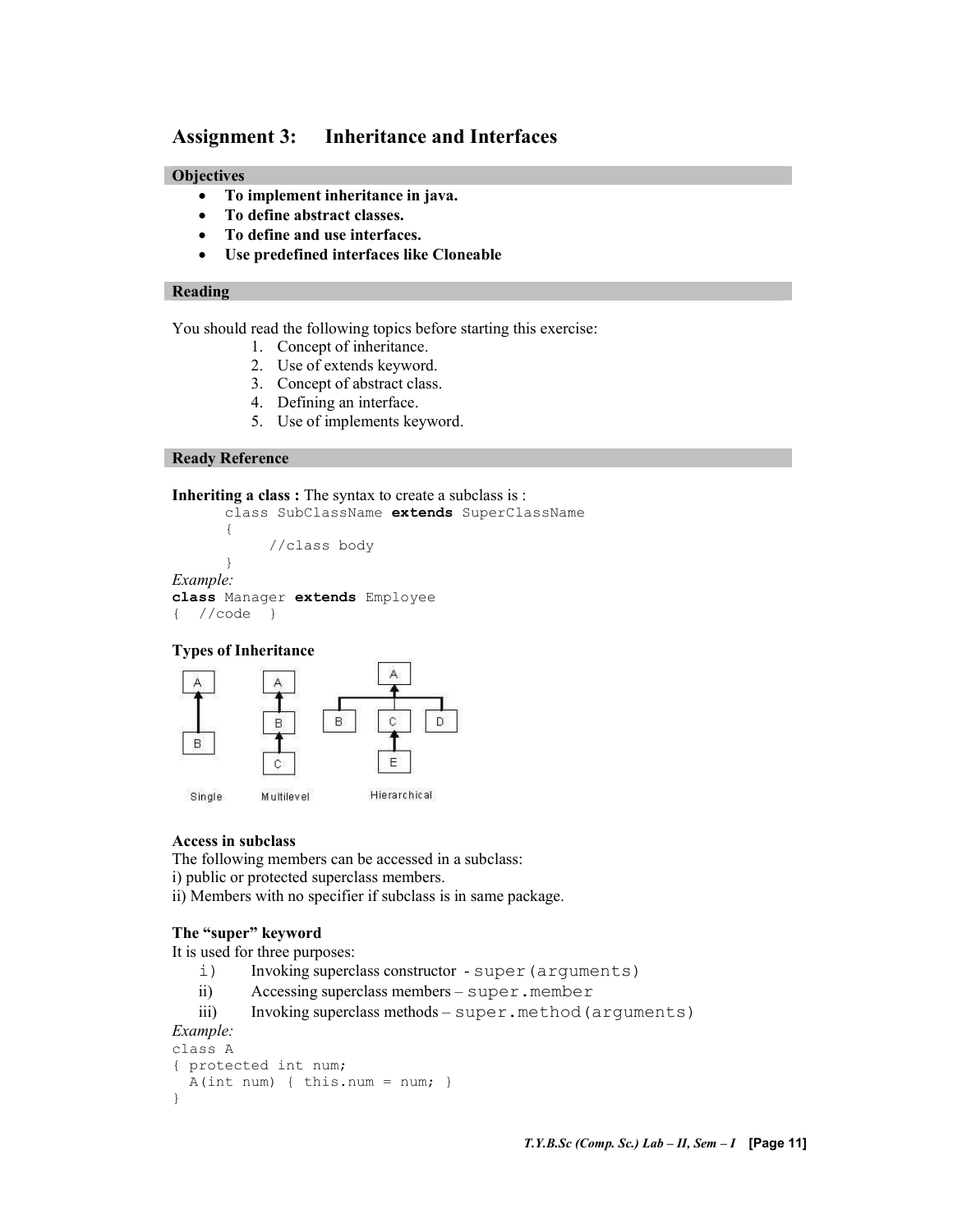```
class B extends A 
{ 
   int num; 
   B(int a, int b) { 
     super(a); //should be the first line in the subclass constructor
     this.num = b;
 } 
     void display() { 
       System.out.println("In A, num = " + super.num); 
      System.out.println("In B, num = " + num);
     } 
}
```
#### Overriding methods

Redefining superclass methods in a subclass is called overriding. The signature of the subclass method should be the same as the superclass method.

```
class A 
{ 
   void method1(int num) { 
     //code 
   } 
} 
class B extends A 
{ 
   void method1(int x) { 
     //code 
   } 
}
```
#### Dynamic binding

When over-riding is used, the method call is resolved during run-time i.e. depending on the object type, the corresponding method will be invoked.

```
Example: 
A ref; 
ref = new A();
ref.method1(10); //calls method of class A 
ref = new B():
ref.method1(20); //calls method of class B
```
#### Abstract class

An abstract class is a class which cannot be instantiated. It is only used to create subclasses. A class which has abstract methods must be declared abstract. An abstract class can have data members, constructors, method definitions and method declarations.

abstract class ClassName { ... }

#### Abstract method

An abstract method is a method which has no definition. The definition is provided by the subclass.

```
abstract returnType method(arguments);
```
#### Interface

An interface is a pure abstract class i.e. it has only abstract methods and final variables. An interface can be implemented by multiple classes.

```
interface InterfaceName 
{ 
   //abstract methods 
   //final variables 
}
```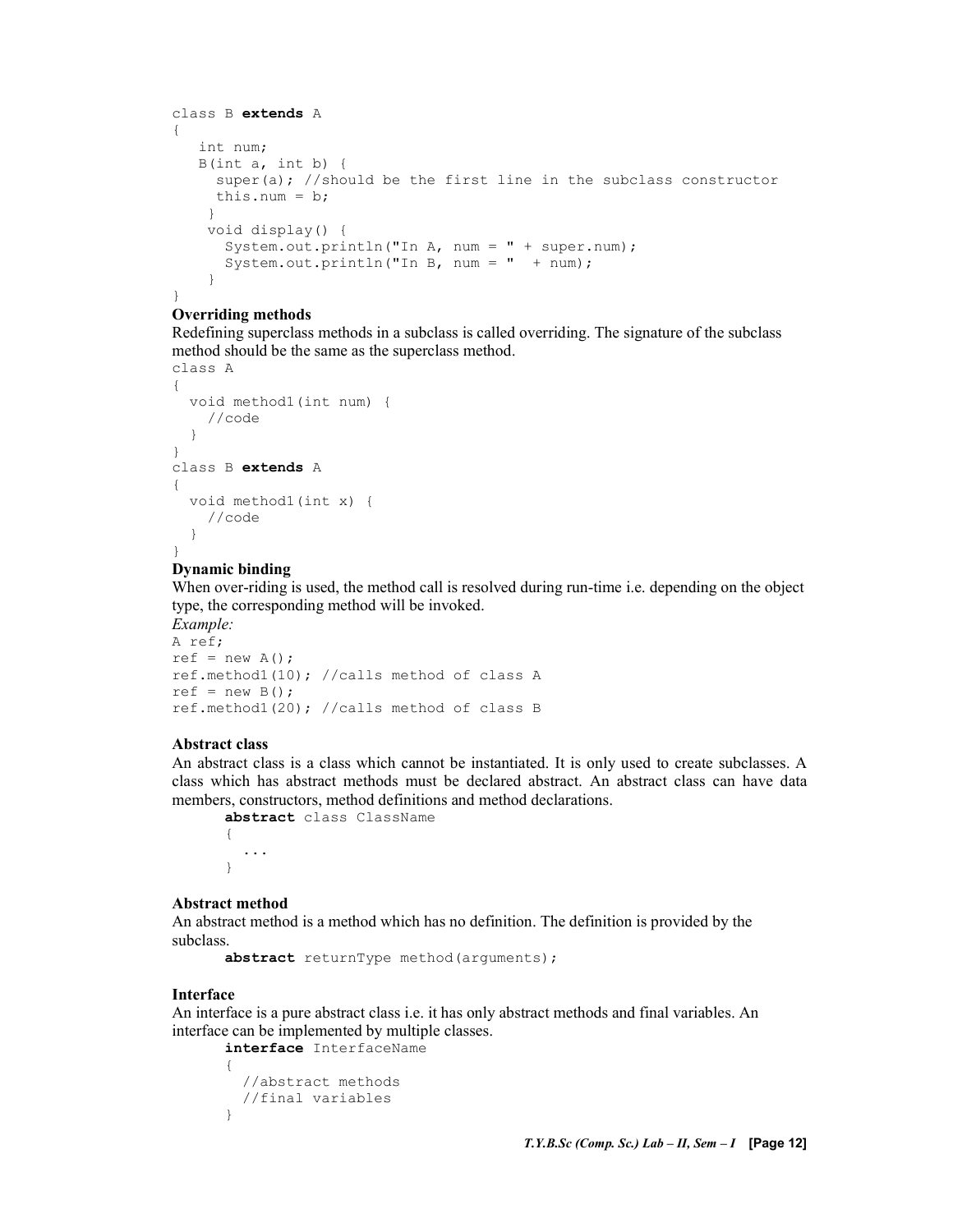```
Example: 
interface MyInterface 
{ 
  void method1(); 
 void method2();
  int size= 10; //final and static 
} 
class MyClass implements MyInterface { 
  //define method1 and method2 
}
```
#### Self Activity

1. Sample program to demonstrate inheritance and interfaces

```
interface Shape 
{ 
   double area(); 
} 
class Circle implements Shape 
{ 
   double radius; 
   Circle(double radius) { 
      this.radius=radius; 
   } 
   public double area() { 
       return java.util.Math.PI * radius* radius; 
   } 
} 
class Cylinder extends Circle 
{ 
    double height; 
    Cylinder(double radius, double height) { 
      super(radius); 
      this.height=height; 
   } 
   public double area() //overriding 
   { 
       return java.util.Math.PI * radius* radius *height; 
   } 
} 
public class Test { 
   public static void main(String[] args) 
\left\{ \begin{array}{c} 1 \end{array} \right\} Shape s; 
  s = new Circle(5.2); System.out.println("Area of circle = " + s.area()); 
  s = new Cylinder(5, 2.5);System.out.println("Area of cylinder = " + s.area();
   }
```
#### Lab Assignments

#### SET A

}

1. Define a class Employee having private members – id, name, department, salary. Define default and parameterized constructors. Create a subclass called "Manager" with private member bonus. Define methods accept and display in both the classes. Create n objects of the Manager class and display the details of the manager having the maximum total salary (salary+bonus)

T.Y.B.Sc (Comp. Sc.) Lab - II, Sem - I [Page 13]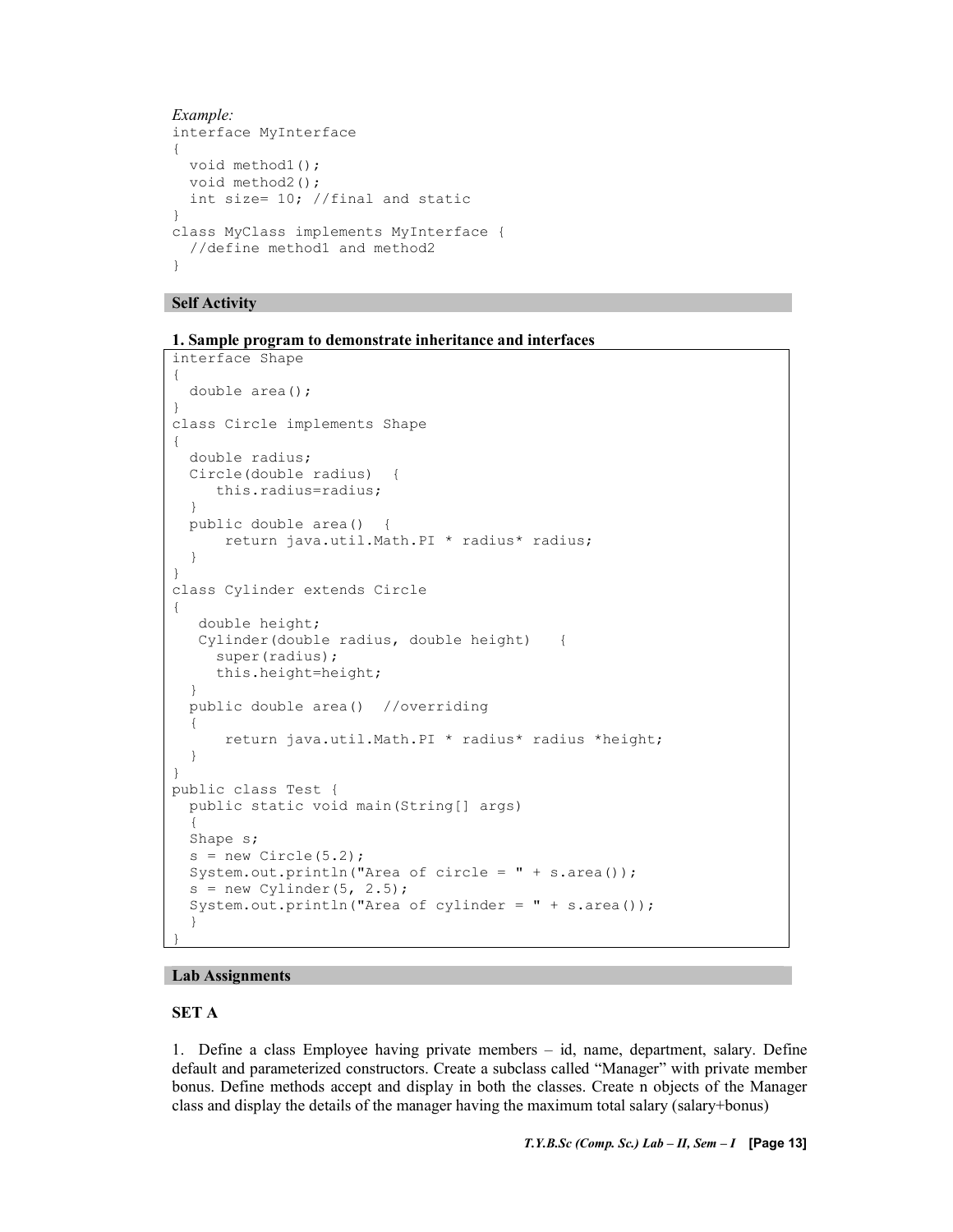2. Create an abstract class Shape with methods calc\_area and calc\_volume. Derive three classes Sphere(radius) , Cone(radius, height) and Cylinder(radius, height), Box(length, breadth, height) from it. Calculate area and volume of all. (Use Method overriding).

3. Write a Java program to create a super class Vehicle having members Company and price. Derive 2 different classes LightMotorVehicle (members – mileage) and HeavyMotorVehicle (members – capacity-in-tons). Accept the information for n vehicles and display the information in appropriate form. While taking data, ask the user about the type of vehicle first.

#### SET B

1. Define an abstract class "Staff" with members name and address. Define two sub-classes of this class – "FullTimeStaff" (department, salary) and "PartTimeStaff" (number-of-hours, rate-perhour). Define appropriate constructors. Create n objects which could be of either FullTimeStaff or PartTimeStaff class by asking the user's choice. Display details of all "FullTimeStaff" objects and all "PartTimeStaff" objects.

2. Create an interface "CreditCardInterface" with methods : viewCreditAmount(), useCard(), payCredit() and increaseLimit(). Create a class SilverCardCustomer (name, cardnumber (16 digits), creditAmount – initialized to 0, creditLimit - set to 50,000 ) which implements the above interface. Inherit class GoldCardCustomer from SilverCardCustomer having the same methods but creditLimit of 1,00,000. Create an object of each class and perform operations. Display appropriate messages for success or failure of transactions. (Use method overriding)

- i. useCard() method increases the creditAmount by a specific amount upto creditLimit
- ii. payCredit() reduces the creditAmount by a specific amount.
- iii. increaseLimit() increases the creditLimit for GoldCardCustomers (only 3 times, not more than 5000Rs. each time)

| Signature of the instructor           | Date         |
|---------------------------------------|--------------|
| <b>Assignment Evaluation</b>          |              |
| 0: Not done<br>2: Late Complete       | 4: Complete  |
| 3: Needs improvement<br>1: Incomplete | 5: Well Done |
|                                       |              |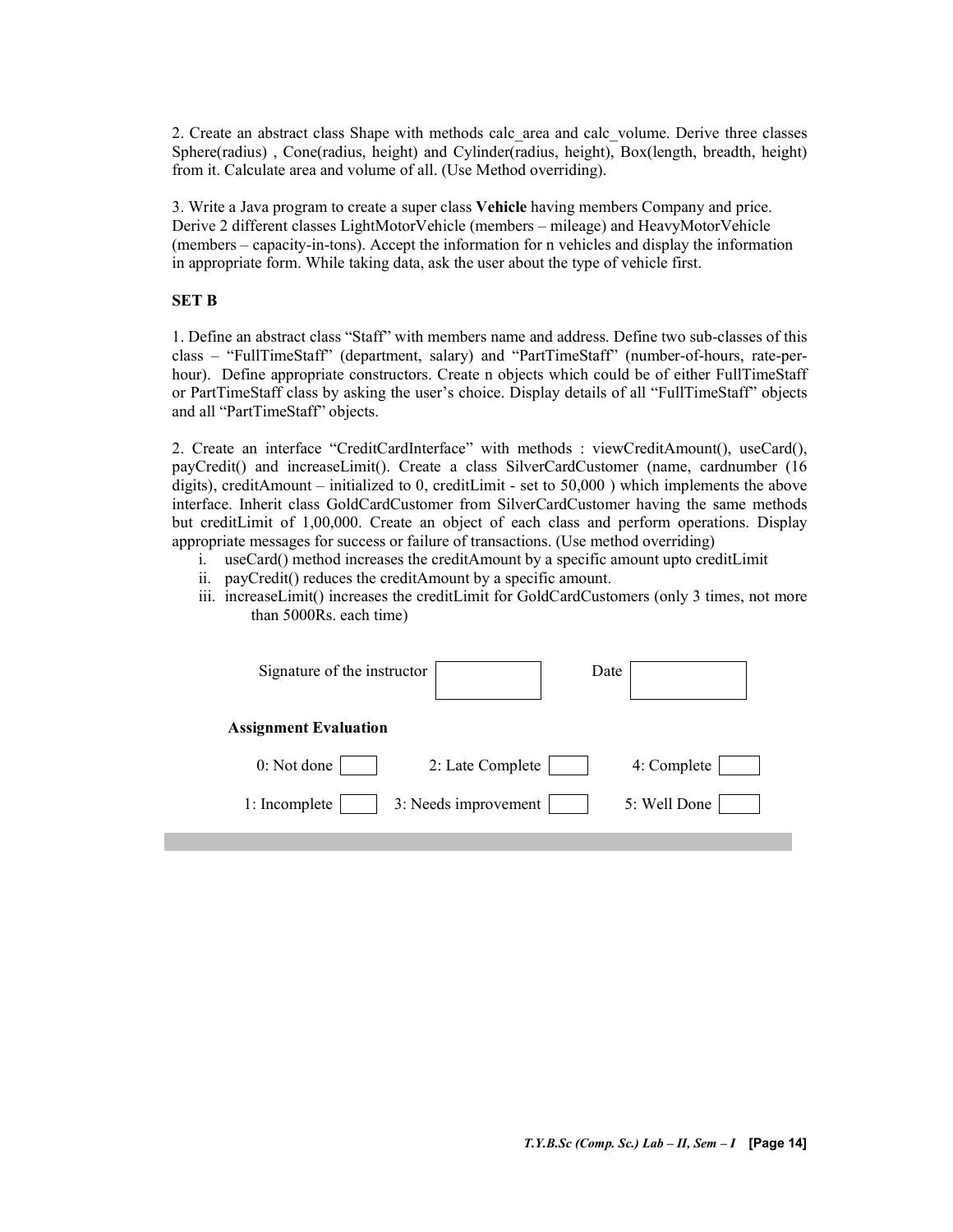#### Assignment 4: Exception Handling

#### **Objectives**

- Demonstrate exception handling mechanism in java
- Defining user defined exception classes

#### Reading

You should read the following topics before starting this exercise:

- 1. Concept of Exception
- 2. Exception class hierarchy.
- 3. Use of try, catch, throw, throws and finally keywords
- 4. Defining user defined exception classes

#### Ready Reference

Exception: An exception is an abnormal condition that arises in a code at run time. When an exception occurs,

- 1. An object representing that exception is created.
- 2. The method may handle the exception itself.
- 3. If the method cannot handle the exception, it "throws" this exception object to the method which called it.
- 4. The exception is "caught" and processed by some method or finally by the default java exception handler.

#### Predefined Exception classes

Java provides a hierarchy of Exception classes which represent an exception type.



#### Exception Handling keywords

Exception handling in java is managed using 5 keywords: try , catch , throw, throws, finally

#### Syntax

```
try 
{ 
       // code that may cause an exception 
} 
catch (ExceptionType1 object) 
{ 
       // handle the exception 
} 
catch (ExceptionType2 object) 
{ 
       // handle the exception 
} 
finally 
{ 
       // this code is always executed 
}
```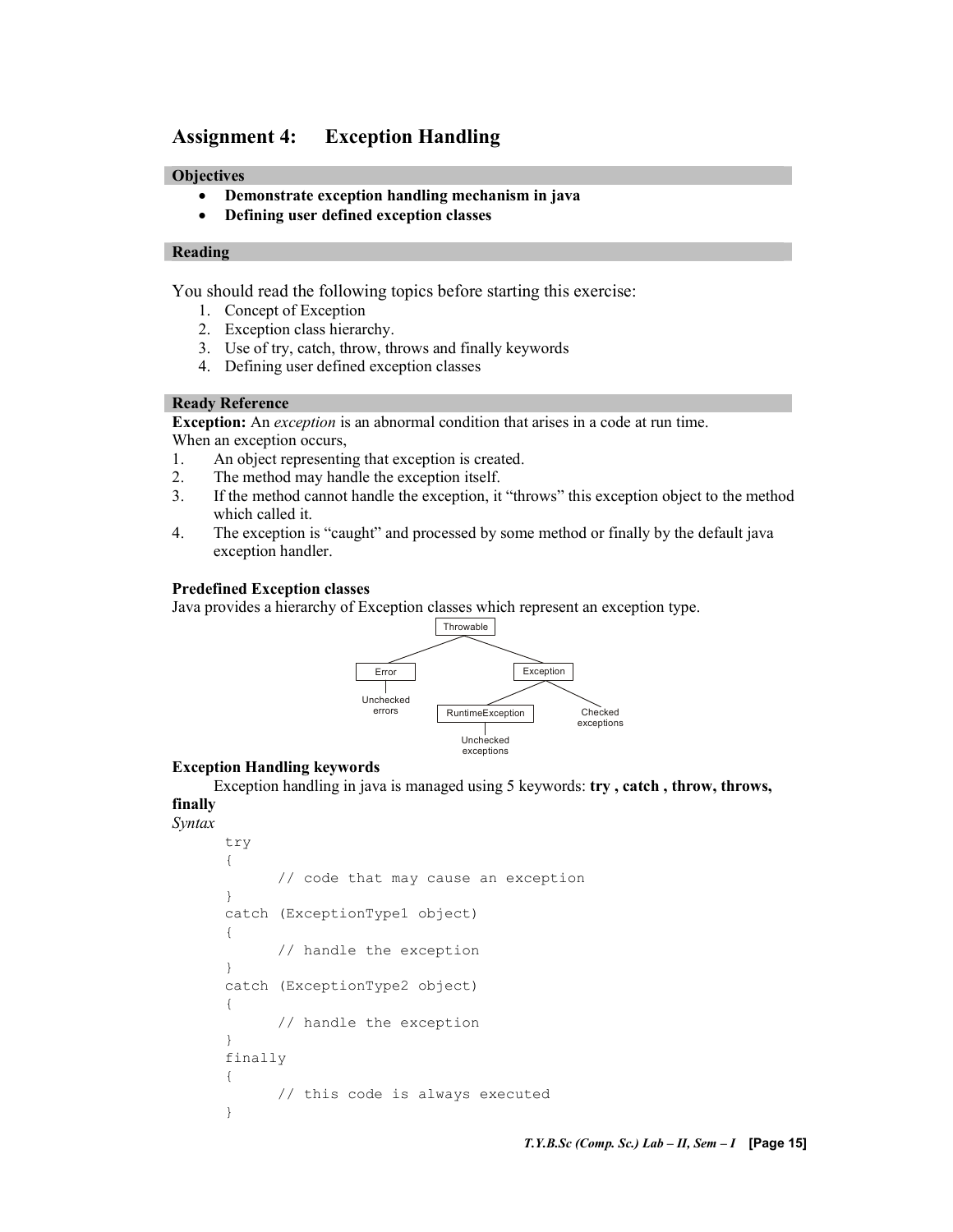#### Example:

```
try 
{ 
    int a = Integer.parseInt(args[0]); 
     ... 
} 
catch(NumberFormatException e) 
{ 
     System.out.println("Caught" ) ; 
}
```
Note: try-catch blocks can be nested.

#### throw keyword:

The throw keyword is used to throw an exception object or to rethrow an exception.

```
throw exceptionObject; 
Example: 
catch(NumberFormatException e) 
{ 
     System.out.println("Caught and rethrown" ) ; 
     throw e; 
}
```
We can explicitly create an exception object and throw it. For example: throw new NumberFormatException();

#### throws keyword:

If the method cannot handle the exception, it must declare a list of exceptions it may cause. This list is specified using the throws keyword in the method header. All checked exceptions muct be caught or declared.

```
Syntax:
```

```
returnType methodName(arguments) throws ExceptionType1
[,ExceptionType2...] 
{ 
   //method body 
} 
Example: 
void acceptData() throws IOException 
{ 
    //code 
}
```
#### Exception Types:

There are two types of Exceptions, Checked exceptions and Unchecked exceptions. Checked exceptions must be caught or rethrown. Unchecked exceptions do not have to be caught.

#### Unchecked Exceptions:

| <b>Exception</b>               | Meaning                                                   |
|--------------------------------|-----------------------------------------------------------|
| ArithmeticException            | Arithmetic error, such as divide-by-zero.                 |
| ArrayIndexOutOfBoundsException | Array index is out-of-bounds.                             |
| ArrayStoreException            | Assignment to an array element of an incompatible type.   |
| ClassCastException             | Invalid cast.                                             |
| IllegalArgumentException       | Illegal argument used to invoke a method.                 |
| IllegalMonitorStateException   | Illegal monitor operation, such as waiting on an unlocked |
|                                | thread.                                                   |
| IllegalStateException          | Environment or application is in incorrect state.         |
| IllegalThreadStateException    | Requested operation not compatible with current thread    |
|                                | state.                                                    |
| IndexOutOfBoundsException      | Some type of index is out-of-bounds.                      |
| NegativeArraySizeException     | Array created with a negative size.                       |
| NullPointerException           | Invalid use of a null reference.                          |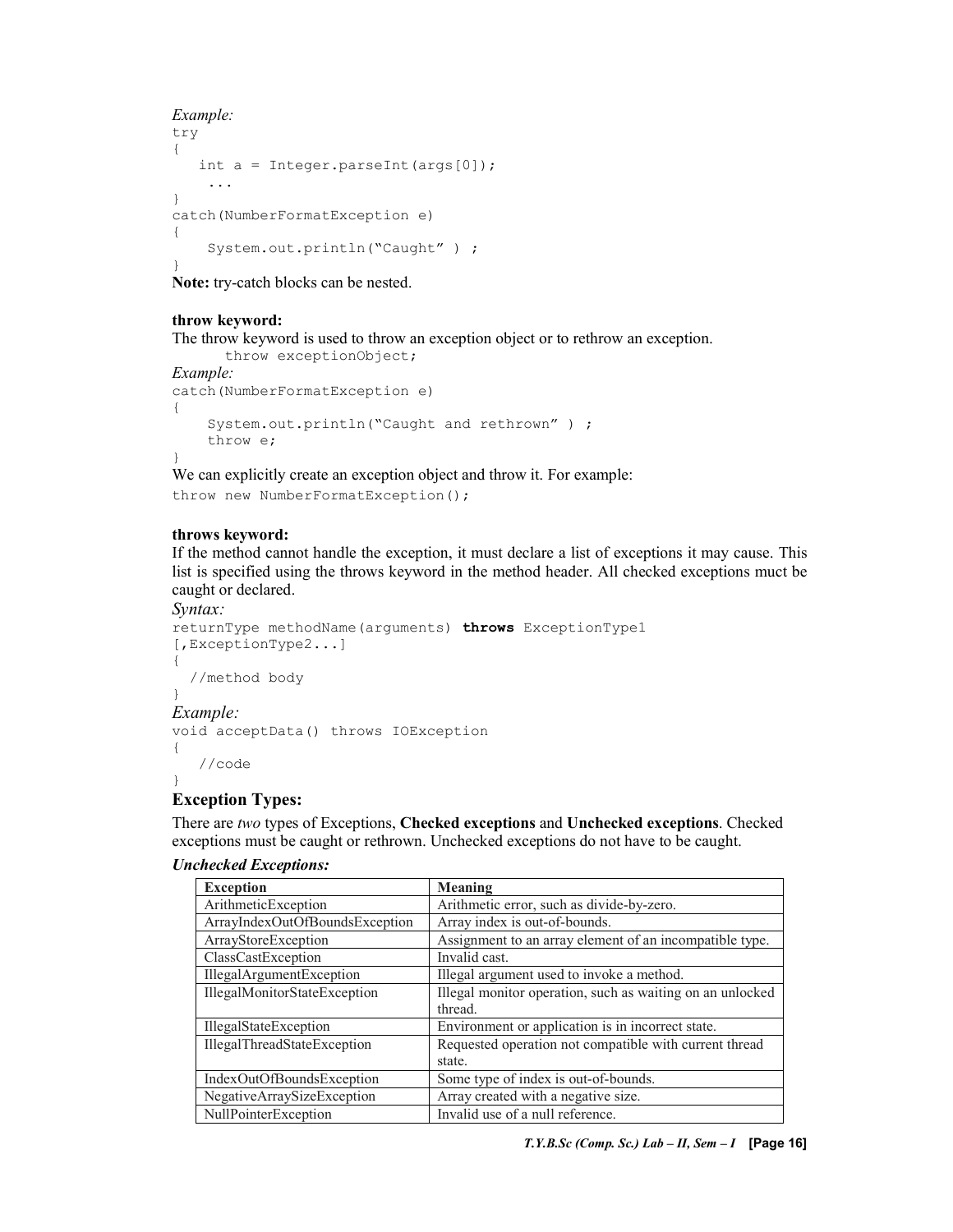| NumberFormatException         | Invalid conversion of a string to a numeric format. |
|-------------------------------|-----------------------------------------------------|
| SecurityException             | Attempt to violate security.                        |
| StringIndexOutOfBounds        | Attempt to index outside the bounds of a string.    |
| UnsupportedOperationException | An unsupported operation was encountered.           |

Checked Exceptions:

| <b>Exception</b>           | Meaning                                                        |
|----------------------------|----------------------------------------------------------------|
| ClassNotFoundException     | Class not found.                                               |
| CloneNotSupportedException | Attempt to clone an object that does not implement the         |
|                            | Cloneable interface.                                           |
| IllegalAccessException     | Access to a class is denied.                                   |
| InstantiationException     | Attempt to create an object of an abstract class or interface. |
| InterruptedException       | One thread has been interrupted by another thread.             |
| NoSuchFieldException       | A requested field does not exist.                              |
| NoSuchMethodException      | A requested method does not exist.                             |

#### User Defined Exceptions:

{

}

A user defined exception class can be created by extending the Exception class.

```
class UserDefinedException extends Exception
```

```
 //code
```
When that exception situation occurs, an object of this exception class can be created and thrown. For example, if we are accepting an integer whose valid values are only positive, then we can throw an "InvalidNumberException" for any negative value entered.

```
class NegativeNumberException extends Exception 
{ 
       NegativeNumberException(int n){ 
             System.out.println("Negative input " + n); 
 } 
} 
... 
public static void main(String[] args) 
{ 
    int num = Integer.parseInt(args[0]); 
   if( num < 0)
        throw new NegativeNumberException(num); 
   else 
      //process num 
}
```
#### Self Activity

#### 1. Sample program to demonstrate exceptions

```
class NegativeNumberException extends Exception 
{ 
    NegativeNumberException(int n){ 
     System.out.println("Negative input : " + n);
    } 
} 
public class ExceptionTest 
      { 
         public static void main( String args[] ) 
\{ int num, i, sum=0; 
           try {
```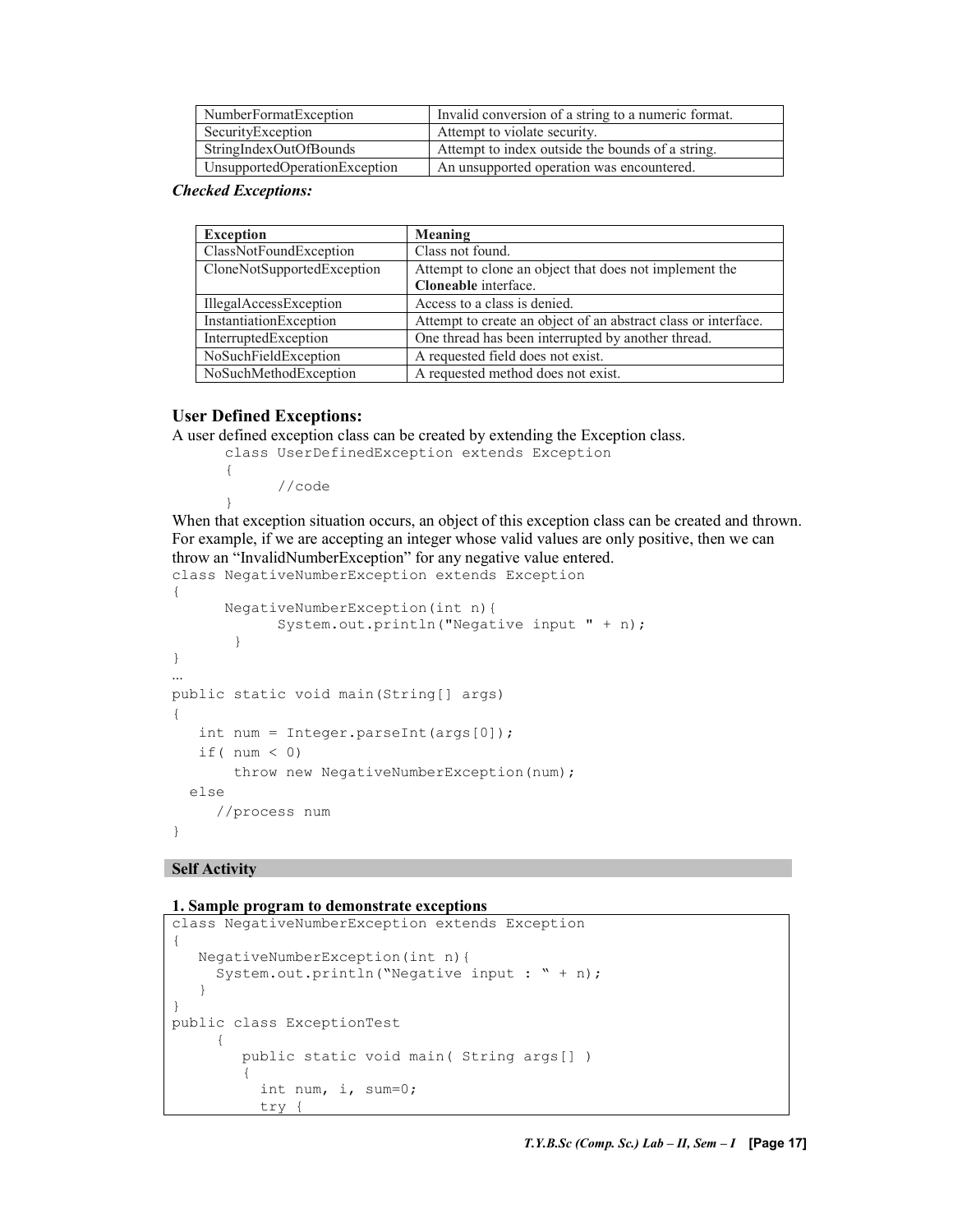```
num = Integer.parseInt(args[0]);
           if (num \langle 0 \rangle throw new NegativeNumberException(num); 
           for(i=0; i<num; i++)
               sum = sum + i; } 
           catch(NumberFormatException e){ 
            System.out.println("Invalid format"); 
 } 
          catch(NegativeNumberException e) { }
           finally { 
              System.out.println("The sum is : "+sum); 
 } 
       } // end main 
     } // end class
```
Compile and run the program for different inputs like abc, -3 and 10

#### Lab Assignments

#### SET A

- 1. Define a class CricketPlayer (name, no of innings, no times notout, total runs, bat avg). Create an array of n player objects. Calculate the batting average for each player using a static method avg(). Handle appropriate exception while calculating average. Define a static method "sortPlayer" which sorts the array on the basis of average. Display the player details in sorted order.
- 2. Define a class SavingAccount (acNo, name, balance). Define appropriate constructors and operations withdraw(), deposit() and viewBalance(). The minimum balance must be 500. Create an object and perform operations. Raise user defined InsufficientFundsException when balance is not sufficient for withdraw operation.

#### SET B

1. Define a class MyDate (day, month, year) with methods to accept and display a MyDate object. Accept date as dd, mm, yyyy. Throw user defined exception "InvalidDateException" if the date is invalid.

```
Examples of invalid dates : 12 15 2015, 31 6 1990, 29 2 2001
```

| Signature of the instructor  |                      | Date |              |  |
|------------------------------|----------------------|------|--------------|--|
| <b>Assignment Evaluation</b> |                      |      |              |  |
| 0: Not done                  | 2: Late Complete     |      | 4: Complete  |  |
| 1: Incomplete                | 3: Needs improvement |      | 5: Well Done |  |
|                              |                      |      |              |  |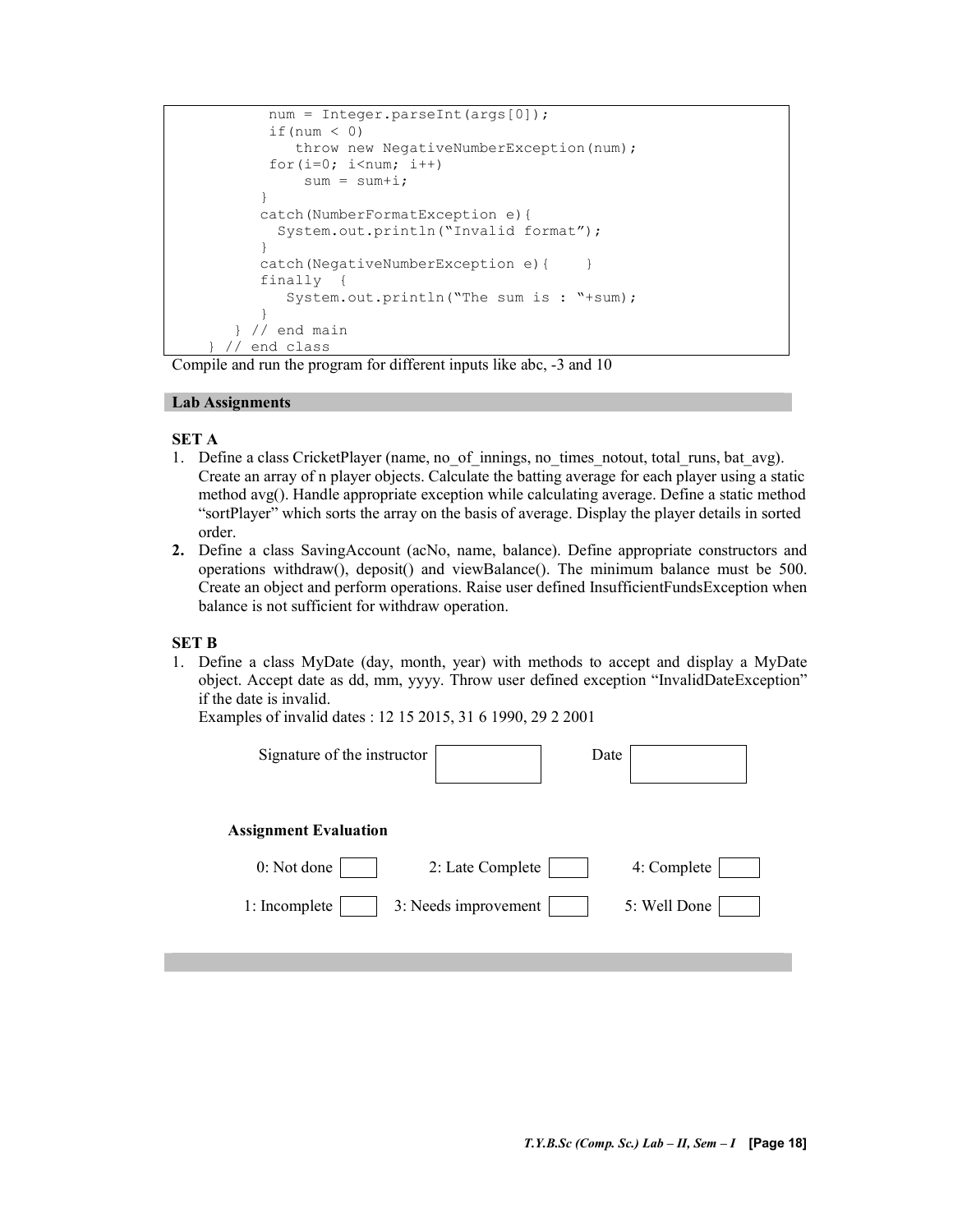#### Assignment 5: I/O and File Handling

#### **Objectives**

• Performing Input/Output operations using console and files.

#### Reading

You should read the following topics before starting this exercise:

- 1. Concept of streams
- 2. Types of streams
- 3. Byte and Character stream classes.
- 4. The File class

#### Ready Reference

#### java.io.File class

This class supports a platform-independent definition of file and directory names. It also provides methods to list the files in a directory, to check the existence, readability, writeability, type, size, and modification time of files and directories, to make new directories, to rename files and directories, and to delete files and directories.

Constructors:

 public File(String path); public File(String path, String name); public File(File dir, String name);

Example

File f1=new File("/home/java/a.txt");

Methods

- 1. boolean canRead()- Returns True if the file is readable.
- 2. boolean canWrite()- Returns True if the file is writeable.
- 3. String getName()- Returns the name of the File with any directory names omitted.
- 4. boolean exists()- Returns true if file exists
- 5. String getAbsolutePath()- Returns the complete filename. Otherwise, if the File is a relative file specification, it returns the relative filename appended to the current working directory.
- 6. String getParent()- Returns the directory of the File. If the File is an absolute specification.
- 7. String getPath()- Returns the full name of the file, including the directory name.
- 8. boolean isDirectory()- Returns true if File Object is a directory
- 9. boolean isFile()- Returns true if File Object is a file
- 10. long lastModified()- Returns the modification time of the file (which should be used for comparison with other file times only, and not interpreted as any particular time format).
- 11. long length()- Returns the length of the file.
- 12. boolean delete()- deletes a file or directory. Returns true after successful deletion of a file.
- 13. boolean mkdir ()- Creates a directory.
- 14. boolean renameTo (File dest)- Renames a file or directory. Returns true after successful renaming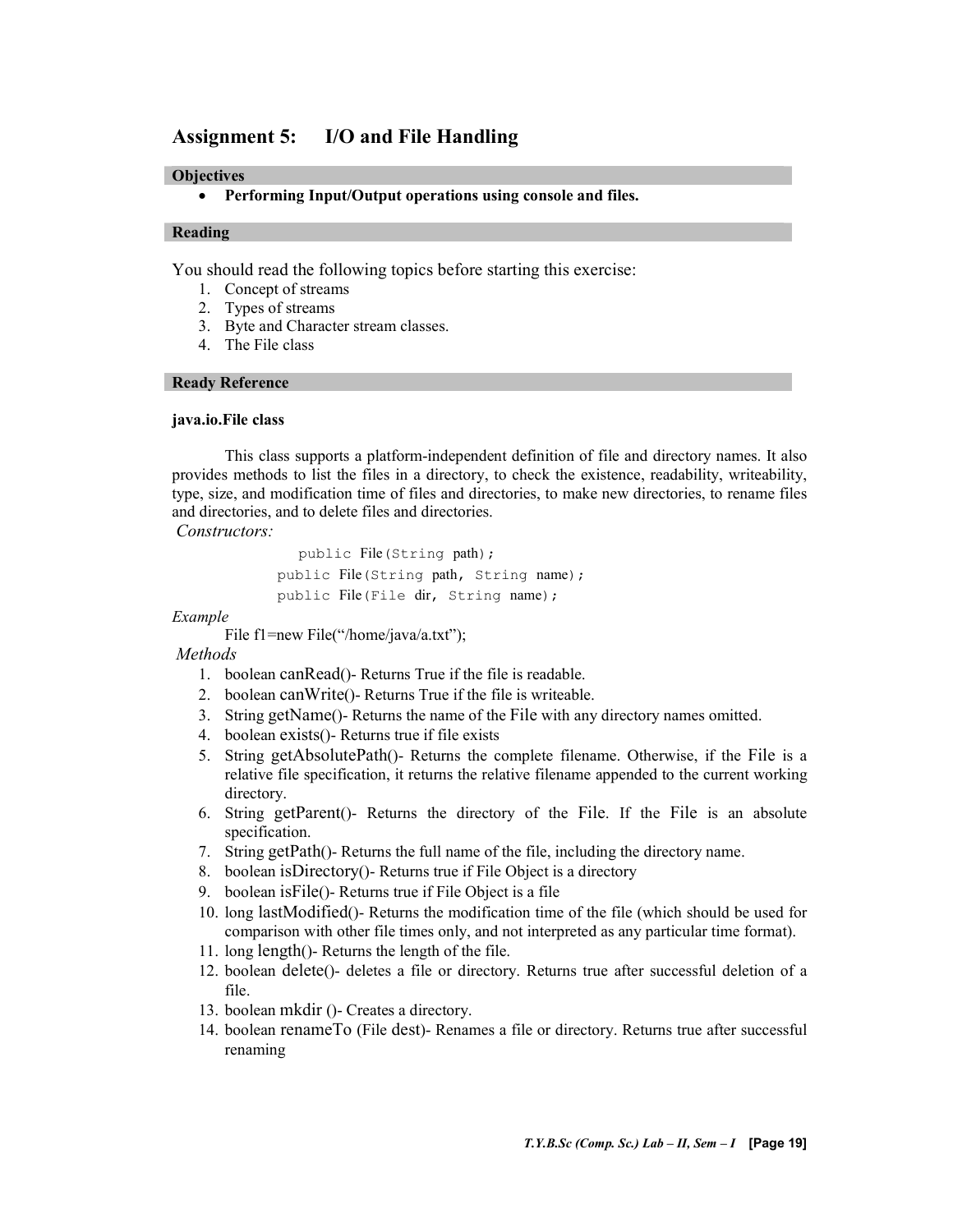#### Example 1:- Checking file existance

```
import java.io.File; 
class FileTest 
{ 
public static void main(String args[ ]) 
{ 
      File f1=new File ("data.txt");
      if (f1.exists()) 
             System.out.println ("File Exists"); 
      else 
             System.out.println ("File Does Not Exists"); 
 } 
}
```
#### **Directories**

A directory is a File that contains a list of other files & directories. When you create a File object & it is a directory, the isDirectory() method will return true. In this case list method can be used to extract the list of other files & directories inside.

The forms of list() method is-

```
public String[ ] list() 
        public String[ ] list(FilenameFilter filter) 
Example :- Using a list( ) 
String dirname="/javaprg/demo"; 
File f1=new File (dirname); 
if (f1.isDirectory()) 
{ 
      String s[] = f1. list();
      for (int i=0; i \leq s.length; i++){ 
             File f=new File (dirname+"/"+s[i]);
             if (f.isDirectory()) 
                    System.out.println(s[i]+ " is a directory"); 
             else 
                    System.out.println(s[i]+ " is a File"); 
       } 
\mathbf{I}
```
#### Streams

A stream is a sequence of bytes. When writing data to a stream, the stream is called an output stream. When reading data from a stream, the stream is called an input stream. If a stream has a buffer in memory, it is a buffered stream. Binary Streams contain binary data. Character Streams have character data and are used for storing and retrieving text.

The two main types of Streams are ByteStream and CharacterStream.



There are four top level abstract stream classes: InputStream, OutputStream, Reader, and Writer.

- 1. InputStream. A stream to read binary data.
- 2. OutputStream. A stream to write binary data.
- 3. Reader. A stream to read characters.
- 4. Writer. A stream to write characters.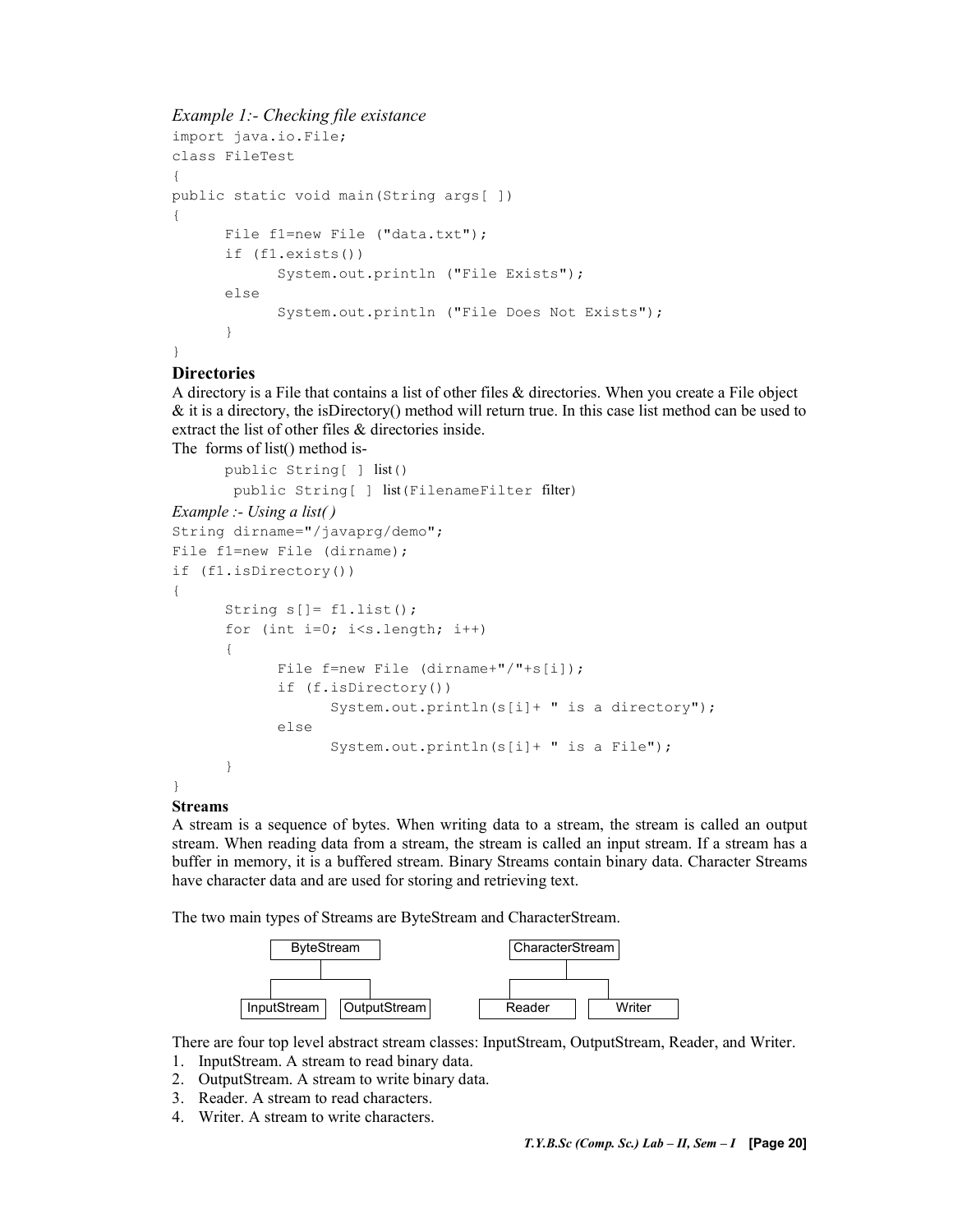#### ByteStream Classes

#### a. InputStream Methods-

- 1. int read ()- Returns an integer representation of next available byte of input.-1 is returned at the stream end.
- 2. int read (byte buffer[])-Read up to buffer.length bytes into buffer  $&$  returns actual number of bytes that are read. At the end returns –1.
- 3. int read(byte buffer[ ], int offset, int numbytes)- Attempts to read up to numbytes bytes into buffer starting at buffer[offset]. Returns actual number of bytes that are read. At the end returns –1.
- 4. void close()- to close the input stream
- 5. void mark(int numbytes)- places a mark at current point in input stream  $\&$  remain valid till number of bytes are read.
- 6. void reset()- Resets pointer to previously set mark/ goes back to stream beginning.
- 7. long skip(long numbytes)- skips number of bytes.
- 8. int available()- Returns number of bytes currently available for reading.

#### b. OutputStream Methods-

- 1. void close() to close the OutputStream
- 2. void write (int b) Writes a single byte to an output stream.
- 3. void write(byte buffer[ ]) Writes a complete array of bytes to an output stream.
- 4. void write (byte buffer [ ], int offset, int numbytes) Writes a sub range of numbytes bytes from the array buffer, beginning at buffer[offset].
- 5. void flush() clears the buffer.

The following table lists the Byte Stream classes

| <b>Stream Class</b>          | <b>Meaning</b>                                                                       |
|------------------------------|--------------------------------------------------------------------------------------|
| BufferedInputStream          | Buffered input stream                                                                |
| BufferedOutputStream         | Buffered output stream                                                               |
| ByteArrayInputStream         | Input stream that reads from a byte array                                            |
| <b>ByteArrayOutputStream</b> | Output stream that writes to a byte array                                            |
| DataInputStream              | An input stream that contains methods for reading the<br>Java standard data types    |
| DataOutputStream             | An output stream that contains methods for writing the<br>Java standard data types   |
| FileInputStream              | Input stream that reads from a file                                                  |
| FileOutputStream             | Output stream that writes to a file                                                  |
| FilterInputStream            | Implements InputStream                                                               |
| FilterOutputStream           | <b>Implements OutputStream</b>                                                       |
| InputStream                  | Abstract class that describes stream input                                           |
| OutputStream                 | Abstract class that describes stream output                                          |
| PipedInputStream             | Input pipe                                                                           |
| PipedOutputStream            | Output pipe                                                                          |
| PrintStream                  | Output stream that contains print() and println()                                    |
| PushbackInputStream          | Input stream that supports one-byte "unget," which                                   |
|                              | returns a byte to the input stream                                                   |
| RandomAccessFile             | Supports random access file I/O                                                      |
| SequenceInputStream          | Input stream that is a combination of two or more<br>input streams that will be read |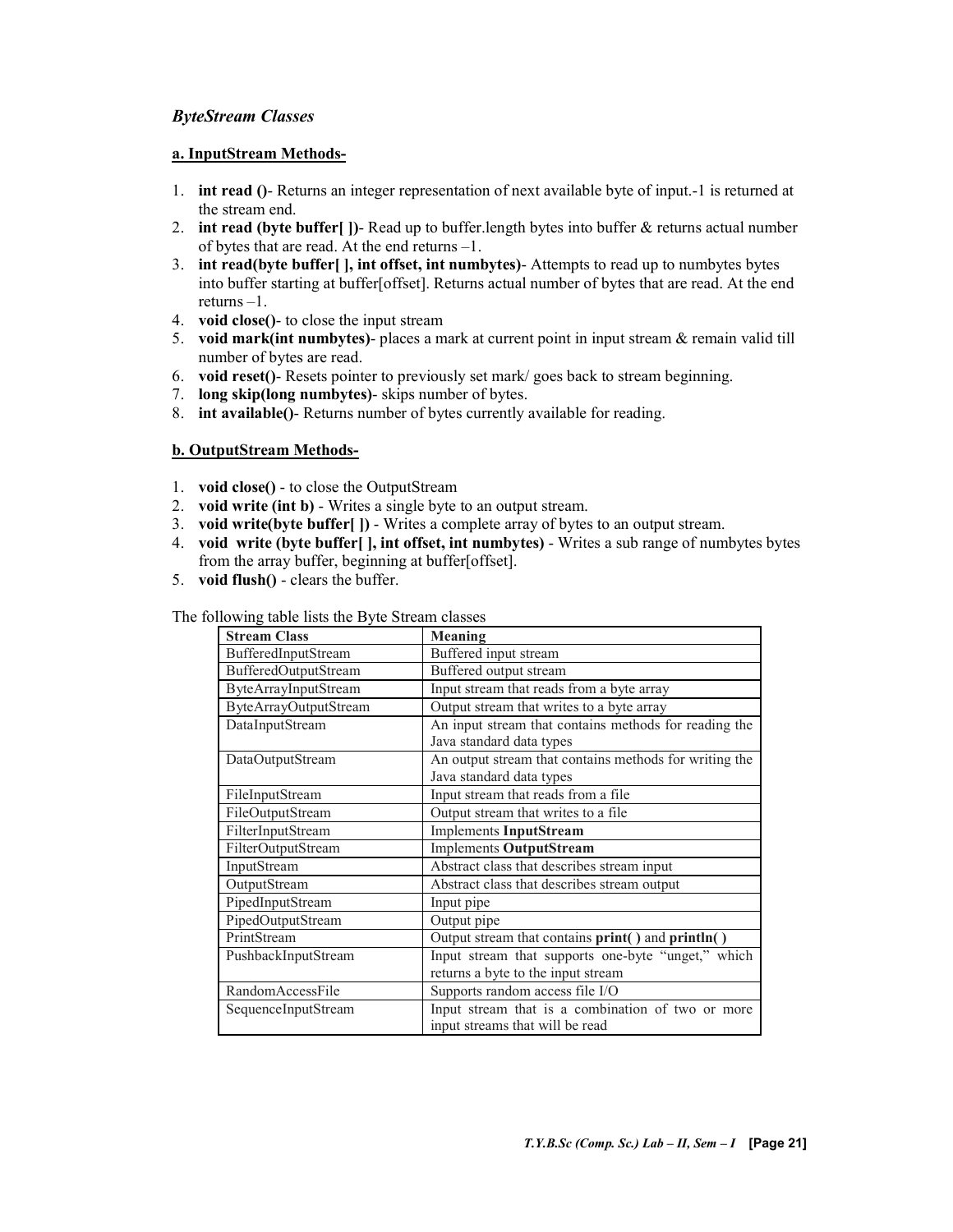#### CharacterStream Classes

1. Reader : Reader is an abstract class that defines Java's method of streaming character input. All methods in this class will throw an IOException.

Methods in this class-

- 1. int read ()- Returns an integer representation of next available character from invoking stream. -1 is returned at the stream end.
- 2. int read (char buffer  $| \cdot |$ )- Read up to buffer. length chacters to buffer & returns actual number of characters that are successfully read. At the end returns –1.
- 3. int read(char buffer[ ], int offset, int numchars)- Attempts to read up to numchars into buffer starting at buffer[offset]. Returns actual number of characters that are read. At the end returns –1.
- 4. void close()- to close the input stream
- 5. void mark(int numchars)- places a mark at current point in input stream  $\&$  remain valid till number of characters are read.
- 6. void reset()- Resets pointer to previously set mark/ goes back to stream beginning.
- 7. long skip(long numchars)- skips number of characters.
- 8. int available()- Returns number of bytes currently available for reading.

**b. Writer :** Is an abstract class that defines streaming character output. All the methods in this class returns a void value & throws an IOException. The methods are-

1. void close() - to close the OutputStream

2. void write (int ch) - Writes a single character to an output stream.

3. void write(char buffer[ ]) - Writes a complete array of characters to an output stream.

4. void write (char buffer[ ], int offset, int numchars) - Writes a sub range of numchars from the array buffer, beginning at buffer[offset].

5. void write(String str)- Writes str to output stream.

6. void write(String str, int offset, int numchars)- Writes a subrange of numchars from string beginning at offset.

7. void flush() - clears the buffer.

The following table lists the Character Stream classes

| <b>Stream Class</b>   | Meaning                                                                |  |
|-----------------------|------------------------------------------------------------------------|--|
| <b>BufferedReader</b> | Buffered input character stream                                        |  |
| <b>BufferedWriter</b> | Buffered output character stream                                       |  |
| CharArrayReader       | Input stream that reads from a character array                         |  |
| CharArrayWriter       | Output stream that writes to a character array                         |  |
| FileReader            | Input stream that reads from a file.                                   |  |
| FileWriter            | Output stream that writes to a file                                    |  |
| FilterReader          | Filtered reader                                                        |  |
| FilterWriter          | Filtered writer                                                        |  |
| InputStreamReader     | Input stream that translates bytes to characters                       |  |
| LineNumberReader      | Input stream that counts lines                                         |  |
| OutputStreamWriter    | Output stream that translates characters to bytes                      |  |
| PipedReader           | Input pipe                                                             |  |
| PipedWriter           | Output pipe                                                            |  |
| PrintWriter           | Output stream that contains $print()$ and $print()$                    |  |
| PushbackReader        | Input stream that allows characters to be returned to the input stream |  |
| Reader                | Abstract class that describes character stream input                   |  |
| StringReader          | Input stream that reads from a string                                  |  |
| StringWriter          | Output stream that writes to a string                                  |  |
| Writer                | Abstract class that describes character stream output                  |  |

#### RandomAccessFile

Random access files permit nonsequential, or random, access to a file's contents. To access a file randomly, you open the file, seek a particular location, and read from or write to that file. When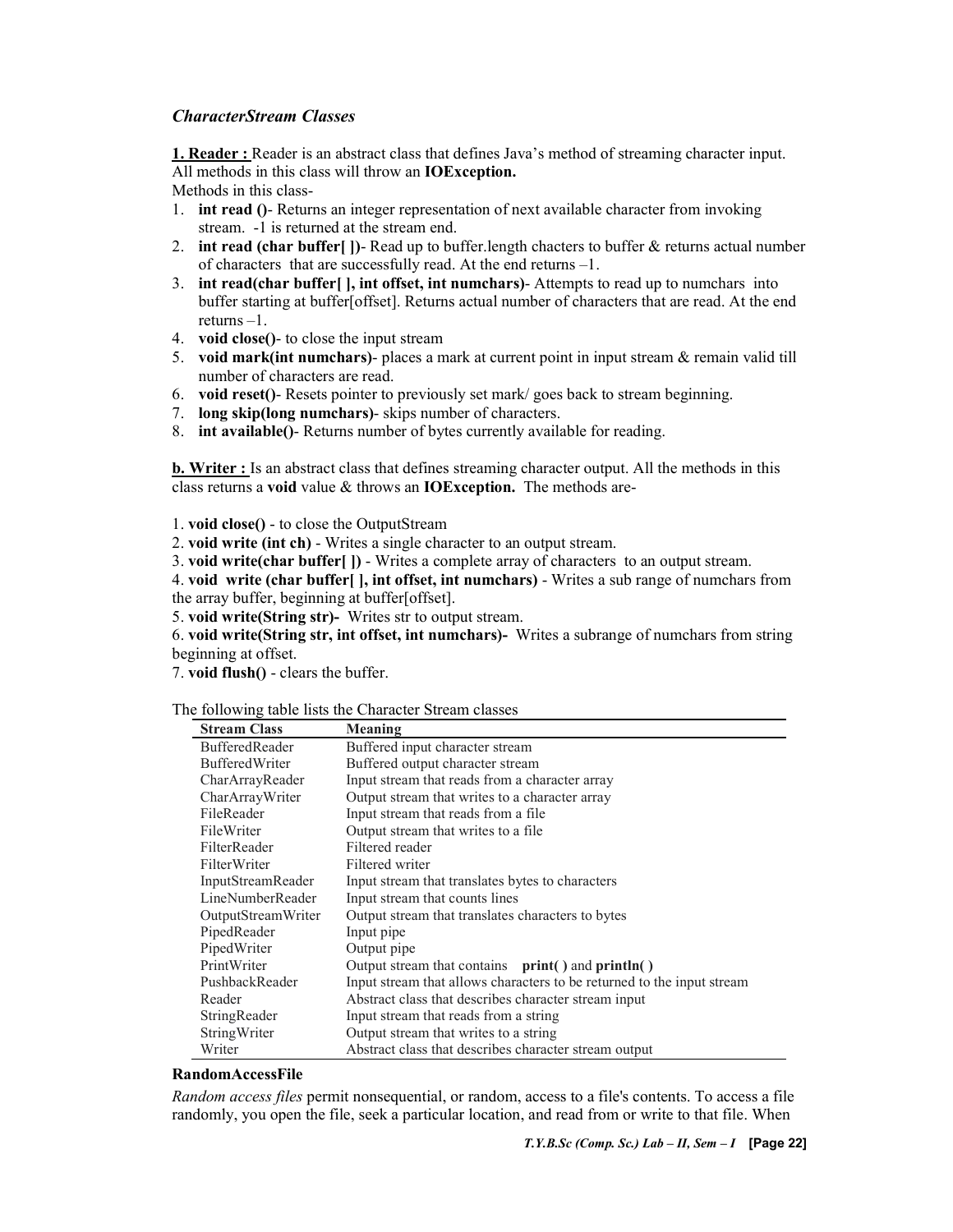opening a file using a RandomAccessFile, you can choose whether to open it read-only or read write

RandomAccessFile (File file, String mode) throws FileNotFoundException RandomAccessFile (String filePath, String mode) throws FileNotFoundExcep tion

The value of mode can be one of these:

```
"r" Open for reading only.
```
"rw" Open for reading and writing.

Methods:

- 1. position Returns the current position
- 2. position(long) Sets the position
- 3. read(ByteBuffer) Reads bytes into the buffer from the stream
- 4. write(ByteBffer) Writes bytes from the buffer to the stream

5. truncate (long) – Truncates the file (or other entity) connected to the stream

Example:

```
File f = new File("data.dat");//Open the file for both reading and writing 
RandomAccessFile rand = new RandomAccessFile(f,"rw"); 
rand.seek(f.length()); //Seek to end of file 
rand.writeBytes("Append this line at the end"); //Write end of file 
rand.close(); 
System.out.println("Write-Successful");
```
#### Self Activity

#### 1. Sample program

```
/* Program to count occurrences of a string within a text file*/ 
import java.io.*; 
import java.util.*; 
public class TextFileReadApp 
{ 
  public static void main (String arg[]) { 
    File f = null; // Get the file from the argument line. 
    if (\text{arg.length} > 0)f = new File (arg[0]);if (f == null || !fe.exists () {
       System.exit(0); 
     } 
    String string to find = arg[1];
     int num_lines = 0; 
     try { 
      FileReader file reader = new FileReader (f);
      BufferedReader buf reader = new BufferedReader (file reader);
       // Read each line and search string 
       do { 
         String line = buf reader.readLine ();
         if (line == null) break;
         if (line.indexOf(string to find) != -1) num lines++;
       } while (true); 
      buf reader.close ();
     } 
     catch (IOException e) { 
         System.out.println ("IO exception =" + e );
```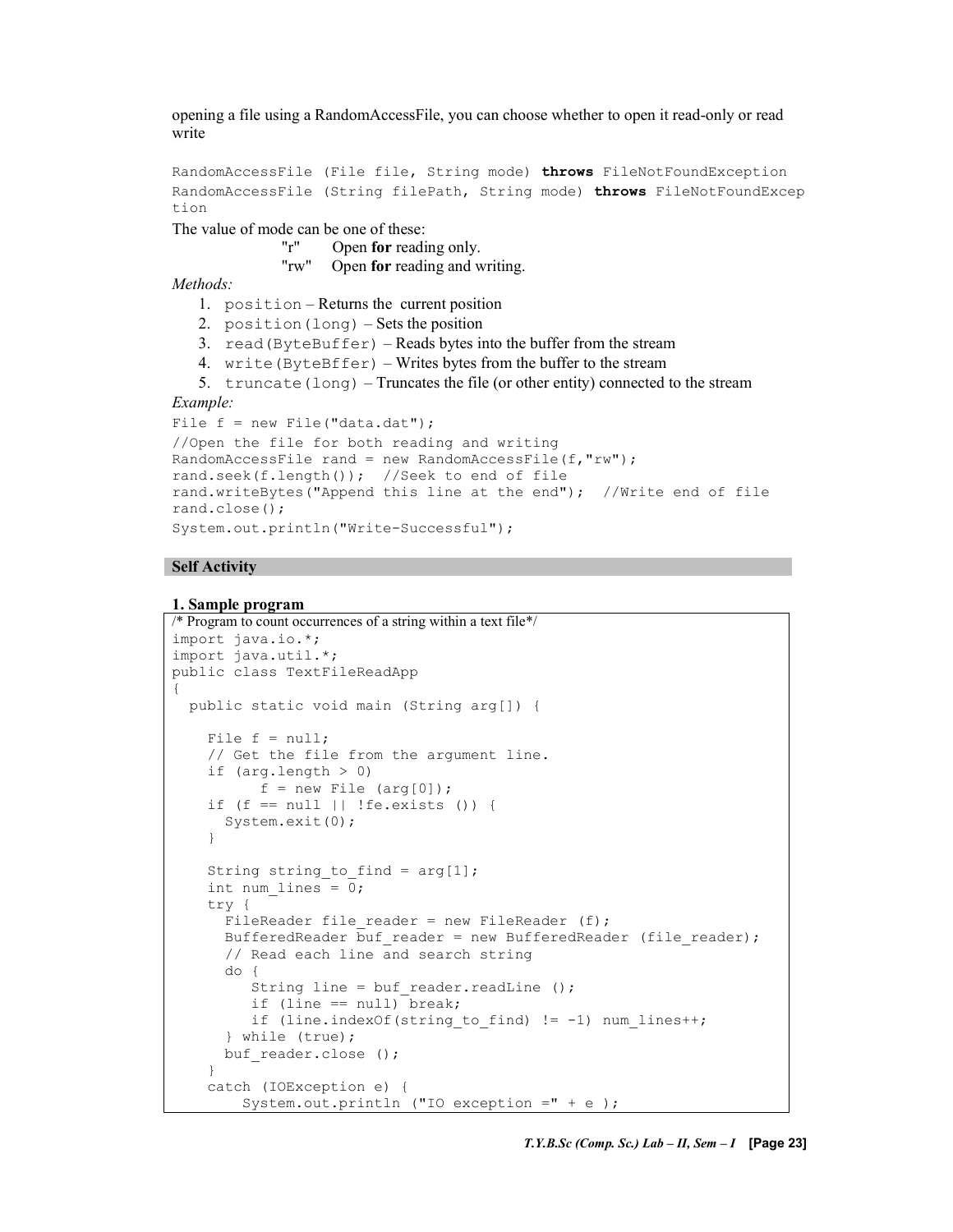```
 } 
   System.out.println ("No of lines containing " + string to find +
" = " + num lines); } // main 
  } //class TextFileReadApp
```
Compile this program and pass two command line arguments: filename and string to search.

#### 2. Sample program

```
/* Program to write and read primitive types to a file */ 
import java.io.*; 
class PrimitiveTypes { 
    public static void main(String args[]) throws IOException { 
       FileOutputStream fos=new FileOutputStream("info.dat"); 
       DataOutputStream dos=new DataOutputStream(fos); 
      dos.writeInt(25); dos.writeBoolean(true);
       dos.writeChar('A'); dos.writeDouble(5.45); 
       fos.close(); 
      FileInputStream fis=new FileInputStream("info.dat") ;
      DataInputStream dis=new DataInputStream(fis);
       int num =dis.readInt(); boolean b=dis.readBoolean(); 
      char ch=dis.readChar(); double dbl= dis.readDouble();
       System.out.println("Int- "+num +"\nBoolean- "+b); 
       System.out.println("\nCharacter- "+ch+"\nDouble- "+dbl); 
       fis.close(); 
   }
```
#### 3. Sample program

}

```
/* Program to read integers from a file using Scanner class*/
import java.io.*; 
import java.util.*; 
class ReadIntegers { 
    public static void main(String args[]) throws IOException { 
       FileReader file = new FileReader("numbers.txt"); 
      Scanner sc = new Scanner(file);
       int sum=0, num; 
       while(sc.hasNext()) 
\{ num = sc.nextInt(); 
           System.out.println("Number = "+ num); 
            sum = sum+num; 
 } 
        System.out.println("The sum = "+ sum); 
        file.close(); 
   } 
}
```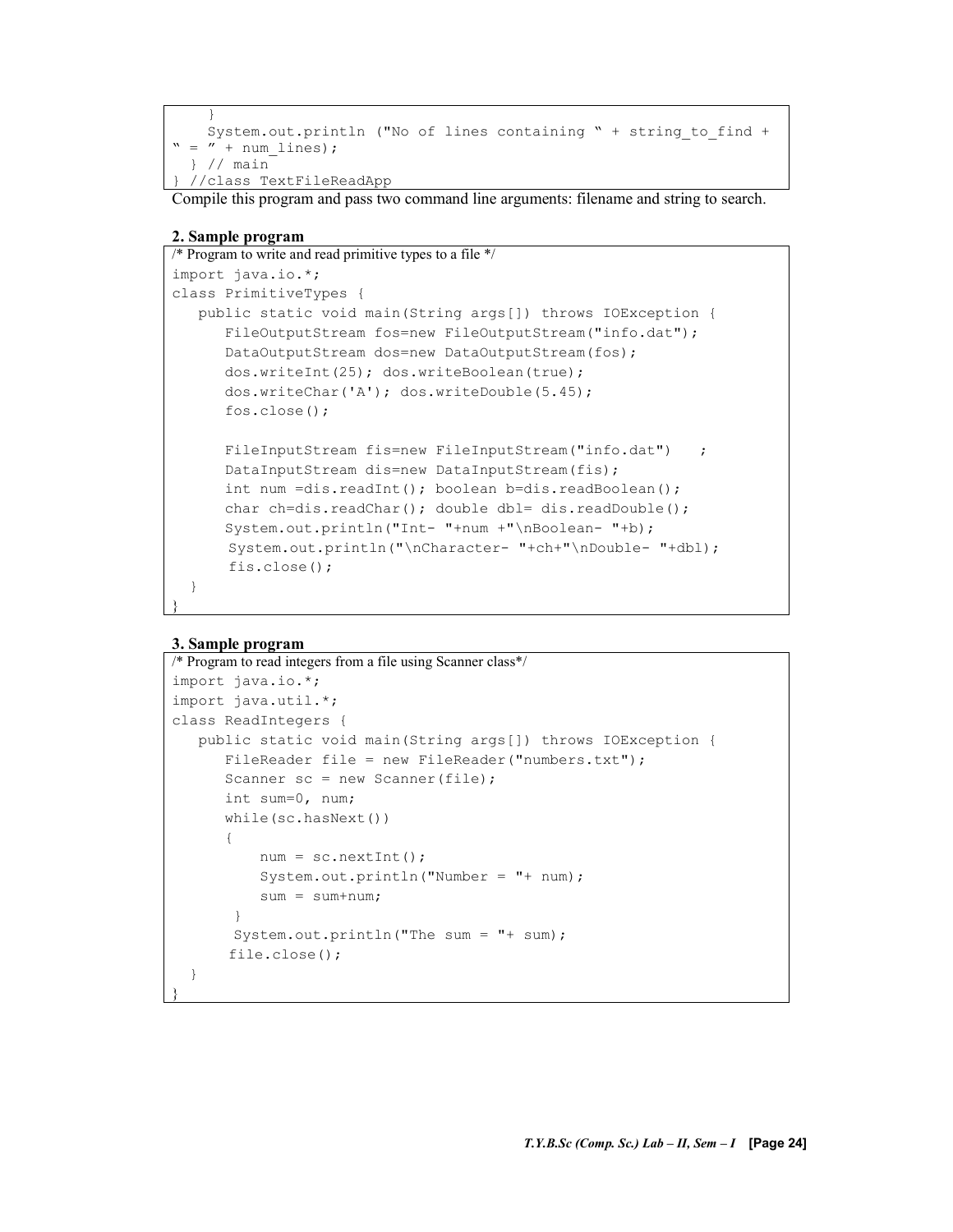#### Lab Assignments

#### SET A

- 1. Write a program to accept a string as command line argument and check whether it is a file or directory. If it is a directory, list the contents of the directory, count how many files the directory has and delete all files in that directory having extension .txt. (Ask the user if the files have to be deleted). If it is a file, display all information about the file (path, size, attributes etc).
- 2. Write a menu driven program to perform the following operations on a text file "phone.txt" which contains name and phone number pairs. The menu should have options:
	- i. Search name and display phone number
	- ii. Add a new name-phone number pair.

#### SET B

1. Write a program to read item information (id, name, price, qty) in file "item.dat". Write a menu driven program to perform the following operations using Random access file:

i. Search for a specific item by name. ii. Find costliest item. ii. Display all items and total cost

#### Additional Programs for practice

1. Accept the names of two files and copy the contents of the first to the second. Add Author name and Date in comments in the beginning of file. Add the comment 'end of file' at the end.

2. Write a Java program to accept an option, string and file name using command line argument. Perform following operations:

- a. If no option is passed then print all lines in the file containing the string.
- b. If the option passed is –c then print the count of lines containing the string.
- c. If the option passed is –v then print the lines not containing the string.

| Signature of the instructor           | Date |              |
|---------------------------------------|------|--------------|
| <b>Assignment Evaluation</b>          |      |              |
| 0: Not done<br>2: Late Complete       |      | 4: Complete  |
| 3: Needs improvement<br>1: Incomplete |      | 5: Well Done |
|                                       |      |              |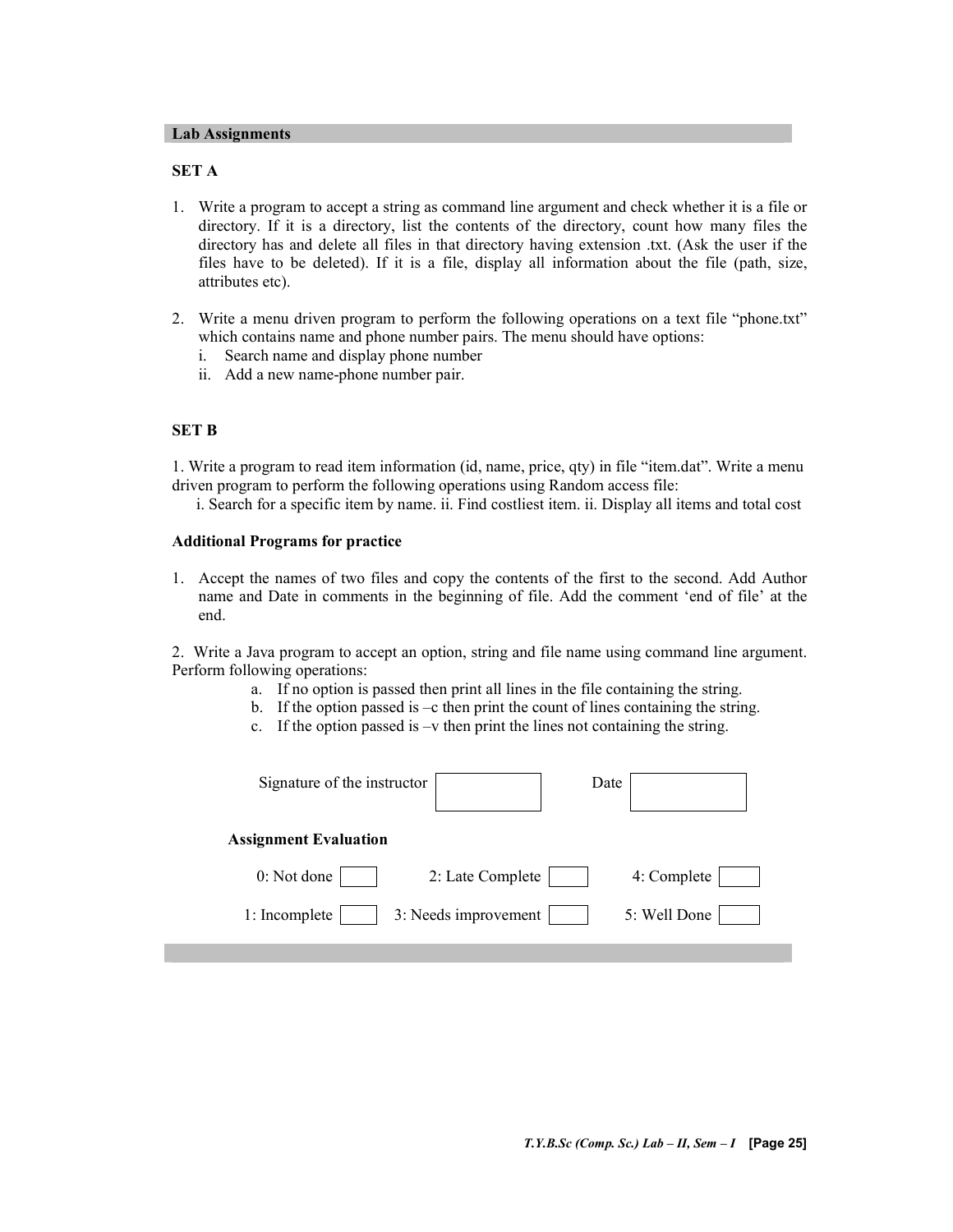#### Assignment 6: GUI Designing, Event Handling and Applets

#### **Objectives**

- To demonstrate GUI creation using Swing package and Layout managers.
- Understand the Event Handling mechanism in java.
- Using Event classes, Event Listeners and Adapters.
- Creating java applets which run in a web browser.

#### Reading

You should read the following topics before starting this exercise

- 1. AWT and Swing concepts.
- 2. Layout managers in java
- 3. Containers and Components
- 4. Adding components to containers
- 5. Event sources, listeners and delegation event model
- 6. Adapter classes
- 7. Applet tag, Applet class, applet methods

#### Ready Reference

Graphical User Interface elements are implemented in two java packages – AWT and Swing. Swing is the newer package and swing classes are based on AWT classes.

#### Swing Architecture:

The design of the Swing component classes is based on the Model-View-Controller architecture, or MVC.

- 1. The model stores the data.
- 2. The view creates the visual representation from the data in the model.
- 3. The controller deals with user interaction and modifies the model and/or the view.

#### Swing Classes:

The following table lists some important Swing classes and their description.

| <b>Class</b>               | Description                                                |
|----------------------------|------------------------------------------------------------|
| <b>Box</b>                 | Container that uses a BoxLayout                            |
| JApplet                    | Base class for Swing applets                               |
| <b>JButton</b>             | Selectable component that supports text/image display      |
| <b>JCheckBox</b>           | Selectable component that displays state to user           |
| JCheckBoxMenuItem          | Selectable component for a menu; displays state to user    |
| <b>JColorChooser</b>       | For selecting colors                                       |
| <b>JComboBox</b>           | For selecting from a drop-down list of choices             |
| JComponent                 | Base class for Swing components                            |
| <b>JDesktopPane</b>        | Container for internal frames                              |
| <b>JDialog</b>             | Base class for pop-up subwindows                           |
| <b>JEditorPane</b>         | For editing and display of formatted content               |
| <b>JFileChooser</b>        | For selecting files and directories                        |
| <b>JFormattedTextField</b> | For editing and display of a single line of formatted text |
| <b>JFrame</b>              | Base class for top-level windows                           |
| JInternalFrame             | Base class for top-level internal windows                  |
|                            |                                                            |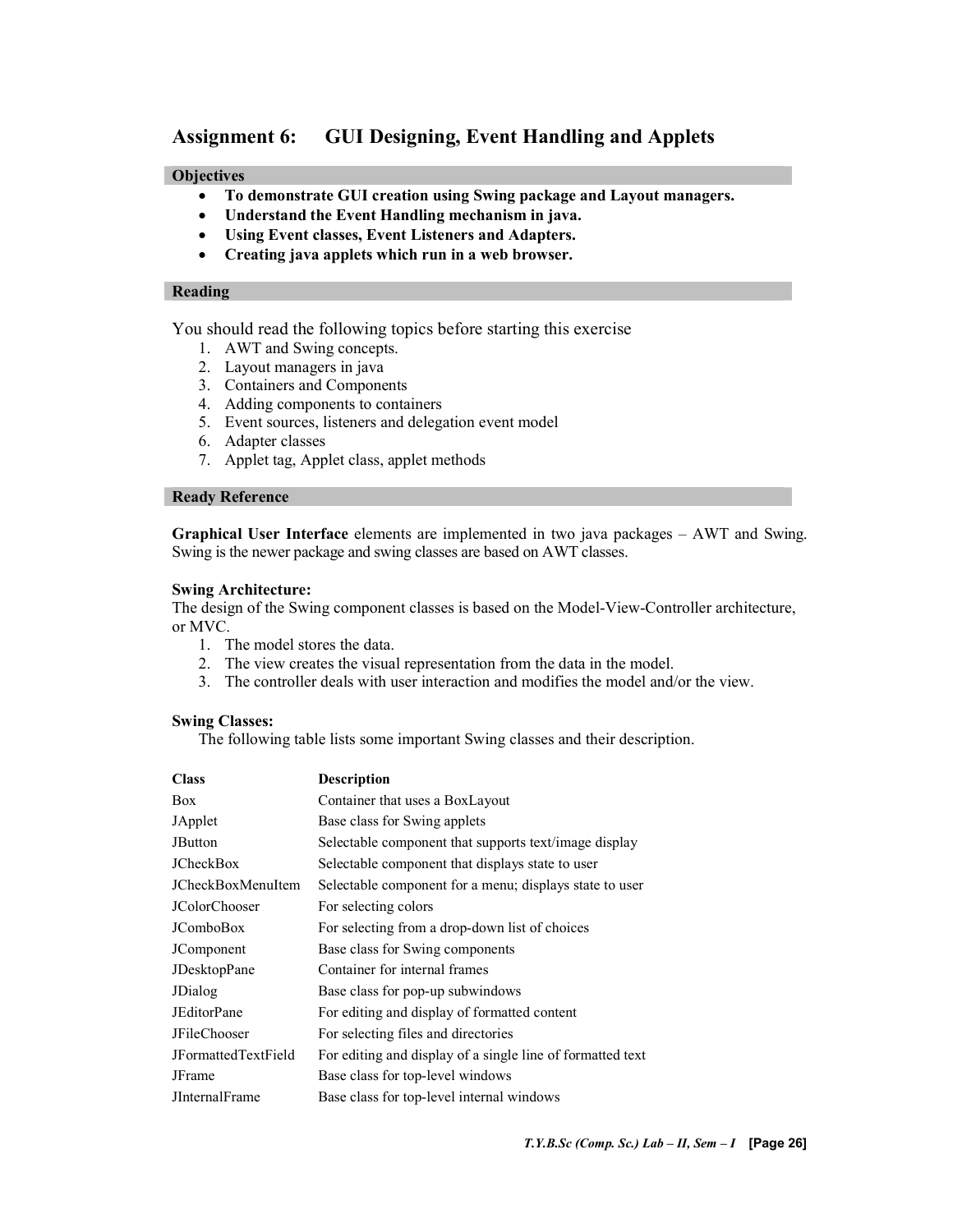| <b>Class</b>       | <b>Description</b>                                                                                                                                 |  |
|--------------------|----------------------------------------------------------------------------------------------------------------------------------------------------|--|
| JI abel            | For displaying text/images                                                                                                                         |  |
| JLayeredPane       | Container that supports overlapping components                                                                                                     |  |
| JList              | For selecting from a scrollable list of choices                                                                                                    |  |
| JMenu              | Selectable component for holding menu items; supports text/image display                                                                           |  |
| JMenuBar           | For holding menus                                                                                                                                  |  |
| JMenuItem          | Selectable component that supports text/image display                                                                                              |  |
| JOptionPane        | For creating pop-up messages                                                                                                                       |  |
| JPanel             | Basic component container                                                                                                                          |  |
| JPasswordField     | For editing and display of a password                                                                                                              |  |
| JPopupMenu         | For holding menu items and popping up over components                                                                                              |  |
| JProgressBar       | For showing the progress of an operation to the user                                                                                               |  |
| JRadioButton       | Selectable component that displays state to user; included in ButtonGroup to ensure that<br>only one button is selected                            |  |
|                    | JRadioButtonMenuItem Selectable component for menus; displays state to user; included in ButtonGroup to<br>ensure that only one button is selected |  |
| <b>JRootPane</b>   | Inner container used by JFrame, JApplet, and others                                                                                                |  |
| <b>JScrollBar</b>  | For control of a scrollable area                                                                                                                   |  |
| <b>JScrollPane</b> | To provide scrolling support to another component                                                                                                  |  |
| JSeparator         | For placing a separator line on a menu or toolbar                                                                                                  |  |
| JSlider            | For selection from a numeric range of values                                                                                                       |  |
| JSpinner           | For selection from a set of values, from a list, a numeric range, or a date range                                                                  |  |
| <b>JSplitPane</b>  | Container allowing the user to select the amount of space for each of two components                                                               |  |
| <b>JTabbedPane</b> | Container allowing for multiple other containers to be displayed; each container appears<br>on a tab                                               |  |
| JTable             | For display of tabular data                                                                                                                        |  |
| JTextArea          | For editing and display of single-attributed textual content                                                                                       |  |
| JTextField         | For editing and display of single-attributed textual content on a single line                                                                      |  |
| <b>JTextPane</b>   | For editing and display of multi-attributed textual content                                                                                        |  |
| JToggleButton      | Selectable component that supports text/image display; selection triggers component to<br>stay "in"                                                |  |
| <b>JToolBar</b>    | Draggable container                                                                                                                                |  |
| JToolTip           | Internally used for displaying tool tips above components                                                                                          |  |
| <b>JTree</b>       | For display of hierarchical data                                                                                                                   |  |
| JViewport          | Container for holding a component too big for its display area                                                                                     |  |
| JWindow            | Base class for pop-up windows                                                                                                                      |  |

#### Layout Manager

 The job of a layout manager is to arrange components on a container. Each container has a layout manager associated with it. To change the layout manager for a container, use the setLayout() method.

Syntax

setLayout(LayoutManager obj)

The predefined managers are listed below:

| FlowLayout | 2.BorderLayout | 3.GridLayout    |
|------------|----------------|-----------------|
| BoxLayout  | 5.CardLayout   | 6.GridBagLayout |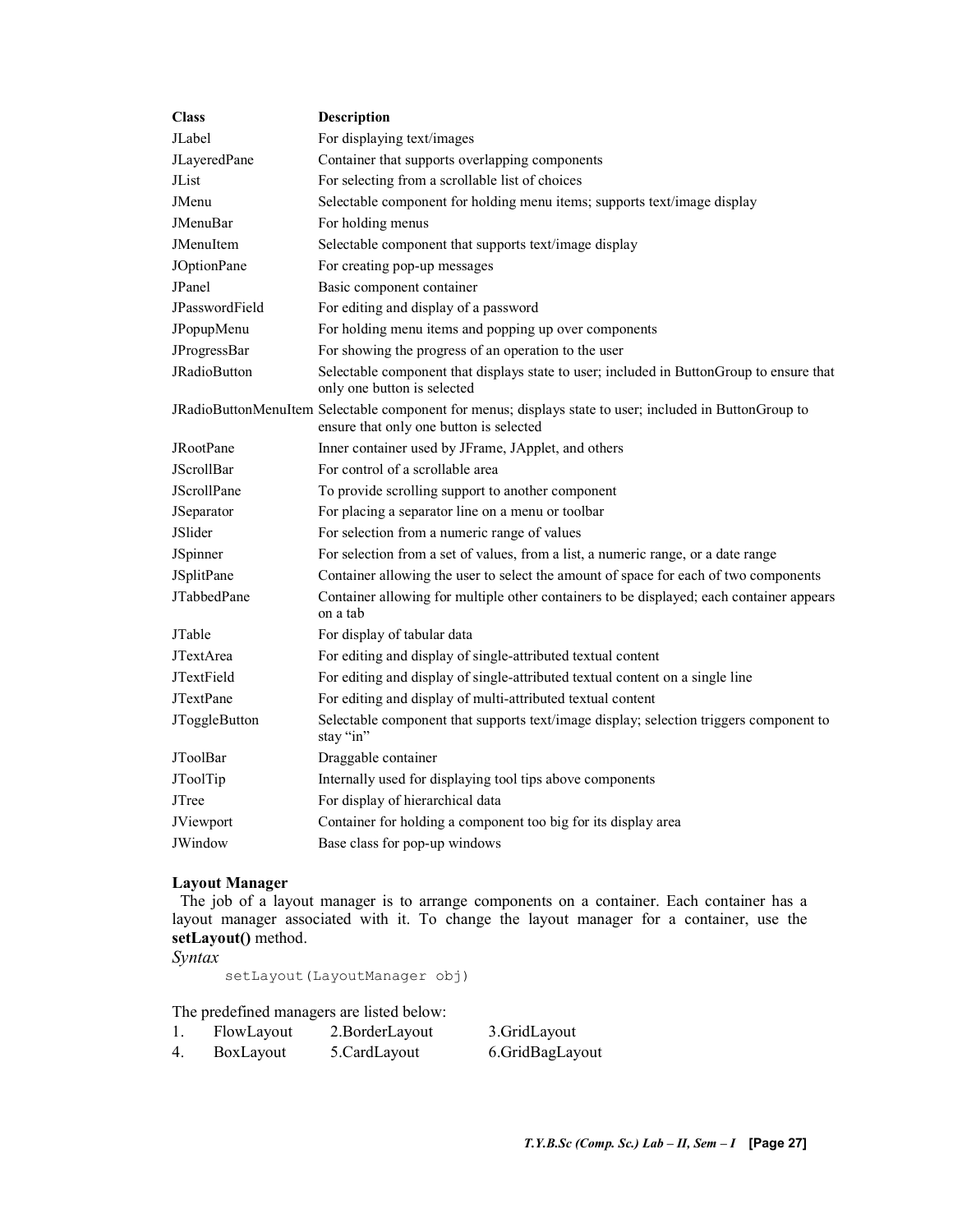

#### Examples:

```
JPanel p1 = new JPanel()
p1.setLayout(new FlowLayout()); 
p1.setLayout(new BorderLayout()); 
p1.setLayout(new GridLayout(3,4));
```
#### Important Containers:

1. JFrame – This is a top-level container which can hold components and containers like panels. **Constructors** 

JFrame() JFrame(String title)

#### Important Methods

| setSize(int width, int height)        | -Specifies size of the frame in pixels                        |
|---------------------------------------|---------------------------------------------------------------|
| setLocation $(int x, int y)$          | -Specifies upper left corner                                  |
| setVisible(boolean visible)           | -Set true to display the frame                                |
| setTitle(String title)                | -Sets the frame title                                         |
| setDefaultCloseOperation(int<br>mode) | -Specifies the operation when frame is closed. The modes are: |
|                                       | JFrame.EXIT ON CLOSE JFrame.DO NOTHING ON CLOSE               |
|                                       | JFrame.HIDE ON CLOSE JFrame.DISPOSE ON CLOSE                  |
| pack()                                | -Sets frame size to minimum size required to hold components  |

2. JPanel – This is a middle-level container which can hold components and can be added to other containers like frame and panels.

#### **Constructors**

```
public javax.swing.JPanel(java.awt.LayoutManager, boolean); 
public javax.swing.JPanel(java.awt.LayoutManager); 
public javax.swing.JPanel(boolean); 
public javax.swing.JPanel();
```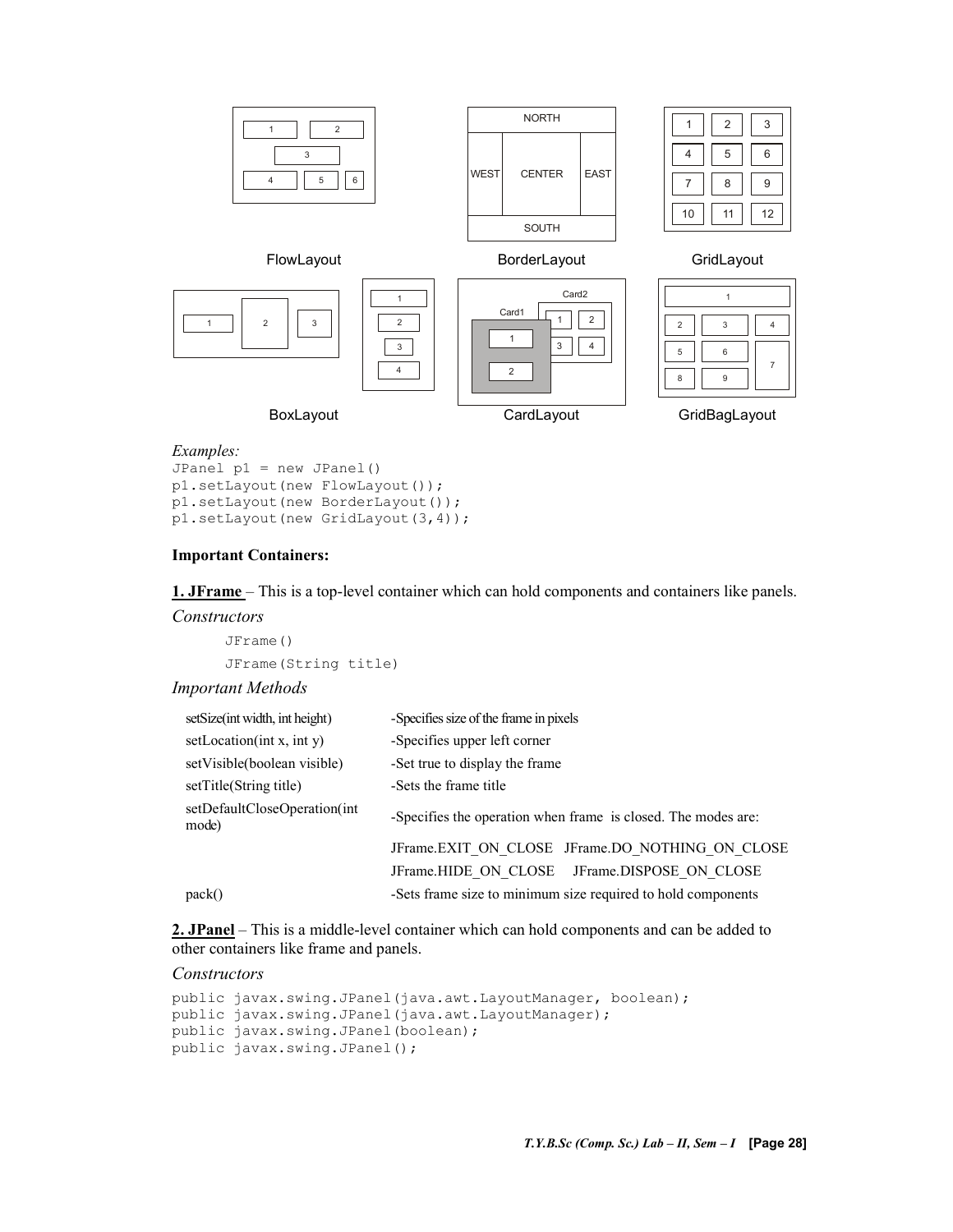#### Important Components :

1. Label : With the JLabel class, you can display unselectable text and images.

#### Constructors-

JLabel(Icon i) JLabel(Icon I , int n) JLabel(String s) JLabel(String s, Icon i, int n) JLabel(String s, int n) JLabel()

The int argument specifies the horizontal alignment of the label's contents within its drawing area; defined in the SwingConstants interface (which JLabel implements): LEFT (default), CENTER, RIGHT, LEADING, or TRAILING. Methods-

- 1. Set or get the text displayed by the label.
	- void setText(String) String getText()
- 2. Set or get the image displayed by the label.
	- void setIcon (Icon) Icon getIcon()
- 3. Set or get the image displayed by the label when it's disabled. If you don't specify a disabled image, then the look-and-feel creates one by manipulating the default image. void setDisabledIcon(Icon) Icon getDisabledIcon()
- 4. Set or get where in the label its contents should be placed. For vertical alignment: TOP, CENTER (the default), and BOTTOM.

| void setHorizontalAlignment(int) | void setVerticalAlignment(int) |
|----------------------------------|--------------------------------|
| int getHorizontalAlignment()     | int getVerticalAlignment()     |

#### 2. Button

A Swing button can display both text and an image. The underlined letter in each button's text shows the mnemonic which is the keyboard alternative. Constructors-

```
JButton(Icon I) 
JButton(String s) 
JButton(String s, Icon I)
```
Methods-

```
void setDisabledIcon(Icon) void setPressedIcon(Icon) 
      void setSelectedIcon(Icon) void setRolloverIcon(Icon) 
      String getText() void setText(String)
Event- ActionEvent
```
3. Check boxes

#### Class- JCheckBox

```
Constructors-<br>JCheckBox(Icon i)
                                JCheckBox(Icon i,booean state)
JCheckBox(String s) JCheckBox(String s, boolean state) 
JCheckBox(String s, Icon i) JCheckBox(String s, Icon I, boolean state) 
Methods- 
      void setSelected(boolean state) String getText()
```
 void setText(String s) Event- ItemEvent

```
4. Radio Buttons
```
#### Class- JRadioButton

#### Constructors-

```
JRadioButton (String s) JRadioButton(String s, boolean state) 
JRadioButton(Icon i) JRadioButton(Icon i, boolean state) 
JRadioButton(String s, Icon i) JRadioButton(String s, Icon i, boolean 
state) 
JRadioButton()
```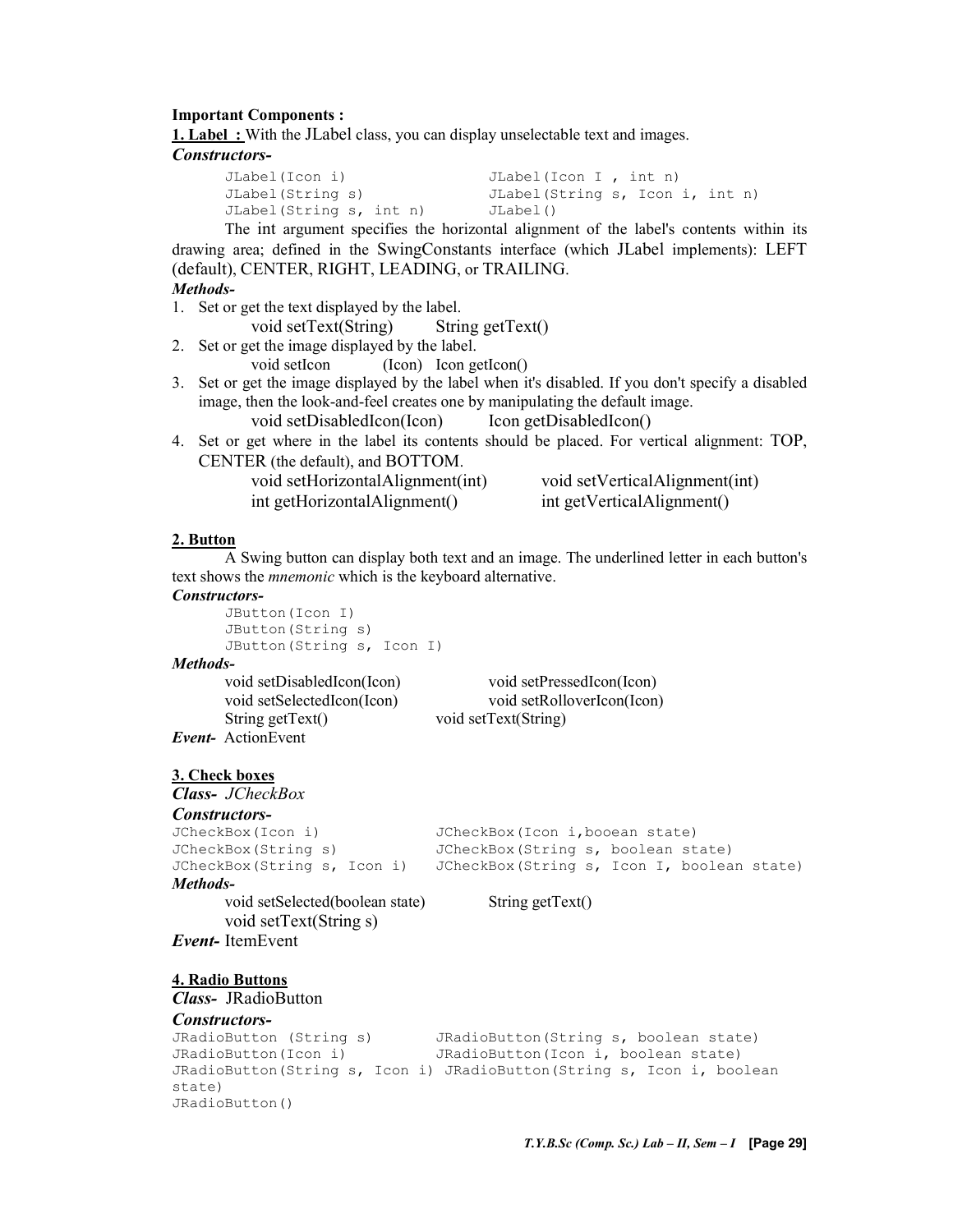#### To create a button group-<br>ButtonGroup()

Adds a button to the group, or removes a button from the group. void add(AbstractButton) void remove(AbstractButton)

5. Combo Boxes Class- JComboBox Constructors- JComboBox() Methodsvoid addItem(Object) Object getItemAt(int) Object getSelectedItem() int getItemCount() Event- ItemEvent

#### 6. List

Constructor- JList(ListModel) List models-

- 1. SINGLE SELECTION Only one item can be selected at a time. When the user selects an item, any previously selected item is deselected first.
- 2. SINGLE INTERVAL SELECTION- Multiple, contiguous items can be selected. When the user begins a new selection range, any previously selected items are deselected first.
- 3. MULTIPLE INTERVAL SELECTION- The default. Any combination of items can be selected. The user must explicitly deselect items.

#### Methods-

boolean isSelectedIndex(int) void setSelectedIndex(int)

void setSelectedIndices(int[]) void setSelectedValue(Object, boolean) void setSelectedInterval(int, int) int getSelectedIndex() int getMinSelectionIndex() int getMaxSelectionIndex() int[] getSelectedIndices() Object getSelectedValue() Object[] getSelectedValues()

#### Example-

listModel = new DefaultListModel(); listModel.addElement("India"); listModel.addElement("Japan"); listModel.addElement("France"); listModel.addElement("Denmark");  $list = new JList(listModel);$ 

Event- ActionEvent

#### 7. Text classes

All text related classes are inherited from JTextComponent class

#### a. JTextField

Creates a text field. The int argument specifies the desired width in columns. The String argument contains the field's initial text. The Document argument provides a custom document for the field.

## Constructors-<br>
JTextField()

```
JTextField() JTextField(String) 
JTextField(String, int) JTextField(int) 
JTextField(Document, String, int)
```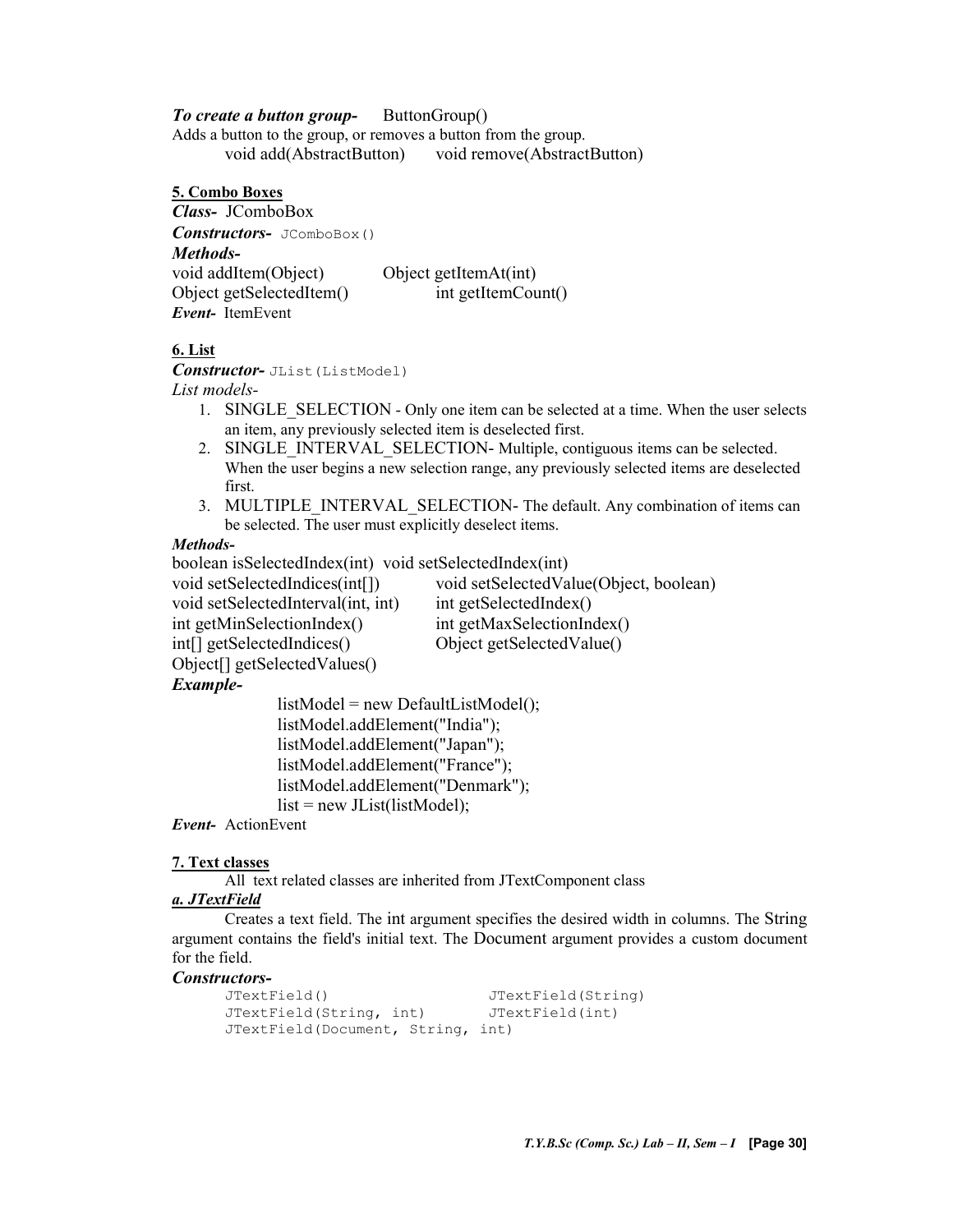#### b. JPasswordField

Creates a password field. When present, the int argument specifies the desired width in columns. The String argument contains the field's initial text. The Document argument provides a custom document for the field.

```
Constructors-<br>
JPasswordField()
                                       JPasswordField(String)
      JPasswordField(String, int) JPasswordField(int) 
      JPasswordField(Document, String, int)
```
#### Methods-

- 1. Set or get the text displayed by the text field.
	- void setText(String) String getText()
- 2. Set or get the text displayed by the text field. char[] getPassword()
- 3. Set or get whether the user can edit the text in the text field. void setEditable(boolean) boolean isEditable()
- 4. Set or get the number of columns displayed by the text field. This is really just a hint for computing the field's preferred width.
	- void setColumns(int); int getColumns()
- 5. Get the width of the text field's columns. This value is established implicitly by the font. int getColumnWidth()
- 6. Set or get the echo character i.e. the character displayed instead of the actual characters typed by the user.
	- void setEchoChar(char) char getEchoChar()
- Event- ActionEvent

#### c. JTextArea

Represents a text area which can hold multiple lines of text

#### Constructors-

```
JTextArea (int row, int cols) 
      JTextArea (String s, int row, int cols) 
Methods- 
      void setColumns (int cols) void setRows (int rows)
       void append(String s) void setLineWrap (boolean)
```
#### 8. Dialog Boxes

Types-

- 1. Modal- wont let the user interact with the remaining windows of application until first deals with it. Ex- when user wants to read a file, user must specify file name before prg. can begin read operation.
- 2. Modeless dialog box- Lets the user enters information in both, the dialog box & remainder of application ex- toolbar.

Swing has a JOptionPane class, that lets you put a simple dialog box.

Methods in JOption Class

- 1. static void showMessageDialog()- Shows a message with ok button.
- 2. static int showConfirmDialog()- shows a message  $\&$  gets users options from set of options.
- 3. static int showOptionDialog- shows a message  $\&$  get users options from set of options.
- 4. String showInputDialog()- shows a message with one line of user input.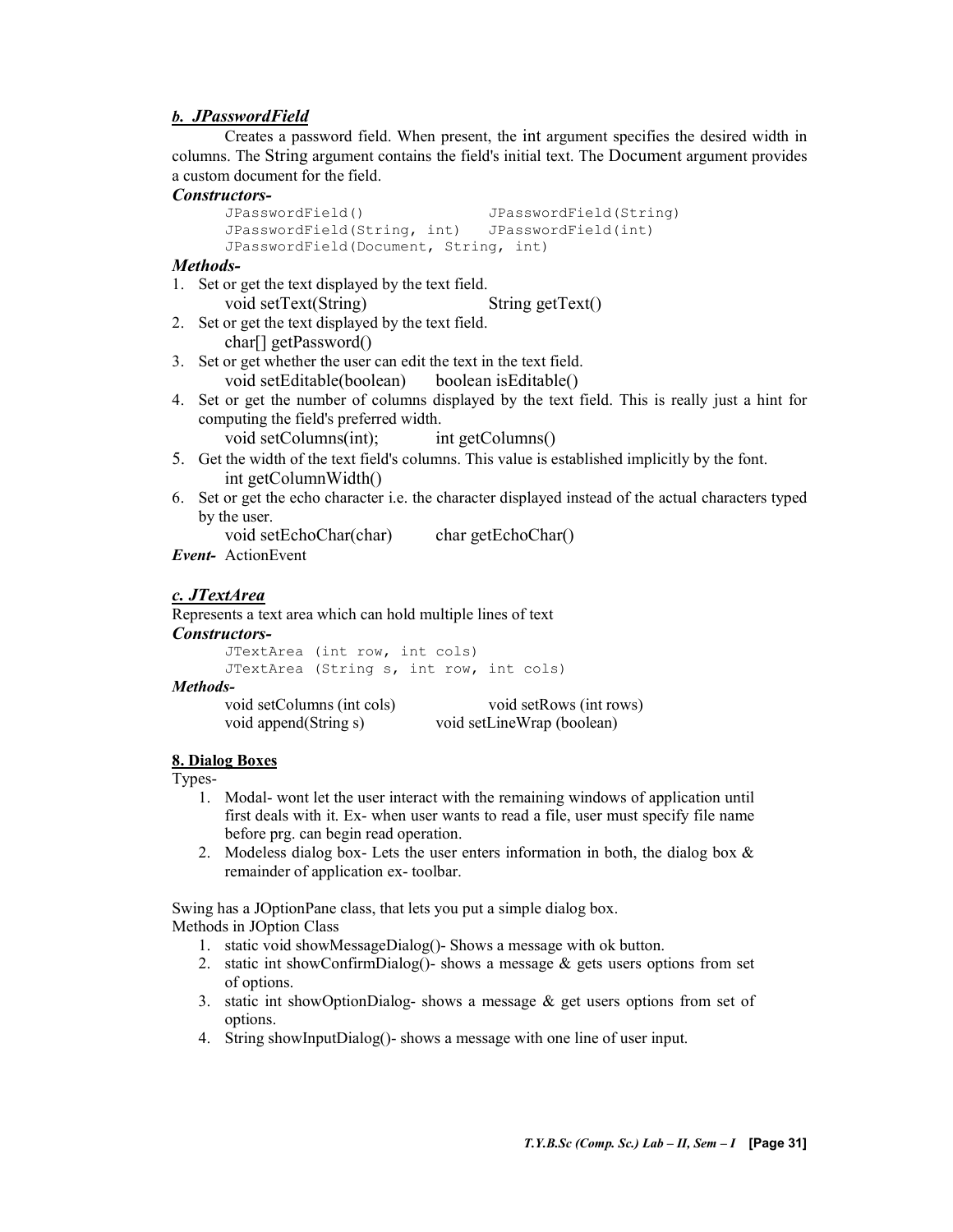#### 9. Menu

| <b>Creating and Setting Up Menu Bars</b>                                                                                                                                                                                                                     |                                                                                                                                                                                                                                                                                                                                                                                                                                  |  |
|--------------------------------------------------------------------------------------------------------------------------------------------------------------------------------------------------------------------------------------------------------------|----------------------------------------------------------------------------------------------------------------------------------------------------------------------------------------------------------------------------------------------------------------------------------------------------------------------------------------------------------------------------------------------------------------------------------|--|
| Constructor or Method                                                                                                                                                                                                                                        | <b>Purpose</b>                                                                                                                                                                                                                                                                                                                                                                                                                   |  |
| JMenuBar()                                                                                                                                                                                                                                                   | Creates a menu bar.                                                                                                                                                                                                                                                                                                                                                                                                              |  |
| JMenu add(JMenu)                                                                                                                                                                                                                                             | Creates a menu bar.                                                                                                                                                                                                                                                                                                                                                                                                              |  |
| void setJMenuBar(JMenuBar)<br>JMenuBar getJMenuBar()                                                                                                                                                                                                         | Sets or gets the menu bar of an applet, dialog, frame,<br>internal frame, or root pane.                                                                                                                                                                                                                                                                                                                                          |  |
| <b>Creating and Populating Menus</b>                                                                                                                                                                                                                         |                                                                                                                                                                                                                                                                                                                                                                                                                                  |  |
| JMenu()<br>JMenu(String)                                                                                                                                                                                                                                     | Creates a menu. The string specifies the text to display<br>for the menu.                                                                                                                                                                                                                                                                                                                                                        |  |
| JMenuItem add(JMenuItem)<br>JMenuItem add(Action)<br>JMenuItem add(String)                                                                                                                                                                                   | Adds a menu item to the current end of the menu. If the<br>argument is an Action object, then the menu creates a<br>menu item. If the argument is a string, then the menu<br>automatically creates a JMenuItem object that displays<br>the specified text.                                                                                                                                                                       |  |
| void addSeparator()                                                                                                                                                                                                                                          | Adds a separator to the current end of the menu.                                                                                                                                                                                                                                                                                                                                                                                 |  |
| JMenuItem insert(JMenuItem, int)<br>JMenuItem insert(Action, int)<br>void insert(String, int)<br>void insertSeparator(int)                                                                                                                                   | Inserts a menu item or separator into the menu at the<br>specified position. The first menu item is at position 0,<br>the second at position 1, and so on. The JMenuItem,<br>Action, and String arguments are treated the same as in<br>the corresponding add methods.                                                                                                                                                           |  |
| void remove(JMenuItem)<br>void remove(int)<br>void removeAll()                                                                                                                                                                                               | Removes the specified item(s) from the menu. If the<br>argument is an integer, then it specifies the position of<br>the menu item to be removed.                                                                                                                                                                                                                                                                                 |  |
| <b>Implementing Menu Items</b>                                                                                                                                                                                                                               |                                                                                                                                                                                                                                                                                                                                                                                                                                  |  |
| JMenuItem()<br>JMenuItem(String)<br>JMenuItem(Icon)<br>JMenuItem(String, Icon)<br>JMenuItem(String, int)                                                                                                                                                     | Creates an ordinary menu item. The icon argument, if<br>present, specifies the icon that the menu item should<br>display. Similarly, the string argument specifies the<br>text that the menu item should display. The integer<br>argument specifies the keyboard mnemonic to use. You<br>can specify any of the relevant VK constants defined in<br>the KeyEvent class. For example, to specify the A<br>key, use KeyEvent.VK_A. |  |
| JCheckBoxMenuItem()<br>JCheckBoxMenuItem(String)<br>JCheckBoxMenuItem(Icon)<br>JCheckBoxMenuItem(String, Icon)<br>JCheckBoxMenuItem(String, boolean)<br>JCheckBoxMenuItem(String, Icon,<br>boolean)                                                          | Creates a menu item that looks and acts like a check<br>box. The string argument, if any, specifies the text that<br>the menu item should display. If you specify true for<br>the boolean argument, then the menu item is initially<br>selected (checked). Otherwise, the menu item is<br>initially unselected.                                                                                                                  |  |
| JRadioButtonMenuItem()<br>JRadioButtonMenuItem(String)<br>JRadioButtonMenuItem(Icon)<br>JRadioButtonMenuItem(String, Icon)<br>JRadioButtonMenuItem(String, boolean)<br>JRadioButtonMenuItem(Icon, boolean)<br>JRadioButtonMenuItem(String, Icon,<br>boolean) | Creates a menu item that looks and acts like a radio<br>button. The string argument, if any, specifies the text<br>that the menu item should display. If you specify true<br>for the boolean argument, then the menu item is<br>initially selected. Otherwise, the menu item is initially<br>unselected.                                                                                                                         |  |
| void setState(boolean)<br>boolean getState()<br>(in JCheckBoxMenuItem)                                                                                                                                                                                       | Set or get the selection state of a check box menu item.                                                                                                                                                                                                                                                                                                                                                                         |  |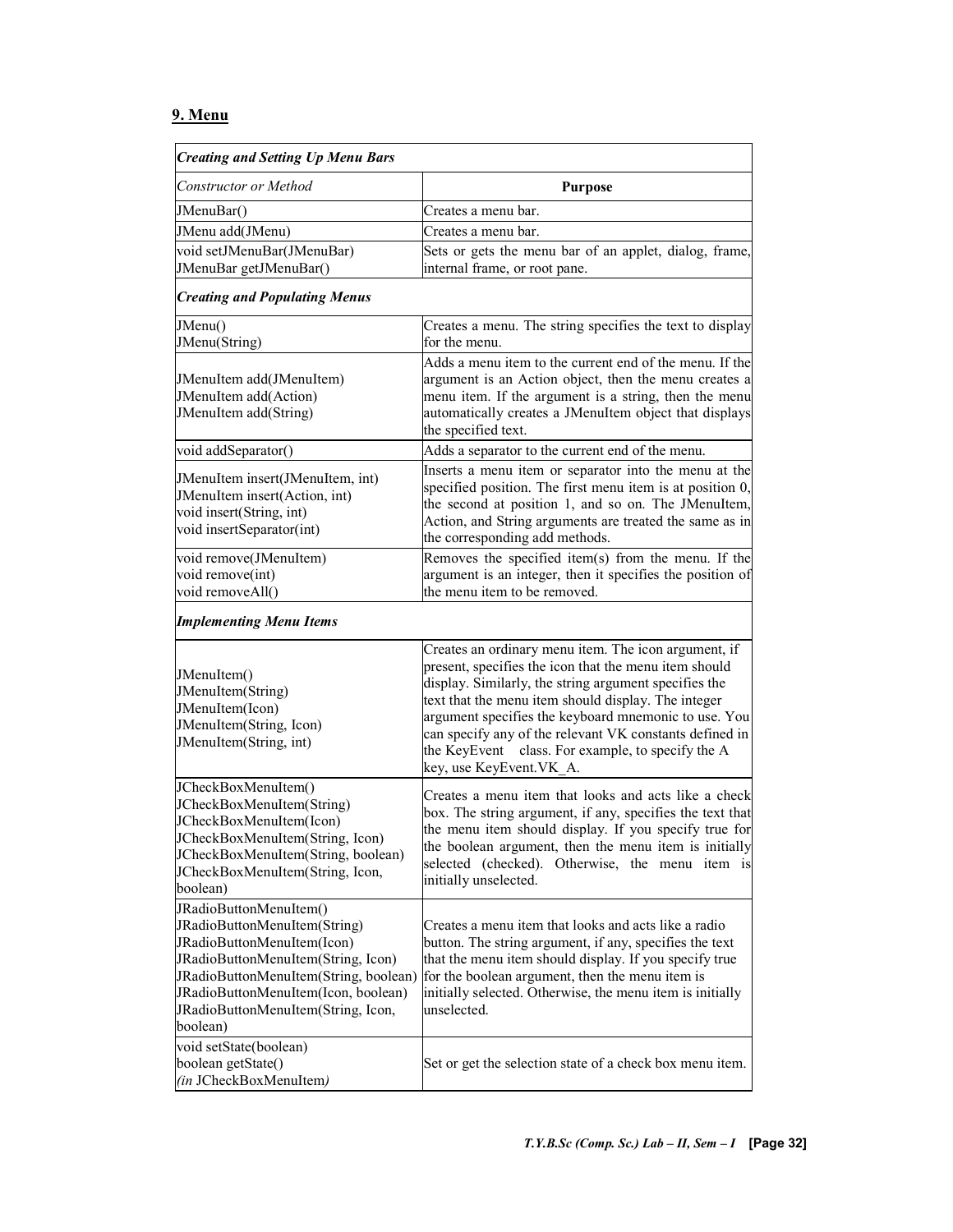| void setEnabled(boolean) | If the argument is true, enable the menu item.<br>Otherwise, disable the menu item. |
|--------------------------|-------------------------------------------------------------------------------------|
|--------------------------|-------------------------------------------------------------------------------------|

Event handling is an important part of GUI based applications. Events are generated by event sources. A mouse click, Window closed, key typed etc. are examples of events. All java events are sub-classes of java.awt.AWTEvent class.

Java has two types of events:

1. Low-Level Events: Low-level events represent direct communication from user. A low level event is a key press or a key release, a mouse click, drag, move or release, and so on. Following are low level events.

| Event          | <b>Description</b>                                                                  |  |  |
|----------------|-------------------------------------------------------------------------------------|--|--|
| ComponentEvent | Indicates that a component object (e.g. Button, List, TextField) is moved, resized, |  |  |
|                | rendered invisible or made visible again.                                           |  |  |
| FocusEvent     | Indicates that a component has gained or lost the input focus.                      |  |  |
| KeyEvent       | Generated by a component object (such as TextField) when a key is pressed,          |  |  |
|                | released or typed.                                                                  |  |  |
| MouseEvent     | Indicates that a mouse action occurred in a component. E.g. mouse is pressed,       |  |  |
|                | releases, clicked (pressed and released), moved or dragged.                         |  |  |
| ContainerEvent | Indicates that a container's contents are changed because a component was added     |  |  |
|                | or removed.                                                                         |  |  |
| WindowEvent    | Indicates that a window has changed its status. This low level event is generated   |  |  |
|                | by a Window object when it is opened, closed, activated, deactivated, iconified,    |  |  |
|                | deiconified or when focus is transferred into or out of the Window.                 |  |  |

2. High-Level Events: High-level (also called as semantic events) events encapsulate the meaning of a user interface component. These include following events.

| Event           | <b>Description</b>                                                                                                                                                                              |  |  |
|-----------------|-------------------------------------------------------------------------------------------------------------------------------------------------------------------------------------------------|--|--|
| ActionEvent     | Indicates that a component-defined action occurred. This high-level event is<br>generated by a component (such as Button) when the component-specific action<br>occurs (such as being pressed). |  |  |
|                 |                                                                                                                                                                                                 |  |  |
| AdjustmentEvent | The adjustment event is emitted by Adjustable objects like scrollbars.                                                                                                                          |  |  |
| ItemEvent       | Indicates that an item was selected or deselected. This high-level event is                                                                                                                     |  |  |
|                 | generated by an ItemSelectable object (such as a List) when an item is selected or                                                                                                              |  |  |
|                 | deselected by the user.                                                                                                                                                                         |  |  |
| TextEvent       | Indicates that an object's text changed. This high-level event is generated by an                                                                                                               |  |  |
|                 | object (such as TextComponent) when its text changes.                                                                                                                                           |  |  |

The following table lists the events, their corresponding listeners and the method to add the listener to the component.

| Event                    | <b>Event Listener</b><br><b>Event Source</b> |                         | Method to add listener to |  |
|--------------------------|----------------------------------------------|-------------------------|---------------------------|--|
|                          |                                              |                         | event source              |  |
|                          |                                              | <b>Low-level Events</b> |                           |  |
| ComponentEvent           | Component                                    | ComponentListener       | addComponentListener()    |  |
| FocusEvent               | Component                                    | FocusListener           | addFocusListener()        |  |
| KeyEvent                 | Component                                    | KeyListener             | addKeyListener()          |  |
| MouseEvent               | Component                                    | MouseListener           | addMouseListener()        |  |
|                          |                                              | MouseMotionListener     | addMouseMotionListener()  |  |
| ContainerEvent           | Container                                    | ContainerListener       | addContainerListener()    |  |
| WindowEvent              | Window                                       | WindowListener          | addWindowListener()       |  |
| <b>High-level Events</b> |                                              |                         |                           |  |
| ActionEvent              | <b>Button</b>                                | ActionListener          | addActionListener()       |  |
|                          | List                                         |                         |                           |  |
|                          | MenuItem                                     |                         |                           |  |
|                          | TextField                                    |                         |                           |  |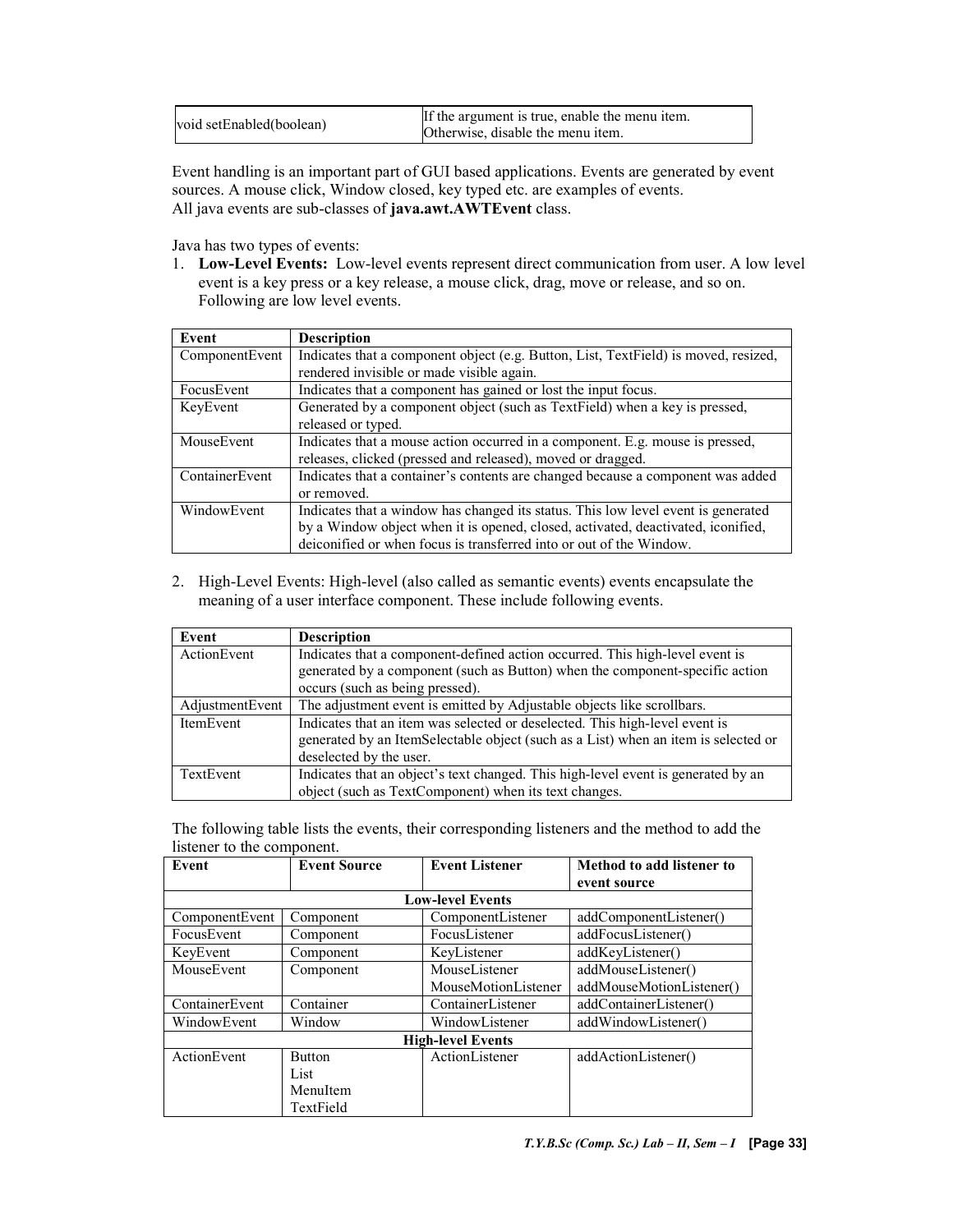| ItemEvent       | Choice<br>CheckBox<br>CheckBoxMenuItem<br>List | ItemListener       | addItemListener()       |
|-----------------|------------------------------------------------|--------------------|-------------------------|
| AdjustmentEvent | Scrollbar                                      | AdjustmentListener | addAdjustmentListener() |
| TextEvent       | TextField                                      | TextListener       | addTextLIstener()       |
|                 | TextArea                                       |                    |                         |

#### Event class hierarchy



#### Listener Methods:

| <b>Methods</b>                     | <b>Description</b>                                                                    |
|------------------------------------|---------------------------------------------------------------------------------------|
| <b>ComponentListener</b>           |                                                                                       |
| componentResized(ComponentEvent e) | Invoked when component's size changes.                                                |
| componentMoved(ComponentEvent e)   | Invoked when component's position changes.                                            |
| componentShown(ComponentEvent e)   | Invoked when component has been made visible.                                         |
| componentHidden(ComponentEvent e)  | Invoked when component has been made invisible.                                       |
| <b>FocusListener</b>               |                                                                                       |
| focusGained(FocusEvent e)          | Invoked when component gains the keyboard focus.                                      |
| focusLost(FocusEvent e)            | Invoked when component loses the keyboard focus.                                      |
| KeyListener                        |                                                                                       |
| keyTyped(KeyEvent e)               | Invoked when a key is typed.                                                          |
| keyPressed(KeyEvent e)             | Invoked when a key is pressed.                                                        |
| keyReleased(KeyEvent e)            | Invoked when a key is released.                                                       |
| <b>MouseListener</b>               |                                                                                       |
| mouseClicked(MouseEvent e)         | Invoked when a mouse button is clicked (i.e. pressed and<br>released) on a component. |
| mousePressed(MouseEvent e)         | Invoked when a mouse button is pressed on a component.                                |
| mouseReleased(MouseEvent e)        | Invoked when a mouse button is released on a component.                               |
| mouseEntered(MouseEvent e)         | Invoked when a mouse enters a component.                                              |
| mouseExited(MouseEvent e)          | Invoked when a mouse exits a component.                                               |
| <b>MouseMotionListener</b>         |                                                                                       |
| mouseDragged(MouseEvent e)         | Invoked when a mouse button is pressed on a component and<br>then dragged.            |
| mouseMoved(MouseEvent e)           | Invoked when a the mouse cursor is moved on to a component                            |
|                                    | but mouse button is not pressed.                                                      |
| <b>ContainerListener</b>           |                                                                                       |
| componentAdded(ContainerEvent e)   | Invoked when a component is added to the container.                                   |
| componentRemoved(ContainerEvent e) | Invoked when a component is removed from the container.                               |
| <b>WindowListener</b>              |                                                                                       |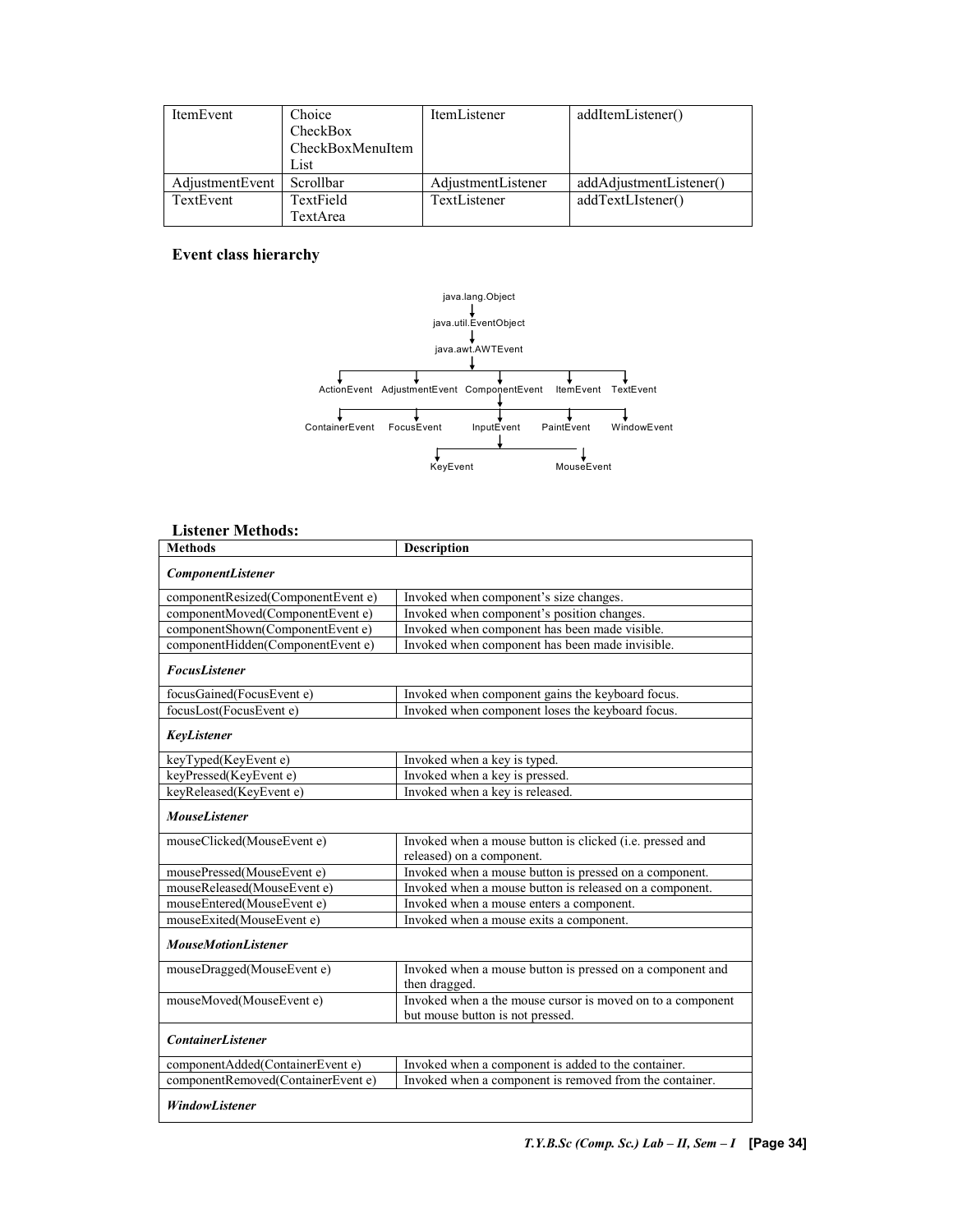| windowOpened(WindowEvent e)           | Invoked the first time a window is made visible                |
|---------------------------------------|----------------------------------------------------------------|
| windowClosing(WindowEvent e)          | Invoked when the user attempts to close the window from the    |
|                                       | window's system menu.                                          |
| windowClosed(WindowEvent e)           | Invoked when a window has been closed as the result of calling |
|                                       | dispose on the window.                                         |
| windowIconified(WindowEvent e)        | Invoked when a window is changed from a normal to a            |
|                                       | minimized state.                                               |
| windowDeiconified(WindowEvent e)      | Invoked when a window is changed from minimized to normal      |
|                                       | state.                                                         |
| windowActivated(WindowEvent e)        | Invoked when the window is set to be the active window.        |
| windowDeactivated(WindowEvent e)      | Invoked when the window is no longer the active window.        |
|                                       |                                                                |
| <b>ActionListener</b>                 |                                                                |
| actionPerformed(ActionEvent e)        | Invoked when an action occurs.                                 |
| <b>ComponentListsner</b>              |                                                                |
|                                       |                                                                |
| itemStateChanged(ActionEvent e)       | Invoked when anitem has been selected oe deselected by the     |
|                                       | user.                                                          |
|                                       |                                                                |
| <b>AdjustmentListener</b>             |                                                                |
| adjustmentValueChanged(ActionEvent e) | Invoked when the value of the adjustable has changed.          |
|                                       |                                                                |
| <b>TextListener</b>                   |                                                                |
| textValueChanged(ActionEvent e)       | Invoked when the value of the text has changed.                |
|                                       |                                                                |

#### Adapter Classes:

All high level listeners contain only one method to handle the high-level events. But most low level event listeners are designed to listen to multiple event subtypes (i.e. the MouseListener listens to mouse-down, mouse-up, mouse-enter, etc.). AWT provides a set of abstract "adapter" classes, which implements each listener interface. These allow programs to easily subclass the Adapters and override only the methods representing event types they are interested in, instead of implementing all methods in listener interfaces.

The Adapter classes provided by AWT are as follows:

| java.awt.event.ComponenentAdapter | java.awt.event.ContainerAdapter   |
|-----------------------------------|-----------------------------------|
| java.awt.event.FocusAdapter       | java.awt.event.KeyAdapter         |
| java.awt.event.MouseAdapter       | java.awt.event.MouseMotionAdapter |
| java.awt.event.WindowAdapter      |                                   |

#### Applet

Applets are small java programs which are executed and displayed in a java compatible web browser.

#### Creating an applet

All applets are subclasses of the java.applet.Applet class. You can also create an applet by extending the javax.swing.JApplet class. The syntax is:

#### class MyApplet extends Applet

```
{ 
  //applet methods 
}
```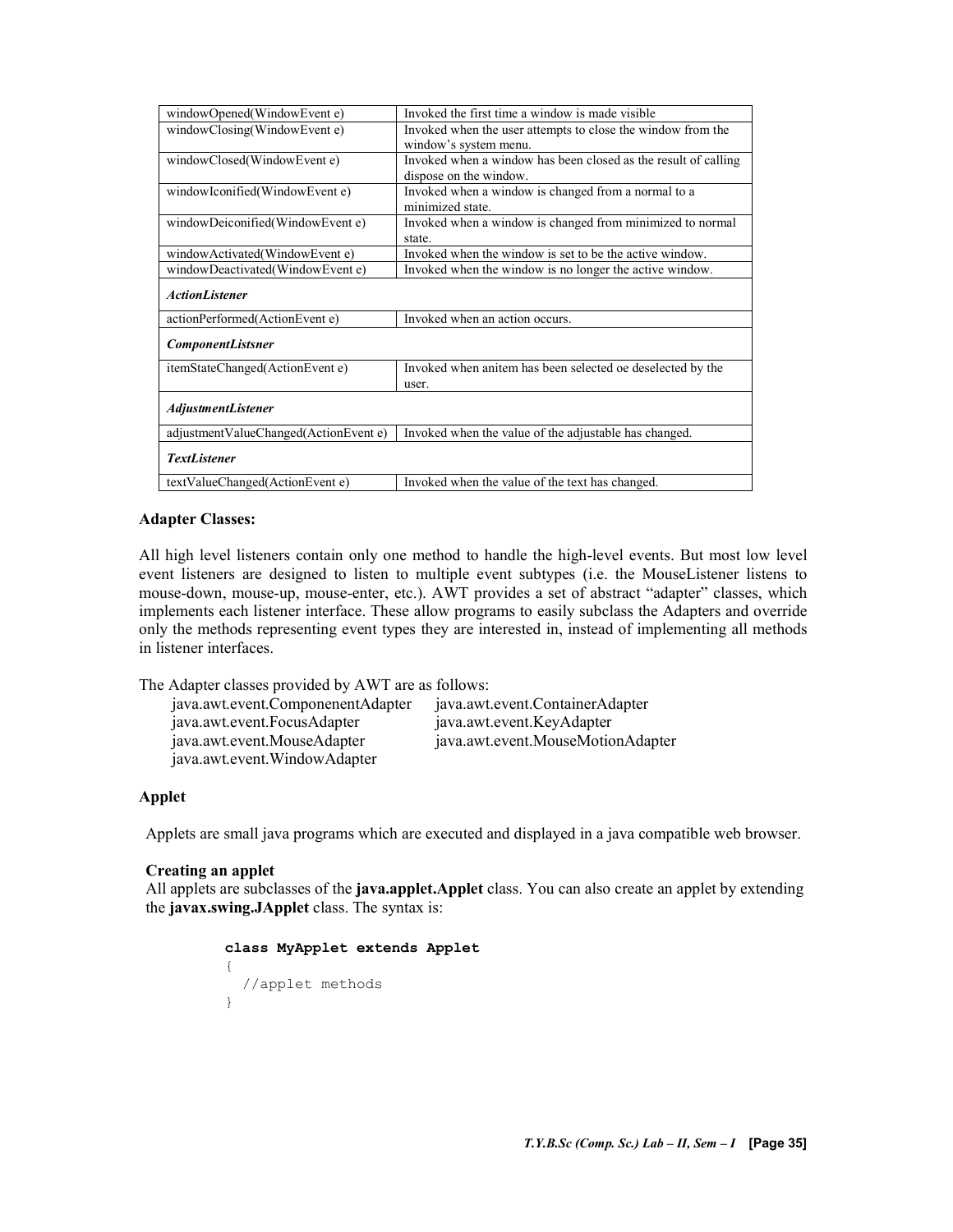#### Applet methods:

| Method     | <b>Purpose</b>                                                                                                                    |
|------------|-----------------------------------------------------------------------------------------------------------------------------------|
| init()     | Automatically called to perform initialization of the applet. Executed only once.                                                 |
| start $()$ | Called every time the applet moves into sight on the Web browser to allow the applet<br>to start up its normal operations.        |
| stop()     | Called every time the applet moves out of sight on the Web browser to allow the applet<br>to shut off expensive operations.       |
| destroy()  | Called when the applet is being unloaded from the page to perform final release of<br>resources when the applet is no longer used |
| paint()    | Called each time the applets output needs to be redrawn.                                                                          |

#### Running an applet

1. Compile the applet code using javac

2. Use the java tool – appletviewer to view the applet (embed the APPLET tag in comments in the code)

3. Use the APPLET tag in an HTML page and load the applet in a browser

#### Using appletviewer:

- 1. Write the HTML APPLET tag in comments in the source file.
- 2. Compile the applet source code using javac.
- 3. Use appletviewer ClassName.class to view the applet.

#### Using browser:

- 1. Create an HTML file containing the APPLET tag.
- 2. Compile the applet source code using javac.
- 3. In the web browser, open the HTML file.

#### The APPLET tag

#### < APPLET

>

| [CODEBASE      | $=$ appletURL]        |
|----------------|-----------------------|
| CODE           | = appletClassFile     |
| <b>TALT</b>    | = alternateTextl      |
| [ARCHIVE       | = archiveFilel        |
| [ NAME         | = appletInstanceName] |
| WIDTH          | = pixels              |
| HEIGHT         | = pixels              |
| <b>[ALIGN</b>  | $=$ alignment]        |
| <b>[VSPACE</b> | = pixels]             |
| [HSPACE        | = pixels]             |
|                |                       |

 $[\langle$  PARAM NAME = AttributeName VALUE = AttributeValue  $[\rangle]$  $<$ /APPLET>

| <b>Attribute</b> | Value                                                | Meaning                                                                   |
|------------------|------------------------------------------------------|---------------------------------------------------------------------------|
| align            | left<br>right<br>top<br>bottom<br>middle<br>baseline | Specifies the alignment of an applet according to<br>surrounding elements |
| alt              | text                                                 | Specifies an alternate text for an applet                                 |
| archive          | URL                                                  | Specifies the location of an archive file.                                |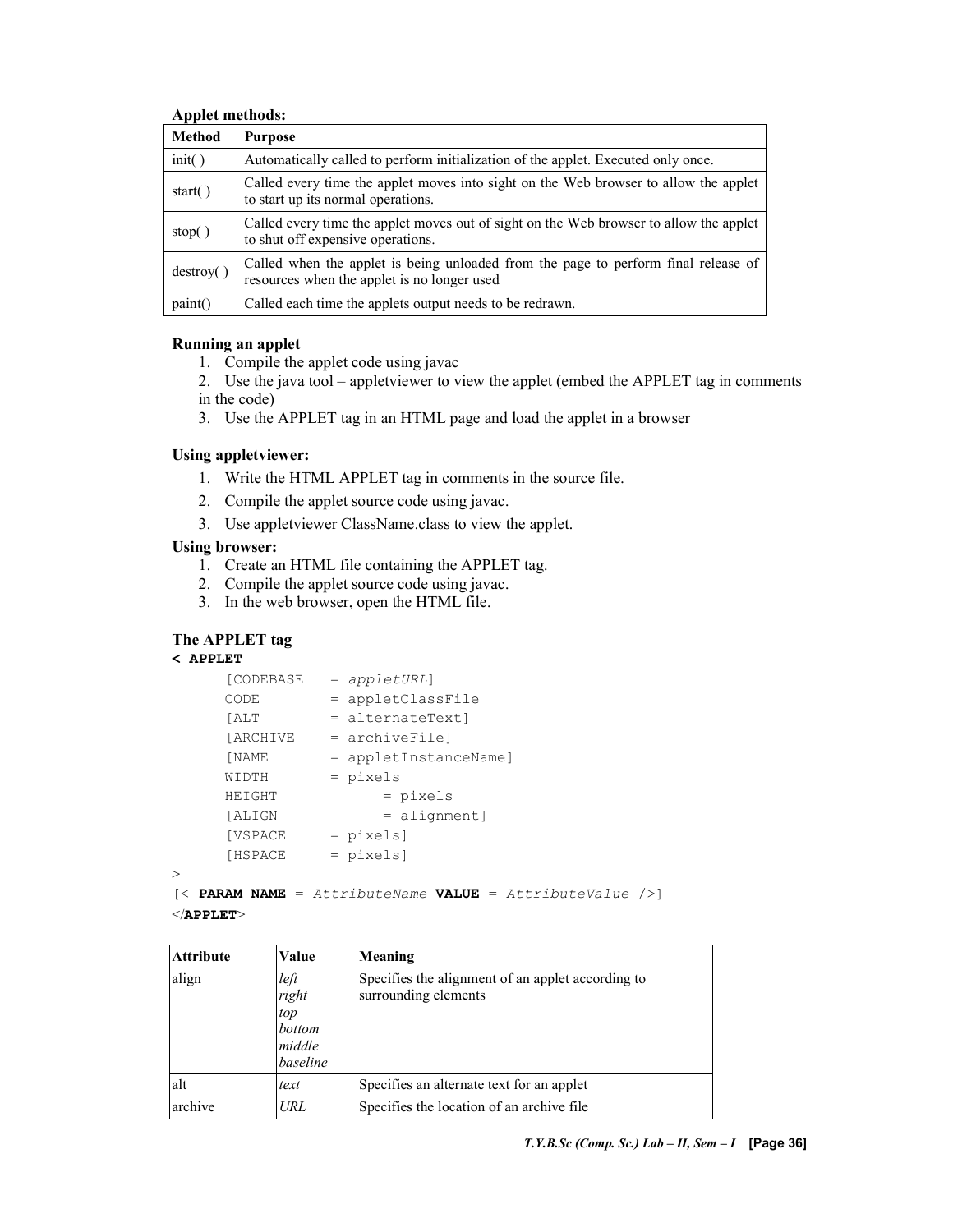| code     | URL    | Specifies the file name of a Java applet                                     |  |
|----------|--------|------------------------------------------------------------------------------|--|
| codebase | URL    | Specifies a relative base URL for applets specified in the<br>code attribute |  |
| height   | pixels | Specifies the height of an applet                                            |  |
| hspace   | pixels | Defines the horizontal spacing around an applet                              |  |
| name     | name   | Defines the name for an applet (to use in scripts)                           |  |
| vspace   | pixels | Defines the vertical spacing around an applet                                |  |
| width    | pixels | Specifies the width of an applet                                             |  |

The mandatory attributes are CODE, HEIGHT and WIDTH.

#### Examples:

- 1. <applet code=MyApplet width=200 height=200 archive="files.jar"> </applet>
- 2. <applet code=Simple.class width=100 height=200 codebase="example/"> </applet>

#### Passing parameters to applets

The PARAM tag allows us to pass information to an applet when it starts running. A parameter is a NAME – VALUE pair. Every parameter is identified by a name and it has a value.

```
\leq PARAM NAME = AttributeName VALUE = AttributeValue />
```
## Example:<br><APPLET

```
NAME = "MyApplet.class" WIDTH = 100 HEIGHT = 100><PARAM NAME = "ImageSource" VALUE = "project/images/"> 
<PARAM NAME = "BackgroundColor" VALUE = "0xc0c0c0"> 
<PARAM NAME = "FontColor" VALUE = "Red"> 
</APPLET>
```
#### The Applet can retrieve information about the parameters using the **getParameter()** method. String getParameter(String parameterName);

```
Example: 
String dirName = getParameter("ImageSource"); 
Color c = new Color( Integer.parseInt(getParameter("BackgroundColor")));
```
#### paint(), repaint() and update()

The paint() method redraws the applet. The repaint() method is used to force redrawing of the applet. The update() method redraws only a portion of the applet.

#### Self Activity

#### 1. Sample program

```
/* Program to demonstrate Button and text field */
      import java.awt.event.*; 
      import javax.swing.*; 
      import java.awt.*; 
      public class JButtonDemo extends JFrame implements 
ActionListener 
      { 
             JTextField jtf; JButton jb; 
                 public JButtonDemo() 
{1 \over 2}setLayout (new FlowLayout () ) ;
                    jtf=new JTextField(15); 
                    add (jtf);
```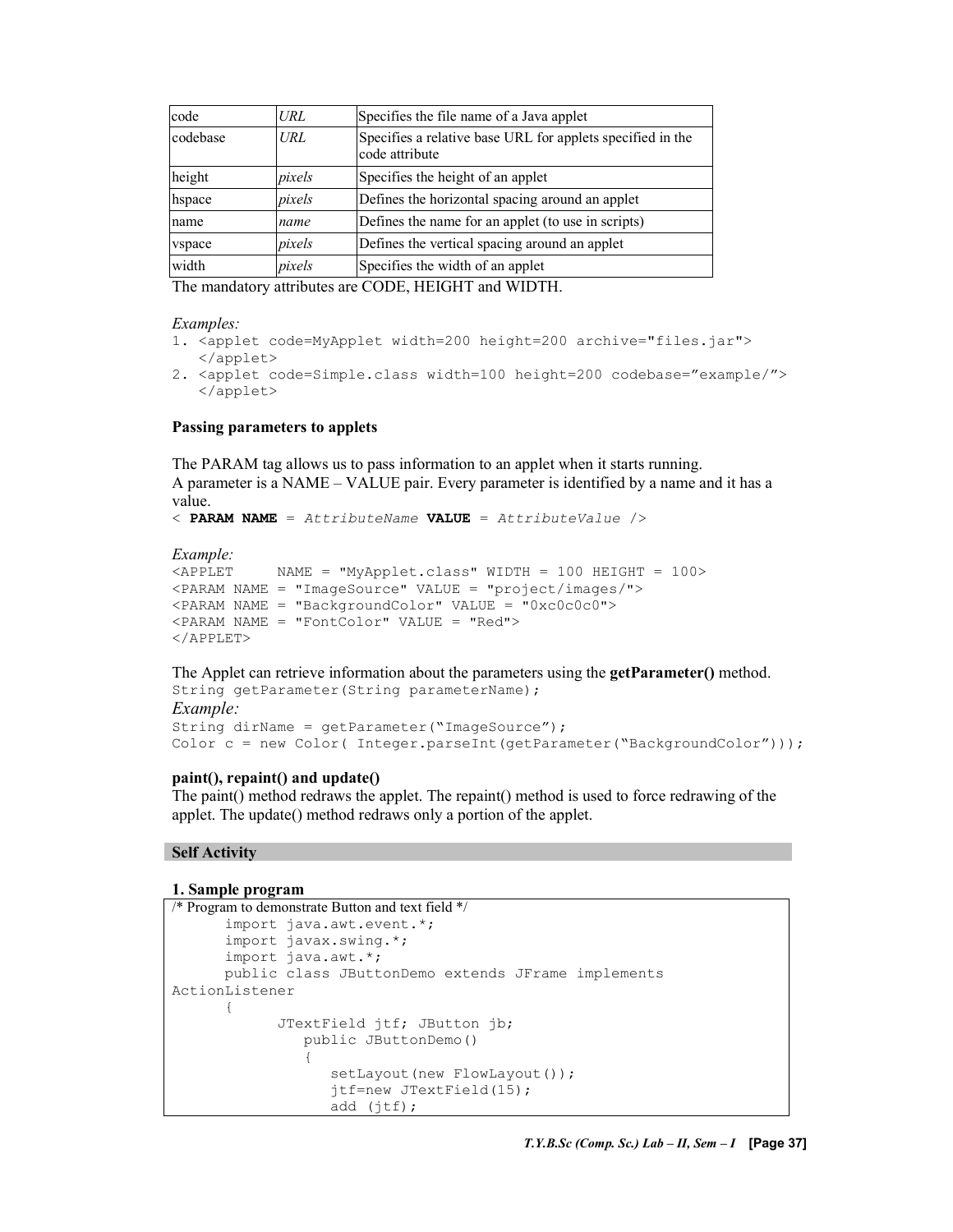```
jb=new JButton ("Click Me"); 
                 jb.addActionListener (this); 
                 add(jb);setSize(200,200); 
                 setDefaultCloseOperation(JFrame.EXIT_ON_CLOSE);
                 setVisible(true); 
 } 
           public void actionPerformed(ActionEvent ae) 
           { jtf.setText (ae.getActionCommand()); } 
           public static void main(String[] args){ 
                 new JButtonDemo(); 
           }
```
#### 2. Sample program

}

```
/* Program to demonstrate Combobox */ 
import java.awt.*; import javax.swing.*; import java.awt.event.*; 
public class JCdemo extends JFrame implements ItemListener 
{ 
      JTextField jtf; JCheckBox jcb1, jcb2; 
      public JCdemo() 
      { 
      setLayout (new FlowLayout ());
      jcb1=new JCheckBox("Swing Demos"); 
      jcb1.addItemListener(this); add(jcb1); 
      jcb2=new JCheckBox("Java Demos"); 
      jcb2.addItemListener(this); add(jcb2); 
      jtf=new JTextField(35); add(jtf); 
      setSize(200,200); 
      setVisible(true); 
      setDefaultCloseOperation(JFrame.EXIT_ON_CLOSE);
      } 
      public void itemStateChanged (ItemEvent ie) 
                String text = " ";
                 if(jcb1.isSelected()) 
                    text = text + jcb1.getText() + "";
                 if(jcb2.isSelected()) 
                   text = text + jcb2.getText();
               jtf.setText(text); 
      } 
      public static void main(String[] args){ 
         new JCdemo(); 
      }
```
#### 3. Sample program

}

```
/* Program to demonstrate Radio Button */ 
import java.awt.*; import javax.swing.*; import java.awt.event.*; 
public class JRdemo extends JFrame implements ActionListener 
{ 
        JTextField jtf; 
       JRadioButton jrb1, jrb2; ButtonGroup bg;
       public JRdemo() 
\left\{\begin{array}{c} \end{array}\right.setLayout (new FlowLayout () ) ;
               bg=new ButtonGroup(); 
               jrb1=new JRadioButton("A"); 
               jrb1.addActionListener(this);
```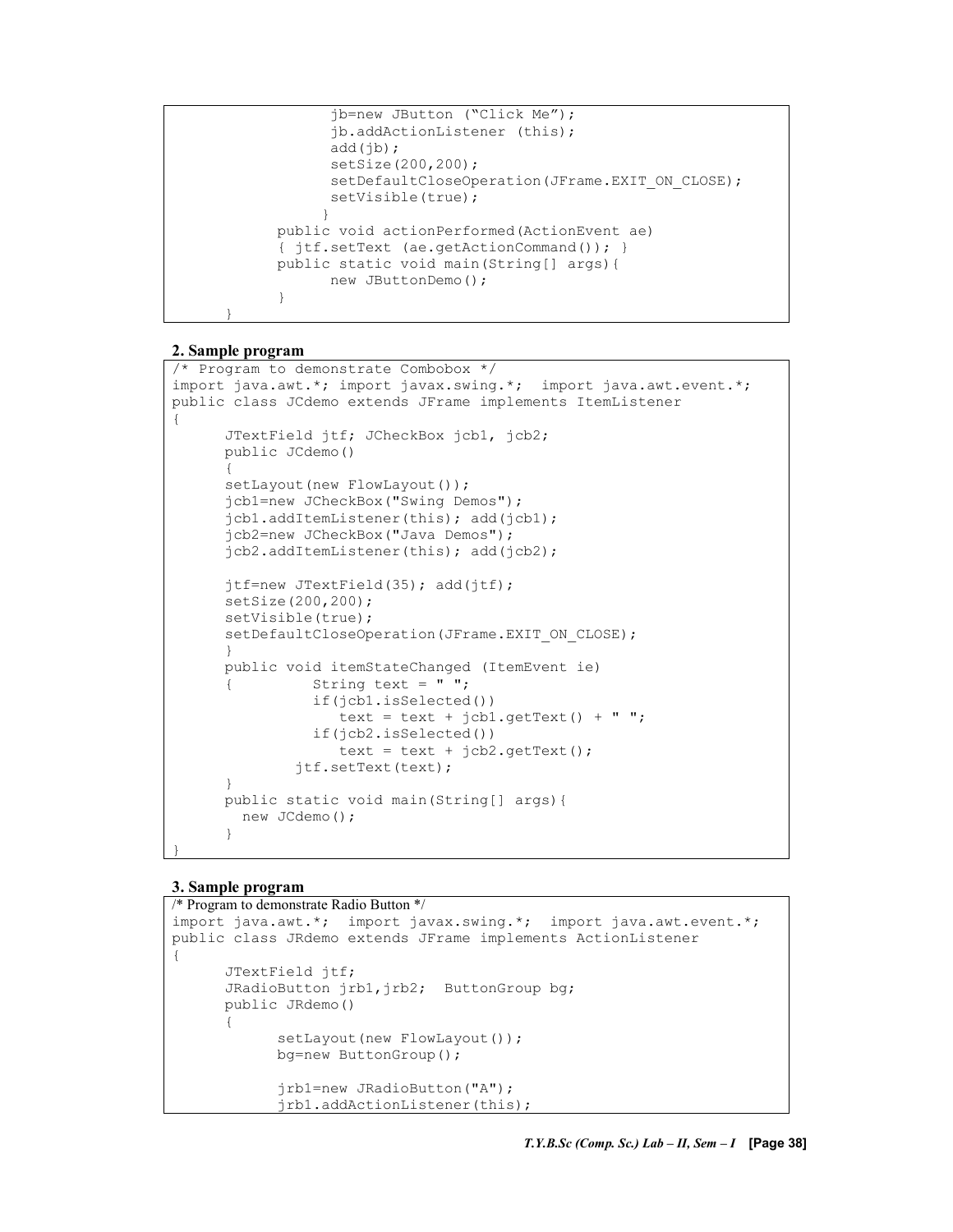$bq.add(jrb1); add(jrb1);$ 

```
 jrb2=new JRadioButton("B"); 
             jrb2.addActionListener(this); 
            bg.add(jrb2); add(jrb2);
             jtf=new JTextField(5); add(jtf); 
             setSize(200,200); 
             setVisible(true); 
             setDefaultCloseOperation(JFrame.EXIT_ON_CLOSE); 
 } 
      public void actionPerformed (ActionEvent ae) 
       { jtf.setText(ae.getActionCommand()); } 
      public static void main(String[] args) 
       { new JRdemo(); }
```
#### 4. Sample program

}

```
/* Program to handle mouse movements and key events on a frame*/
import javax.swing.*; 
import java.awt.event.*; 
import java.awt.*; 
public class EventTest extends JFrame 
{ 
   JLabel l = new JLabel(); 
   EventTest() 
   { 
    setLayout (new FlowLayout () ) ;
    add(1); addKeyListener(new KeyAdapter() 
     { 
       public void keyTyped(KeyEvent ke) 
\{ l.setText("You typed " + ke.getKeyChar()); 
 } 
     }); 
     addMouseMotionListener(new MouseMotionAdapter()
     { 
       public void mouseMoved(MouseEvent me) 
\{l.setText("Mouse moved : X = " + me.getX() + "Y = " +me.getY()); 
      } 
     }); 
    setSize(200,200); 
    setVisible(true); 
  setDefaultCloseOperation(JFrame.EXIT_ON_CLOSE);
   } 
   public static void main(String[] args) 
   { 
     new EventTest(); 
   } 
}
```
#### 5. Sample program

```
/* Program to display a message in an applet*/ 
import java.awt.*; 
import java.applet.*; 
/* 
<applet code="MyApplet.class" width=200 height=100>
</applet>
```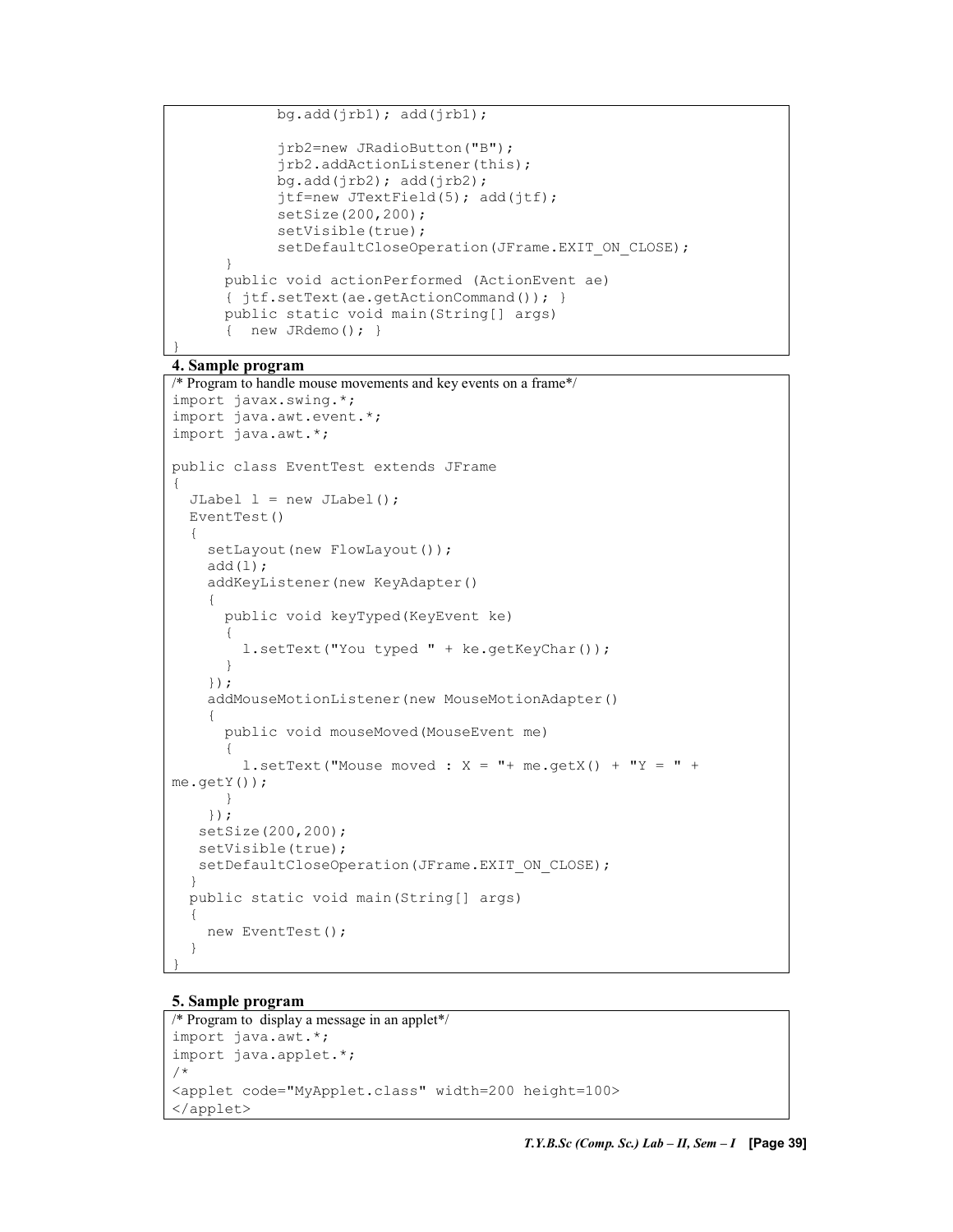```
*/ 
public class MyApplet extends Applet 
{ 
   public void paint(Graphics g) 
   { 
     g.drawString("My First Applet", 20,20); 
   } 
}
```
Save this as MyApplet.java. Compile and Execute it using command – appletviewer MyApplet.class

#### 6. Sample program

```
/* Applet with components*/ 
import java.awt.*; 
import javax.swing.* ; 
import java.applet.*; 
/* 
<applet code="MyApplet.class" width=200 height=100>
</applet> 
*/ 
public class MyApplet extends Applet 
{ 
   JPanel p; JTextField t; JButton b; 
   public void init() 
   { 
    p = new JPanel();
    p.setLayout(new FlowLayout()); 
   t = new JTextField(20);
   b = new JButton('Click');p.add(t); p.add(b); add(p); 
   } 
}
```
Save this as MyApplet.java Compile the file. Execute it using command – appletviewer MyApplet.class

#### Lab Assignments

#### SET A

1. Write a program to create the following GUI and apply the changes to the text in the TextField.

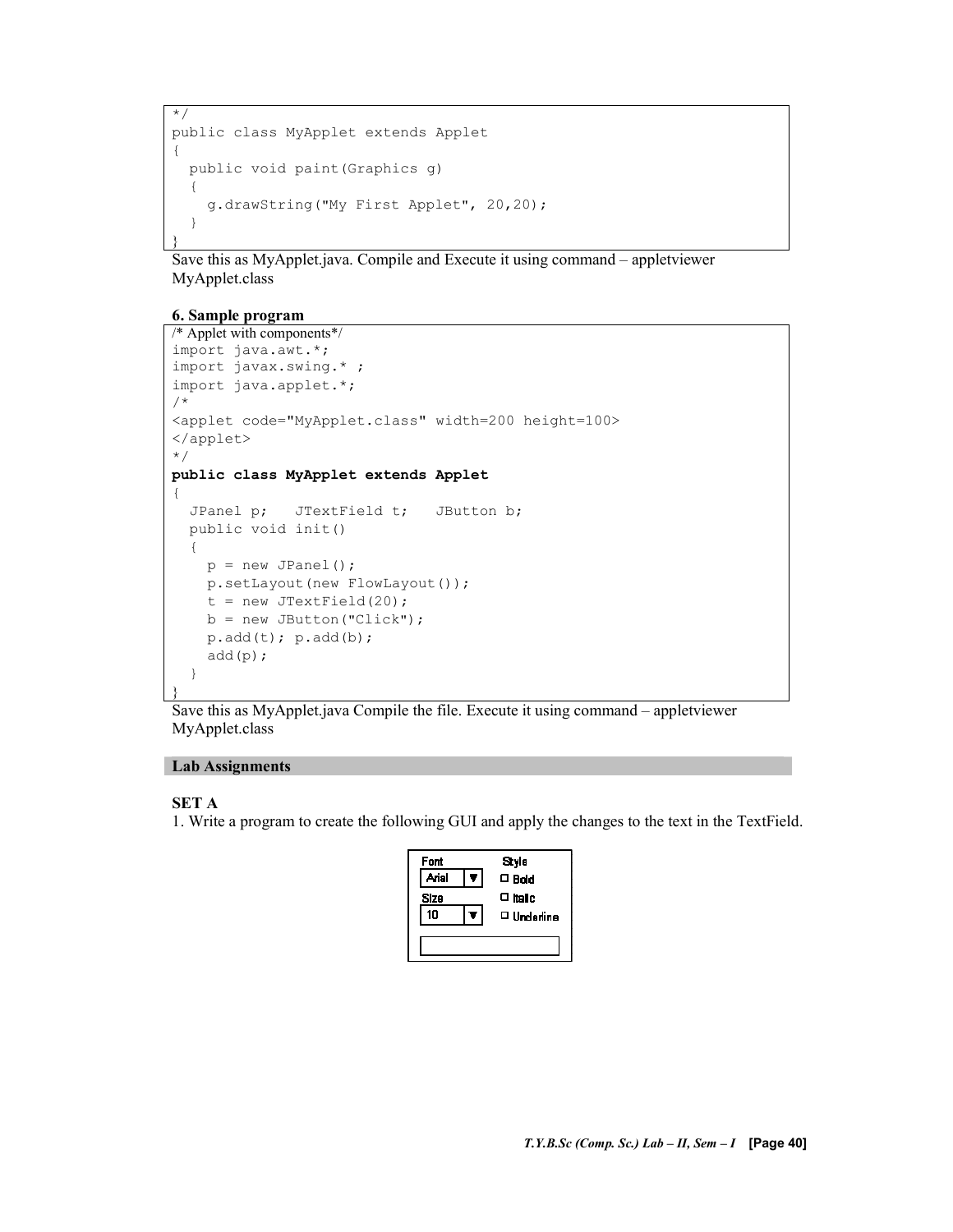2. Create the following GUI screen using appropriate layout managers. Accept the name, class , hobbies of the user and display the selected options in a text box.

| Your Name :                   |                 |  |  |  |
|-------------------------------|-----------------|--|--|--|
| Yrur Class                    | Your Horbies    |  |  |  |
| OFY                           | $\square$ Music |  |  |  |
| OSY                           | □ Dance         |  |  |  |
| יד ס                          | □ Sports        |  |  |  |
| Ivame: - Class: -- Hobbes: -- |                 |  |  |  |

3. Create an Applet which displays a message in the center of the screen. The message indicates the events taking place on the applet window. Handle events like mouse click, mouse moved, mouse dragged, mouse pressed, and key pressed. The message should update each time an event occurs. The message should give details of the event such as which mouse button was pressed, which key is pressed etc. (Hint: Use repaint(), KeyListener, MouseListener, MouseEvent method getButton, KeyEvent methods getKeyChar)

#### SET B

1.Write a java program to implement a simple arithmetic calculator. Perform appropriate validations.

| <b>Simple Calculator</b> |   |   |  |  |  |
|--------------------------|---|---|--|--|--|
|                          |   |   |  |  |  |
|                          | 2 | Э |  |  |  |
|                          | 6 | 6 |  |  |  |
|                          | 8 | 9 |  |  |  |
| п                        |   |   |  |  |  |

2. Write a menu driven program to perform the following operations on a set of integers. The Load operation should generate 50 random integers (2 digits) and display the numbers on the screen. The save operation should save the numbers to a file "numbers.txt". The Compute menu provides various operations and the result is displayed in a message box. The Search operation accepts a number from the user in an input dialog and displays the search result in a message dialog. The sort operation sorts the numbers and displays the sorted data on the screen.

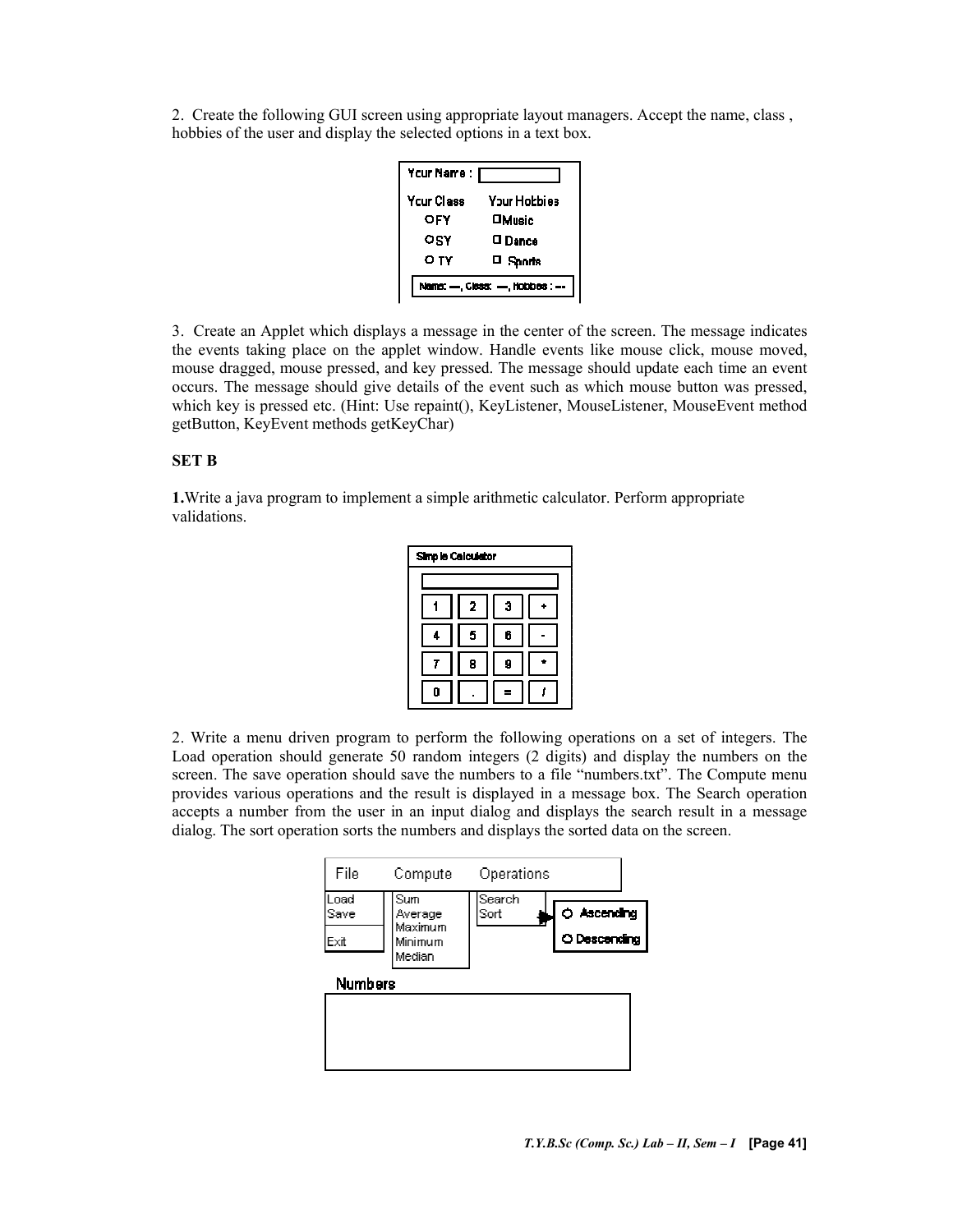3. Write a java program to create the following GUI for user registration form. Perform the following validations:

- i. Password should be minimum 6 characters containing atleast one uppercase letter, one digit and one symbol.
- ii. Confirm password and password fields should match.
- iii. The Captcha should generate two random 2 digit numbers and accept the sum from the user.

If above conditions are met, display "Registration Successful" otherwise "Registration Failed" after the user clicks the Submit button.



#### Additional programs for practice

1.Create an application in Java using swing that will move star towards up, down, left and right. Display appropriate message if it crosses the boundary. Design the screen as shown:

| Left or<br>Up is<br>error   | Up is<br>error   | Up is<br>error   | Right or<br>Up is<br>error   | $\mathbf{U}\mathbf{P}$ |
|-----------------------------|------------------|------------------|------------------------------|------------------------|
| Left is<br>error            |                  |                  | Right is<br>error            | Down                   |
| Left is<br>error            | $\ast$           |                  | Right is<br>error            | Left                   |
| Left or<br>Down is<br>error | Down is<br>error | Down is<br>error | Right or<br>down is<br>error | <b>Right</b>           |

Label Field

2. Create a GUI and program for number conversion from decimal to binary, octal and hexadecimal when the user clicks on "Calculate".